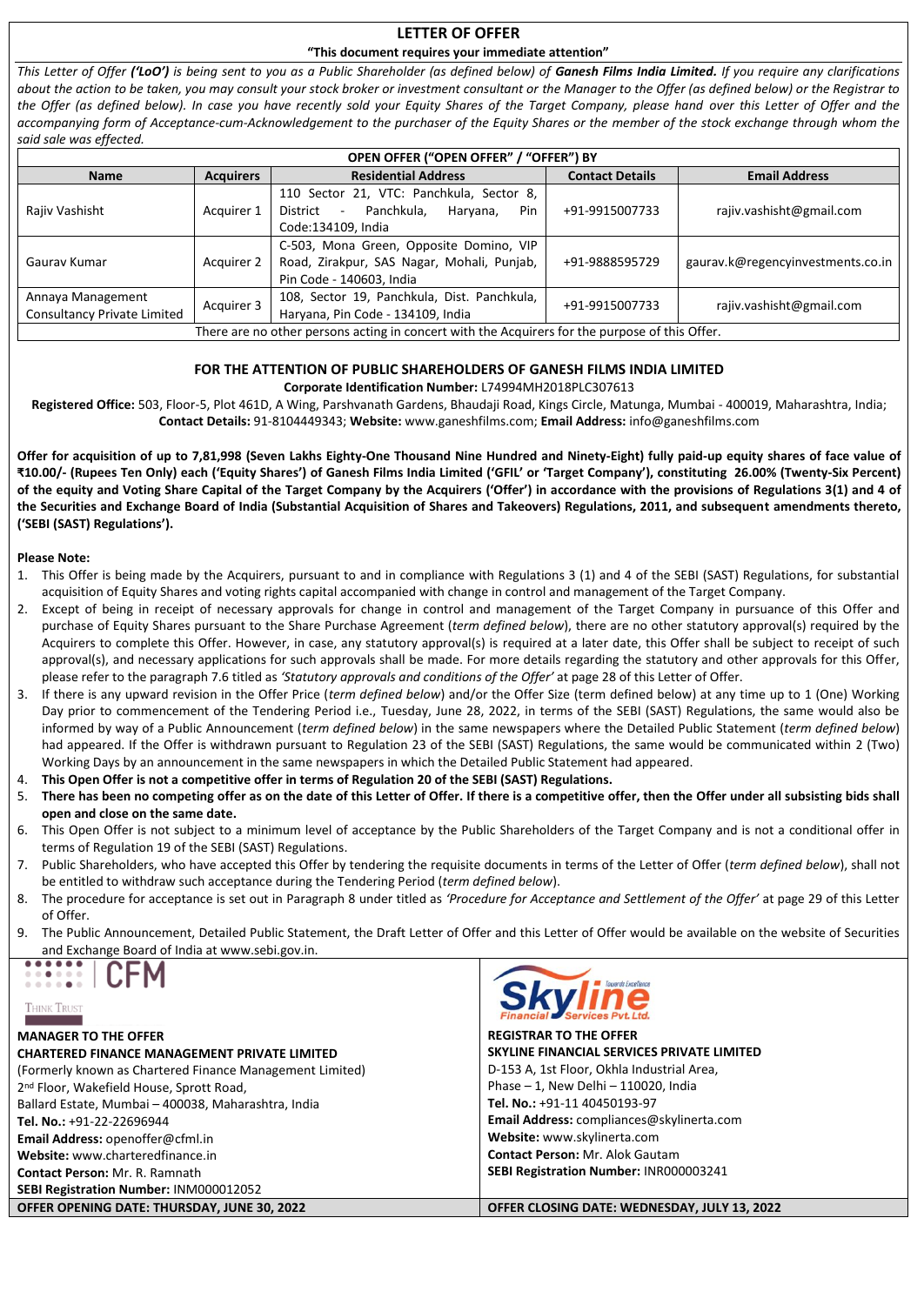| <b>Tentative Schedule of Activities</b>                                                                                                                                              | <b>Original Schedule of</b><br>activities disclosed in<br><b>DLOF</b> | <b>Revised Schedule of</b><br>activities |  |
|--------------------------------------------------------------------------------------------------------------------------------------------------------------------------------------|-----------------------------------------------------------------------|------------------------------------------|--|
|                                                                                                                                                                                      | Day and Date                                                          | Day and Date\$                           |  |
| Date of the Public Announcement                                                                                                                                                      | Wednesday; April 27, 2022                                             | Wednesday; April 27, 2022                |  |
| Last date for publication of Detailed Public Statement in<br>newspapers                                                                                                              | Thursday; May 05, 2022                                                | Thursday; May 05, 2022                   |  |
| Last date for filing of the Draft Letter of Offer with SEBI                                                                                                                          | Thursday; May 12, 2022                                                | Thursday; May 12, 2022                   |  |
| Last date for public announcement for a Competing Offer#                                                                                                                             | Thursday; May 26, 2022                                                | Thursday; May 26, 2022                   |  |
| Last date for receipt of SEBI observations on the draft Letter of<br>Offer (in the event SEBI has not sought clarifications or<br>additional information from the Manager)           | Friday; June 03, 2022                                                 | Tuesday; June 14, 2022@                  |  |
| Identified Date*                                                                                                                                                                     | Tuesday; June 07, 2022                                                | Thursday; June 16, 2022                  |  |
| Date by which the Letter of Offer will be dispatched to the<br>Public Equity Shareholders whose names appear in the<br>register of members on the Identified Date                    | Tuesday; June 14, 2022                                                | Thursday; June 23, 2022                  |  |
| Last date by which the committee of the independent<br>directors of the Target Company is required to give its<br>recommendation to the Public Equity Shareholders for this<br>Offer | Thursday; June 16, 2022                                               | Tuesday; June 28, 2022                   |  |
| Last date for upward revision of the Offer Price / Offer Size                                                                                                                        | Friday; June 17, 2022                                                 | Tuesday; June 28, 2022                   |  |
| Date of publication of opening of Offer public announcement<br>in the newspapers in which this Detailed Public Statement has<br>been published                                       | Friday; June 17, 2022                                                 | Wednesday; June 29, 2022                 |  |
| Date of commencement of tendering period ('Offer Opening<br>Date')                                                                                                                   | Tuesday; June 21, 2022                                                | Thursday; June 30, 2022                  |  |
| Date of closing of tendering period ('Offer Closing Date')                                                                                                                           | Monday; July 04, 2022                                                 | Wednesday; July 13, 2022                 |  |
| Last date for issue of post-offer advertisement                                                                                                                                      | Monday; July 11, 2022                                                 | Wednesday; July 20, 2022                 |  |
| Last date of communicating the rejection/ acceptance and<br>completion of payment of consideration or return of Equity<br>Shares to the Public Shareholders                          | Monday; July 18, 2022                                                 | Wednesday; July 27, 2022                 |  |

*Note:* 

*@ Actual date of receipt of SEBI's final observation on the DLOF.*

*\* Identified Date is only for the purpose of determining the names of the Public Shareholders as on such date to whom the Letter of Offer would be sent. It is clarified that all the Public Shareholders of the Target Company /(registered and unregistered) are eligible to participate in this Offer at any time prior to the closure of the Open Offer.*

*# There has been no competing offer as of the date of this Letter of Offer.*

*<sup>\$</sup> The original schedule of activities (prepared on the basis of timelines provided under the SEBI (SAST) Regulations, 2011) and were subject to receipt of relevant approvals from various statutory/regulatory authority, if any, and SEBI's approval.*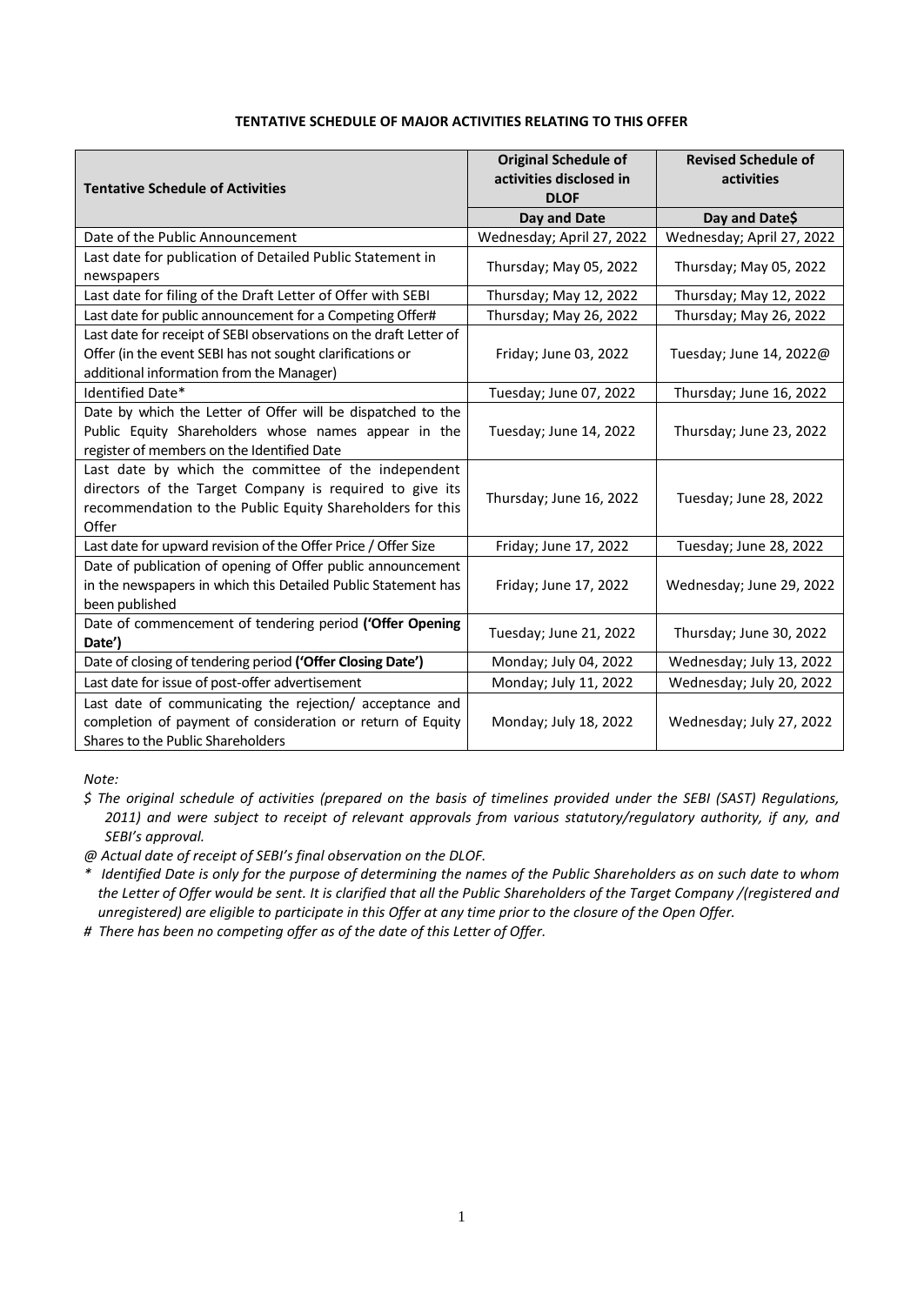# **RISK FACTORS RELATING TO THE UNDERLYING TRANSACTION, THE PROPOSED OFFER, AND PROBABLE RISKS INVOLVED IN ASSOCIATING WITH THE ACQUIRERS**

*The risk factors set forth are limited to the Offer, the Underlying Transaction contemplated under the Share Purchase Agreement, the Acquirers, and not intended to cover a complete analysis of all risks as perceived in relation to the Offer or in association with the Acquirers, but are only indicative and are not exhaustive. The risk factors do not relate to the present or future business or operations of the Target Company or any other related matters and are neither exhaustive nor intended to constitute a complete analysis of the risks involved on the participation in the Offer by a Public Shareholder. The Public Shareholders are advised to consult their stockbroker, or tax advisor or investment consultant, if any, for further risks with respect to their participation in the Offer.*

For capitalized terms used herein, please refer to the Section 1 titled *'Definitions'* of this Letter of Offer.

### **A. Risks relating to Underlying Transaction**

- 1. The Underlying Transaction is subject to various conditions as specified under the Share Purchase Agreement, including:
- (a) Receipt of all statutory approvals as set out in Paragraph 7.6 titled as *'Statutory Approvals and conditions of the Offer'* at page 28 of this Letter of Offer and those which become applicable prior to the completion of this Offer;
- (b) The satisfaction or waiver of the various conditions under the Share Purchase Agreement, including those conditions set out in paragraph 3.1.9 at page 11 of this Letter of Offer, and if these conditions are not satisfied or waived and subsequently terminated in accordance with the terms of the Share Purchase Agreement, then the Underlying Transaction may be terminated.
- 2. The Underlying Transaction is subject to completion risks as would be applicable to similar transactions.

#### **B. Risks relating to this Offer**

- 1. This Offer is a mandatory open offer to acquire 7,81,998 (Seven Lakhs Eighty-One Thousand Nine Hundred Ninety-Eight) Equity Shares, constituting 26.00% (Twenty-Six Percent) of Voting Share Capital of the Target Company from the Public Shareholders. In the case of oversubscription in this Offer, as per the SEBI (SAST) Regulations, acceptance of the Equity Shares would be determined on a proportionate basis, and hence there is no certainty that all the Equity Shares tendered by the Public Shareholders in this Offer will be accepted.
- 2. As on the date of this Letter of Offer, to the best of knowledge and belief of the Acquirers, there are no statutory approvals required to acquire the Equity Shares that are validly tendered pursuant to this Offer or to complete this Offer; for further details kindly refer to Paragraph 7.6 titled as *'Statutory Approvals and conditions of the Offer'* at page 28 of this Letter of Offer. However, if any other statutory approvals are required prior to the completion of this Offer, then this Offer would be subject to the receipt of such other statutory approvals that may become applicable later.
- 3. In the event that either:
	- (a) Regulatory approval is not received in a timely manner, or
	- (b) There is any litigation leading to stay on this Offer, or
	- (c) SEBI instructs the Acquirers not to proceed with this Offer,

then the Open Offer process may be delayed beyond the timelines related to Schedule of Activities indicated in this Letter of Offer. Consequently, payment of consideration to the Public Shareholders of the Target Company whose Equity Shares have been accepted in this Offer as well as the return of the Equity Shares not accepted by the Acquirers may be delayed. In case of delay, due to non-receipt of statutory approvals, as per Regulation 18 (11) of the SEBI (SAST) Regulations, then SEBI may, if satisfied that the non-receipt of approvals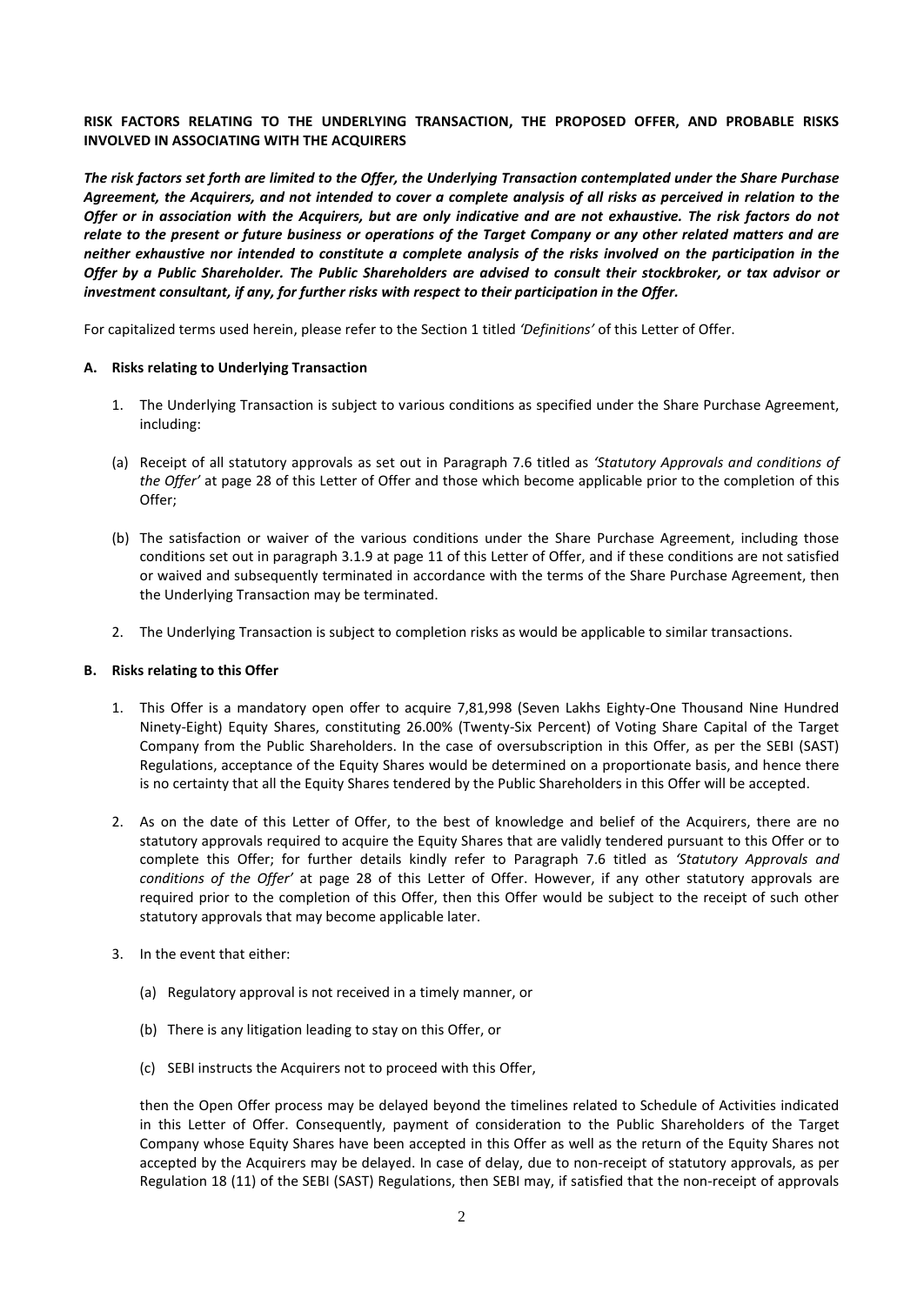was not attributable to any willful default, negligence, or failure on the part of the Acquirers to diligently pursue such approvals, grant an extension for the purpose of completion of this Offer, subject to the Acquirers agreeing to pay interest to the Public Shareholders for the delay beyond the 10<sup>th</sup> (Tenth) Working Day from the date of closure of the Tendering Period, as may be specified by SEBI.

- 4. Public Shareholders should note that the Equity Shares tendered by them and accepted in this Offer shall not be entitled to be withdrawn post-acceptance of such Equity Shares during the Tendering Period, even if the acceptance of such Equity Shares under this Offer and the payment of consideration gets delayed. The tendered Equity Shares and documents would be held by the Registrar, till such time as the process of acceptance of tenders and the payment of consideration is completed.
- 5. This Offer is subject to the receipt of statutory and regulatory approvals by the Acquirers. The Acquirers may not be able to proceed with this Offer in the event the approvals are not received in terms of the Regulation 23 of the SEBI (SAST) Regulations. Further delay, if any, in the receipt of these approvals may delay completion of this Offer.
- 6. Non-residents and Overseas Corporate Bodies (the "**OCBs**") holding the Equity Shares must obtain all requisite approvals, if any, to tender the Equity Shares held by them in this Offer. Further, if the Public Shareholders who are not persons resident in India had required any approvals (including from Reserve Bank of India or any other regulatory body) in respect of the Equity Shares held by them, they will be required to submit such previous approvals that they would have obtained for holding the Equity Shares, to tender the Equity Shares held by them pursuant to this Offer, along with the documents required to be tendered to accept this Offer. In the event such prior approvals are not submitted, the Acquirers reserve their right to reject such Equity Shares tendered under this Open Offer. If the Equity Shares are held under general permission of the Reserve Bank of India, the non-resident Public Shareholder or OCB should state that the Equity Shares are held under general permission and clarify whether the Equity Shares are held on repatriable basis or non-repatriable basis.
- 7. The Draft Letter of Offer and this Letter of Offer has not been filed, registered, or approved in any jurisdiction outside India. Recipients of the Letter of Offer, resident in jurisdictions outside India, should inform themselves of and comply with all applicable legal requirements. This Offer is not directed towards any person or entity in any jurisdiction or country where the same would be contrary to the applicable laws or regulations or would subject the Acquirers or the Manager to any new or additional registration requirements.
- 8. Public Shareholders are advised to consult their respective tax advisors for assessing the tax liability, pursuant to this Offer, or in respect of other aspects such as the treatment that may be given by their respective assessing officers in their case, and the appropriate course of action that they should take. The Acquirers and the Manager do not accept any responsibility for the accuracy or otherwise of the tax provisions set forth in this Letter of Offer.

### **C. Risks involved in associating with the Acquirers**

- 1. The Acquirers intend to acquire up to 7,81,998 (Seven Lakhs Eighty-One Thousand Nine Hundred Ninety-Eight) Equity Shares, constituting 26.00% (Twenty-Six Percent) of the Voting Share Capital of the Target Company, at an offer price of Rs.12.70/- (Rupees Twelve and Paise Seventy Only) per Equity Share, payable in cash, under the SEBI (SAST) Regulations. The Target Company does not have any partly paid-up Equity Shares as on the date of this Letter of Offer. The Equity Shares and the documents tendered in this Offer will be held in trust by the Registrar until the completion of this Offer formalities, and the Public Shareholders will not be able to trade in such Equity Shares thereafter. Post this Offer, the Acquirers will have significant equity ownership and effective management control over the Target Company, pursuant to the provisions of Regulations 3(1) and 4 of the SEBI (SAST) Regulations.
- 2. The Acquirers make no assurance with respect to the market price of the Equity Shares during the Offer Period and upon the completion of this Offer, and disclaim any responsibilities with respect to any decision by the Public Shareholders on whether to participate in this Offer. The Acquirers make no assurance with respect to the financial performance of the Target Company.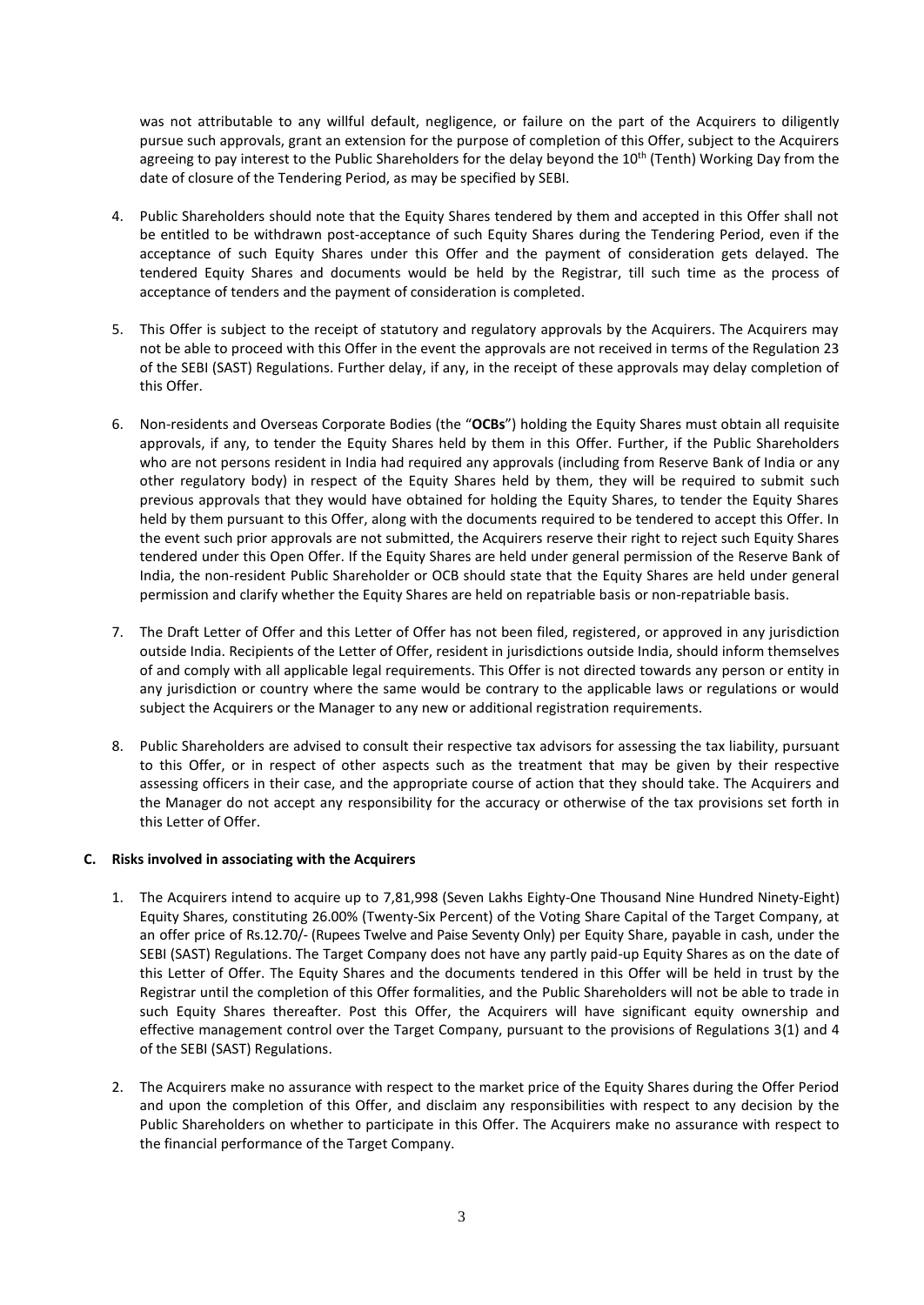- 3. The Acquirers and the Manager, accept no responsibility for the statements made otherwise than in the Offer Documents or in the advertisement or any materials issued by or at the instance of the Acquirers and the Manager, and any person placing reliance on any other source of information would be doing so at his/her own risk.
- 4. For the purpose of disclosures in the Letter of Offer, all information relating to the:
	- (a) Target Company has been obtained from publicly available sources or from the Target Company;
	- (b) Promoter Sellers has been obtained from them. The accuracy of such details of the Target Company and the Promoter Sellers have not been independently verified by the Acquirers and the Manager.

**The risk factors set forth above pertaining to this Offer, are not in relation to the present or future business or operations of the Target Company or any other related matters and are neither exhaustive nor intended to constitute a complete analysis of the risks involved in participation or otherwise by a Public Shareholder in this Offer. Public Shareholders of the Target Company are advised to consult their stockbrokers or investment consultants, if any, for further risk with respect to their participation in this Offer. Each Public Shareholder of the Target Company is hereby advised to consult with their legal, financial, tax, investment, or other advisors and consultants of their choice, if any, for further risks with respect to each such Public Shareholder's participation in this Offer and related transfer of Equity Shares to the Acquirers.**

#### **CURRENCY OF PRESENTATION**

- 1. In this Letter of Offer, all references to '₹', 'Rs.', 'Rupees', 'Re', 'Rupee' are references to Indian National Rupee (INR), the official currency of India.
- 2. In this Letter of Offer, any discrepancy in any table between the total and sums of the amounts listed are due to rounding off and/ or regrouping.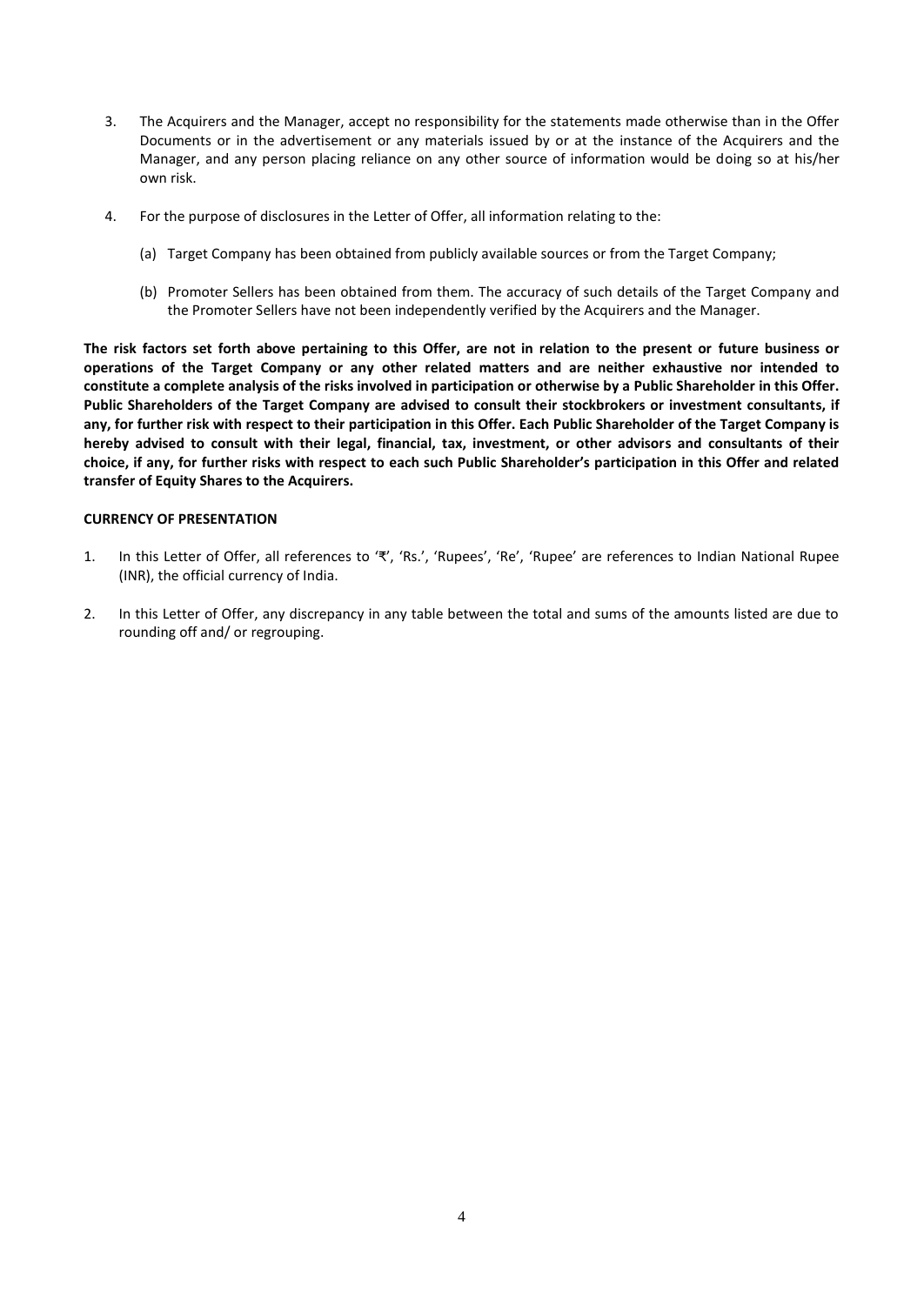# **TABLE OF CONTENTS**

| 1.  |                                                                                           |  |
|-----|-------------------------------------------------------------------------------------------|--|
| 2.  |                                                                                           |  |
| 3.  |                                                                                           |  |
| 4.  |                                                                                           |  |
| 5.  |                                                                                           |  |
| 6.  |                                                                                           |  |
| 7.  |                                                                                           |  |
| 8.  |                                                                                           |  |
| 9.  |                                                                                           |  |
| 10. | PROCEDURE FOR TENDERING THE EQUITY SHARES IN CASE OF NON-RECIEPT OF THE LETTER OF OFFER33 |  |
| 11. |                                                                                           |  |
| 12. |                                                                                           |  |
| 13. |                                                                                           |  |
| 14. |                                                                                           |  |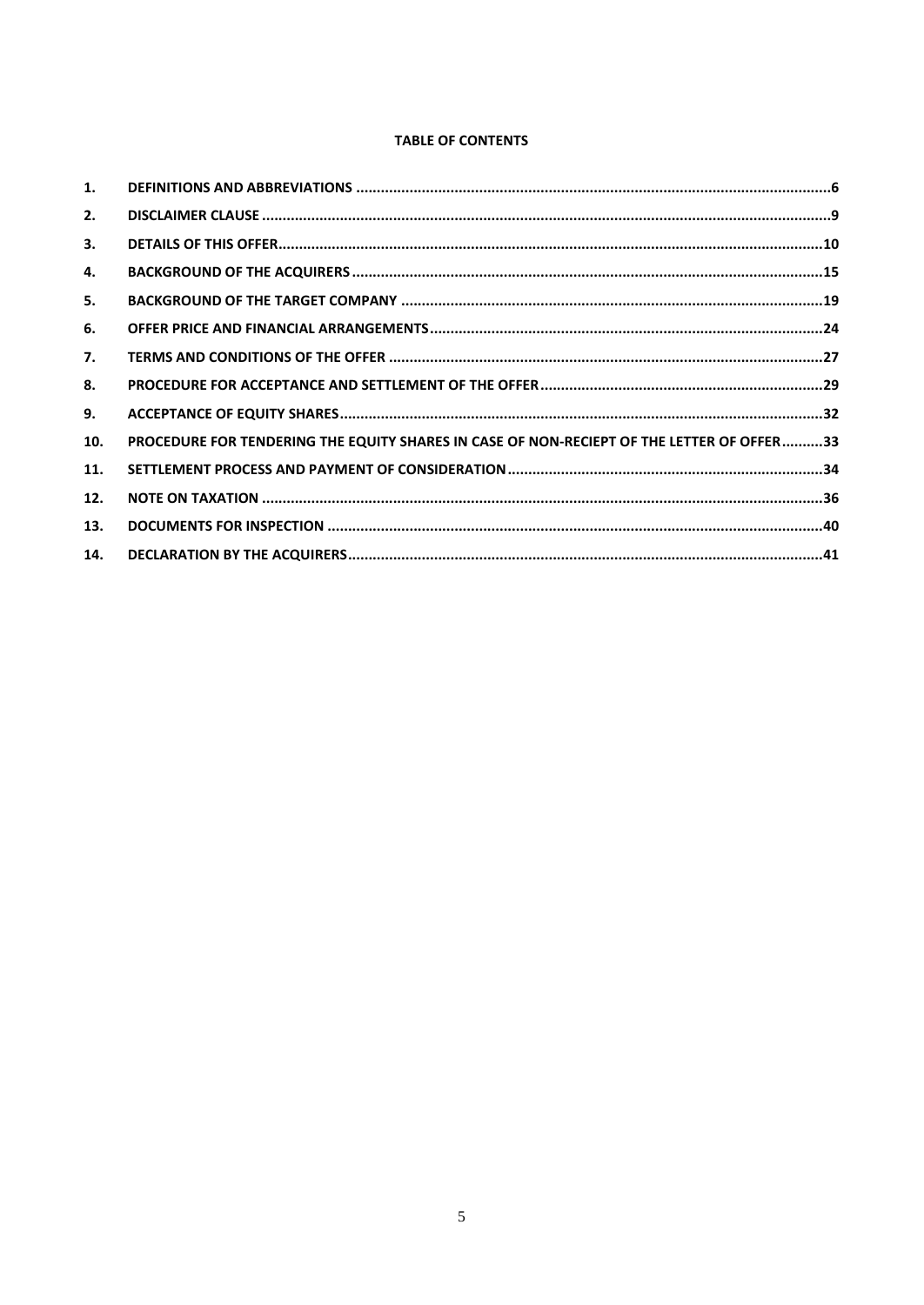# <span id="page-6-0"></span>**1. DEFINITIONS AND ABBREVIATIONS**

| <b>Abbreviations</b>                          | <b>Particulars</b>                                                                                                                                                                                                                                                                                                                                                 |
|-----------------------------------------------|--------------------------------------------------------------------------------------------------------------------------------------------------------------------------------------------------------------------------------------------------------------------------------------------------------------------------------------------------------------------|
| Acquirer 1                                    | Rajiv Vashisht                                                                                                                                                                                                                                                                                                                                                     |
| Acquirer 2                                    | Gaurav Kumar                                                                                                                                                                                                                                                                                                                                                       |
| Acquirer 3                                    | Annaya Management Consultancy Private Limited                                                                                                                                                                                                                                                                                                                      |
| Acquirers                                     | Acquirer 1, Acquirer 2, and Acquirer 3 are hereinafter collectively referred to as Acquirers                                                                                                                                                                                                                                                                       |
| Board                                         | Board of Directors of the Target Company                                                                                                                                                                                                                                                                                                                           |
| Book Value per Equity<br>Share                | Net-Worth / Number of Equity Share                                                                                                                                                                                                                                                                                                                                 |
| <b>BSE</b>                                    | <b>BSE Limited</b>                                                                                                                                                                                                                                                                                                                                                 |
| <b>CDSL</b>                                   | Central Depository Services (India) Limited                                                                                                                                                                                                                                                                                                                        |
| <b>CIN</b>                                    | Corporate Identification Number                                                                                                                                                                                                                                                                                                                                    |
| <b>Clearing Corporation</b>                   | Indian Clearing Corporation Limited                                                                                                                                                                                                                                                                                                                                |
|                                               | The Companies Act, 2013, along with the relevant rules made thereunder, including                                                                                                                                                                                                                                                                                  |
| <b>Companies Act</b>                          | amendments thereto                                                                                                                                                                                                                                                                                                                                                 |
| Depositories                                  | CDSL and NSDL                                                                                                                                                                                                                                                                                                                                                      |
| <b>DIN</b>                                    | Director Identification Number                                                                                                                                                                                                                                                                                                                                     |
|                                               | The draft letter of offer dated Thursday, May 12, 2022, filed and submitted with SEBI                                                                                                                                                                                                                                                                              |
| Draft<br>Letter<br>of<br>Offer/DLoO           | pursuant to the provisions of Regulation 16 (1) of the SEBI (SAST) Regulations, for its<br>observations                                                                                                                                                                                                                                                            |
| DP.                                           | <b>Depository Participant</b>                                                                                                                                                                                                                                                                                                                                      |
| <b>DPS</b>                                    | Detailed Public Statement dated Thursday, May 05, 2022, issued by Manager to the Offer,<br>on behalf of the Acquirers, in connection with this Offer, and published on Thursday, May<br>05, 2022, in Financial Express (English Daily) (All India Editions); Jansatta (Hindi Daily) (All<br>India Editions) and Mumbai Lakshadeep (Marathi daily) (Mumbai Edition) |
| ECS                                           | <b>Electronic Clearing Service</b>                                                                                                                                                                                                                                                                                                                                 |
|                                               | Earnings Per Equity Share calculated as Profit after tax divided by number of outstanding                                                                                                                                                                                                                                                                          |
| <b>EPS</b>                                    | Equity Shares at the close of the year/period                                                                                                                                                                                                                                                                                                                      |
|                                               | Escrow Agreement, dated Wednesday, April 27, 2022, entered amongst and between the                                                                                                                                                                                                                                                                                 |
| <b>Escrow Agreement</b>                       | Acquirers, the Escrow Bank and the Manager to the Offer                                                                                                                                                                                                                                                                                                            |
| <b>Escrow Account</b>                         | The escrow account carrying account number '000405134138' and named 'GFIL Open Offer<br>Escrow Account' opened by the Acquirers with the Escrow Bank, in accordance with the<br>SEBI (SAST) Regulations                                                                                                                                                            |
| <b>Escrow Amount</b>                          | The amount aggregating to Rs.25,00,000/- (Rupees Twenty-Five Lakhs Only) deposited and<br>maintained by the Acquirers with the Escrow Bank, in accordance with the Escrow<br>Agreement                                                                                                                                                                             |
| <b>Escrow Bank</b>                            | ICICI Bank Limited, acting through its branch at Capital Markets Division, 1 <sup>st</sup> Floor, 122,<br>Mistry Bhavan, Dinshaw Vachcha Road, Backbay Reclamation, Churchgate, Mumbai -<br>400020                                                                                                                                                                 |
| <b>Escrow Demat Account</b>                   | As has been defined in the Section titled "Procedure for Acceptance and Settlement of the<br>Offer" of this Letter of Offer                                                                                                                                                                                                                                        |
| <b>Equity Shares</b>                          | The fully paid-up equity shares of the Target Company of face value of Rs.10.00 (Rupee Ten<br>Only) each                                                                                                                                                                                                                                                           |
| <b>Equity Share Capital</b>                   | The fully paid-up Equity Share capital of the Target Company is Rs.3,00,76,840 (Rupees<br>Three Crores Seventy-Six Thousand Eight Hundred Forty) comprising of 30,07,684 (Thirty<br>Lakhs Seven Thousand Six Hundred Eighty-Four) Equity Shares;                                                                                                                   |
| FEMA                                          | The Foreign Exchange Management Act, 1999, as amended or modified from time to time                                                                                                                                                                                                                                                                                |
| FOA/Form<br>of<br>Acceptance                  | Form of Acceptance-cum-Acknowledgement                                                                                                                                                                                                                                                                                                                             |
| GFIL/ Ganesh Films /<br><b>Target Company</b> | Ganesh Films India Limited, incorporated on April 06, 2018, under the Companies Act, 2013,<br>bearing Corporate Identification Number 'L74994MH2018PLC307613', having its registered<br>office located at 503, Floor-5, Plot 461D, A Wing, Parshvanath Gardens, Bhaudaji Road,<br>Kings Circle, Matunga, Mumbai - 400019, Maharashtra, India                       |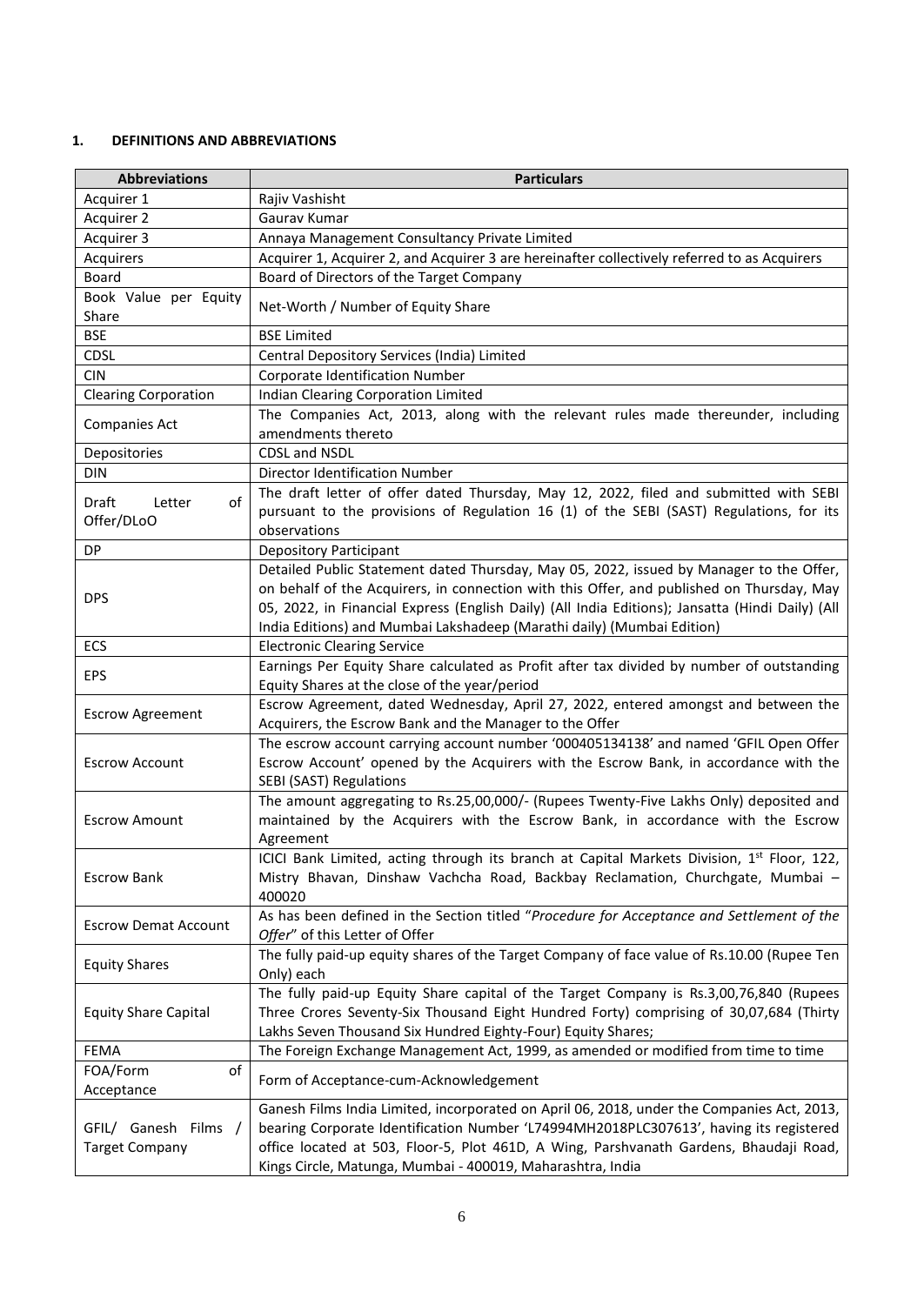| <b>Abbreviations</b>                            | <b>Particulars</b>                                                                                                                                                                                                                                                                                                                                                                                                                                                                                                                                           |
|-------------------------------------------------|--------------------------------------------------------------------------------------------------------------------------------------------------------------------------------------------------------------------------------------------------------------------------------------------------------------------------------------------------------------------------------------------------------------------------------------------------------------------------------------------------------------------------------------------------------------|
| <b>Identified Date</b>                          | means the date falling on the 10 <sup>th</sup> (tenth) Working Day prior to the commencement of the<br>tendering period for the Offer, for the purposes of determining the Public Shareholders to<br>whom the Letter of Offer shall be sent. It is clarified that all the Public Shareholders<br>(registered or unregistered) who own Equity Shares are eligible to participate in this Open                                                                                                                                                                 |
|                                                 | Offer at any time before expiry of the tendering period i.e., Thursday, June 16, 2022.                                                                                                                                                                                                                                                                                                                                                                                                                                                                       |
| IDC                                             | Committee of Independent Directors of the Target Company                                                                                                                                                                                                                                                                                                                                                                                                                                                                                                     |
| <b>IT Act</b>                                   | Income Tax Act, 1961, as amended and modified from time to time                                                                                                                                                                                                                                                                                                                                                                                                                                                                                              |
| <b>IFSC</b>                                     | Indian Financial System Code                                                                                                                                                                                                                                                                                                                                                                                                                                                                                                                                 |
| Letter of Offer/LoO                             | The Letter of Offer, duly incorporating SEBI's comments on the Draft Letter of Offer, which<br>shall be dispatched to the Public Shareholders (as on Identified Date) of the Target<br>Company                                                                                                                                                                                                                                                                                                                                                               |
| Manager to the Offer                            | Chartered Finance Management Private Limited (Formerly known as Chartered Finance<br>Management Limited) having its registered office at 2 <sup>nd</sup> Floor, Wakefield House, Sprott<br>Road, Ballard Estate, Mumbai - 400038 and registered as a category I merchant banker with<br>the Securities and Exchange Board of India                                                                                                                                                                                                                           |
| <b>NEFT</b>                                     | National Electronic Funds Transfer                                                                                                                                                                                                                                                                                                                                                                                                                                                                                                                           |
| NRI/s                                           | Non - Resident Indians                                                                                                                                                                                                                                                                                                                                                                                                                                                                                                                                       |
| <b>NSDL</b>                                     | National Securities Depository Limited                                                                                                                                                                                                                                                                                                                                                                                                                                                                                                                       |
| OCB                                             | Overseas Corporate Body                                                                                                                                                                                                                                                                                                                                                                                                                                                                                                                                      |
| Offer<br>Consideration/Maximum<br>Consideration | The total funding requirement for this Offer, assuming full acceptance of this Offer, being<br>Rs. 99,31,374.60 (Rupees Ninety-Nine Lakhs Thirty-One Thousand Three Hundred Seventy-<br>Four and Paise Sixty Only) payable in cash                                                                                                                                                                                                                                                                                                                           |
| <b>Offer Documents</b>                          | Public Announcement, Detailed Public Statement, Draft Letter of Offer, Letter of Offer,<br>Recommendation of the Committee of the Independent Directors of the Company, Pre-<br>Offer and Post Offer Public Announcement, and any other notices, advertisements, and<br>corrigendum issued by or on behalf of the Acquirers by the Manager to the Offer                                                                                                                                                                                                      |
| Open Offer/Offer                                | Open offer being made by the Acquirers for acquisition of up to 7,81,998 (Seven Lakhs<br>Eighty-One Thousand Nine Hundred Ninety-Eight) Equity Shares, constituting 26.00% of the<br>Voting Share Capital of the Target Company, at a price of Rs.12.70 (Rupees Twelve and<br>Paise Seventy Only) per Equity Share, payable in cash, assuming full acceptance aggregating<br>to a maximum consideration of Rs.99,31,374.60 (Rupees Ninety-Nine Lakhs Thirty-One<br>Thousand Three Hundred Seventy-Four and Paise Sixty Only)                                 |
| Offer Period                                    | The period commencing from the date of entering into Share Purchase Agreement to<br>acquire the Equity Shares, and Voting Share Capital in, or control over, the Target Company<br>requiring a Public Announcement or the date on which the Public Announcement was<br>issued by the Acquirers, i.e., Wednesday, April 27, 2022 and the date on which the payment<br>of consideration to the Equity Public Shareholders whose Equity Shares are validly accepted<br>in this Offer, is made, or the date on which this Offer is withdrawn, as the case may be |
| Offer Price                                     | An offer price of Rs.12.70 (Rupees Twelve and Paise Seventy Only) per Equity Share                                                                                                                                                                                                                                                                                                                                                                                                                                                                           |
| Offer Shares                                    | 7,81,998 (Seven Lakhs Eighty-One Thousand Nine Hundred Ninety-Eight)                                                                                                                                                                                                                                                                                                                                                                                                                                                                                         |
| Offer Size                                      | 7,81,998 (Seven Lakhs Eighty-One Thousand Nine Hundred Ninety-Eight) Equity Shares<br>constituting 26.00% of the Voting Share Capital of the Target Company at Rs. 12.70 per<br>Equity Share aggregating to Rs. 99,31,374.60 (Rupees Ninety-Nine lakhs Thirty One<br>Thousand Three Hundred Seventy Four and Paise Sixty only)                                                                                                                                                                                                                               |
| PA                                              | Public Announcement dated Wednesday, April 27, 2022                                                                                                                                                                                                                                                                                                                                                                                                                                                                                                          |
| PAN                                             | Permanent Account Number                                                                                                                                                                                                                                                                                                                                                                                                                                                                                                                                     |
| <b>PAT</b>                                      | Profit After Tax                                                                                                                                                                                                                                                                                                                                                                                                                                                                                                                                             |
| Promoters / Promoter<br>Sellers                 | Promoters of the Target Company as per Regulation 31(1)(b) of SEBI (Listing Obligations and<br>Disclosure Requirements) 2015.<br>The existing promoters and members of the promoter group of the Target Company as per<br>publicly available shareholding pattern of the Target Company for the quarter ended March<br>31, 2022; being Natrajan Ganapathy, Nambirajan G Yadav, Jayalakshmi Nambirajan Yadav<br>and Indira Natrajan Yadav                                                                                                                     |
| <b>Public Shareholders</b>                      | All the equity shareholders of the Target Company other than (i) the Acquirers, (ii) the<br>parties to the Share Purchase Agreement, and (iii) persons deemed to be acting in concert                                                                                                                                                                                                                                                                                                                                                                        |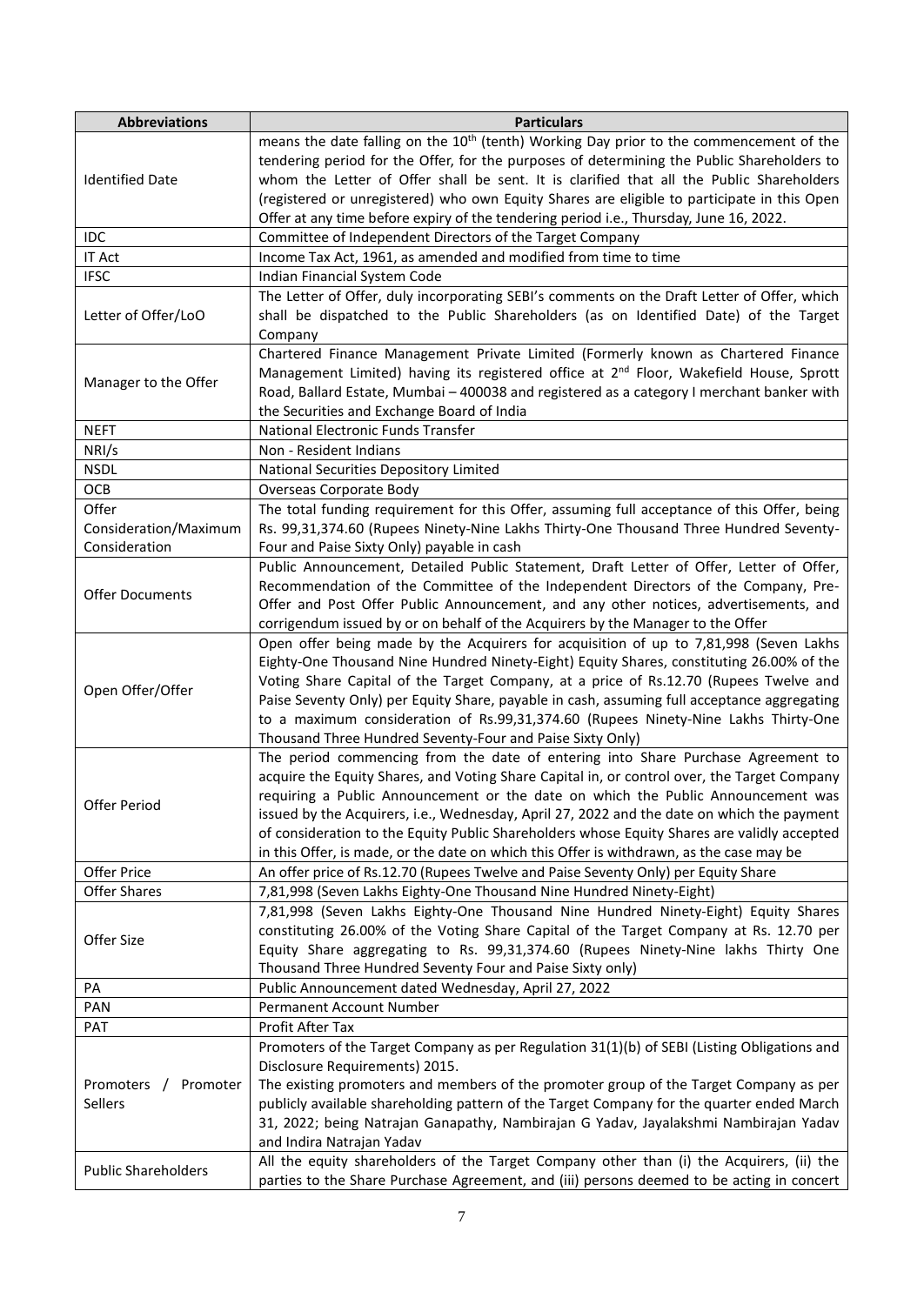| <b>Abbreviations</b>          | <b>Particulars</b>                                                                              |  |  |  |  |
|-------------------------------|-------------------------------------------------------------------------------------------------|--|--|--|--|
|                               | with parties at (i) and (ii) above, in compliance with the provisions of Regulation 7(6) of the |  |  |  |  |
|                               | SEBI (SAST) Regulations                                                                         |  |  |  |  |
| <b>RBI</b>                    | Reserve Bank of India                                                                           |  |  |  |  |
| Registrar to the Offer        | Skyline Financial Services Private Limited                                                      |  |  |  |  |
| Return on Net Worth           | Profit After Tax/ Net-Worth                                                                     |  |  |  |  |
| <b>RTGS</b>                   | Real Time Gross Settlement                                                                      |  |  |  |  |
|                               | Sale of 18,29,732 (Eighteen Lakhs Twenty-Nine Thousand Seven Hundred Thirty-Two) Equity         |  |  |  |  |
|                               | Shares, constituting 60.84% of the Voting Share Capital of the Target Company, by Promoter      |  |  |  |  |
| Sale Equity Shares/Sale       | Sellers to the Acquirers, pursuant to the execution of a Share Purchase Agreement executed      |  |  |  |  |
| <b>Shares</b>                 | on April 27, 2022, at a negotiated price of Rs.10 (Rupees Ten Only) per Sale Share,             |  |  |  |  |
|                               | aggregating to an amount of Rs. 1,82,97,320 (Rupees One Crore Eighty-Two Lakhs Ninety-          |  |  |  |  |
|                               | Seven Thousand Three Hundred Twenty Only)                                                       |  |  |  |  |
| <b>SCRR</b>                   | Securities Contract (Regulation) Rules, 1957, as amended                                        |  |  |  |  |
| <b>SEBI</b>                   | Securities and Exchange Board of India                                                          |  |  |  |  |
| SEBI Act                      | Securities and Exchange Board of India Act, 1992 and subsequent amendments thereto              |  |  |  |  |
|                               | Securities and Exchange Board of India (Listing Obligations and Disclosure Requirements)        |  |  |  |  |
| SEBI (LODR) Regulations       | Regulations, 2015 and subsequent amendments thereto                                             |  |  |  |  |
|                               | Securities and Exchange Board of India (Substantial Acquisition of Shares and Takeovers)        |  |  |  |  |
| SEBI (SAST) Regulations       | Regulations, 2011 and subsequent amendments thereto                                             |  |  |  |  |
|                               | Respective stockbrokers of all the Public Shareholders who desire to tender their Equity        |  |  |  |  |
| Selling Broker                | Shares under this Offer                                                                         |  |  |  |  |
|                               | Share Purchase Agreement dated Wednesday, April 27, 2022, executed between the                  |  |  |  |  |
|                               | Acquirers and the Promoter Sellers, pursuant to which the Acquirers have agreed to acquire      |  |  |  |  |
| Share<br>Purchase             | 18,29,732 (Eighteen Lakhs Twenty-Nine Thousand Seven Hundred Thirty-Two) Equity Shares,         |  |  |  |  |
|                               | constituting 60.84% of the Voting Share Capital of the Target Company from the Promoter         |  |  |  |  |
| Agreement / SPA               | Sellers at a negotiated price of Rs.10.00/- (Rupees Ten Only) per Sale Share, aggregating to    |  |  |  |  |
|                               | an amount of Rs. 1,82,97,320 (Rupees One Crore Eighty-Two Lakhs Ninety-Seven Thousand           |  |  |  |  |
|                               | Three Hundred Twenty Only).                                                                     |  |  |  |  |
|                               | The stock exchange where the Equity Shares of the Target Company are listed, i.e., BSE SME      |  |  |  |  |
| <b>Stock Exchange</b>         | Platform                                                                                        |  |  |  |  |
| <b>STT</b>                    | <b>Securities Transaction Tax</b>                                                               |  |  |  |  |
|                               | The period commencing from Thursday, June 30, 2022, and ending on Wednesday, July 13,           |  |  |  |  |
| <b>Tendering Period</b>       | 2022, both days inclusive                                                                       |  |  |  |  |
| <b>TRS</b>                    | <b>Transaction Registration Slip</b>                                                            |  |  |  |  |
| <b>Underlying Transaction</b> | The transaction for sale and purchase of the Sale Shares as contemplated under the SPA          |  |  |  |  |
|                               | The fully diluted Equity Share Capital and voting share capital of the Target Company as of     |  |  |  |  |
| <b>Voting Share Capital</b>   | the 10 <sup>th</sup> (Tenth) working day from the closure of the Tendering Period               |  |  |  |  |
| <b>Working Day</b>            | means same meaning to it under Regulation 2(1)(zf) of the SEBI (SAST) Regulations.              |  |  |  |  |

# *Note:*

*All terms beginning with a capital letter used in this Letter of Offer, but not otherwise defined herein, shall have the meaning ascribed thereto in the SEBI (SAST) Regulations unless specified.*

*In this Letter of Offer, any reference to the singular will include the plural and vice-versa.*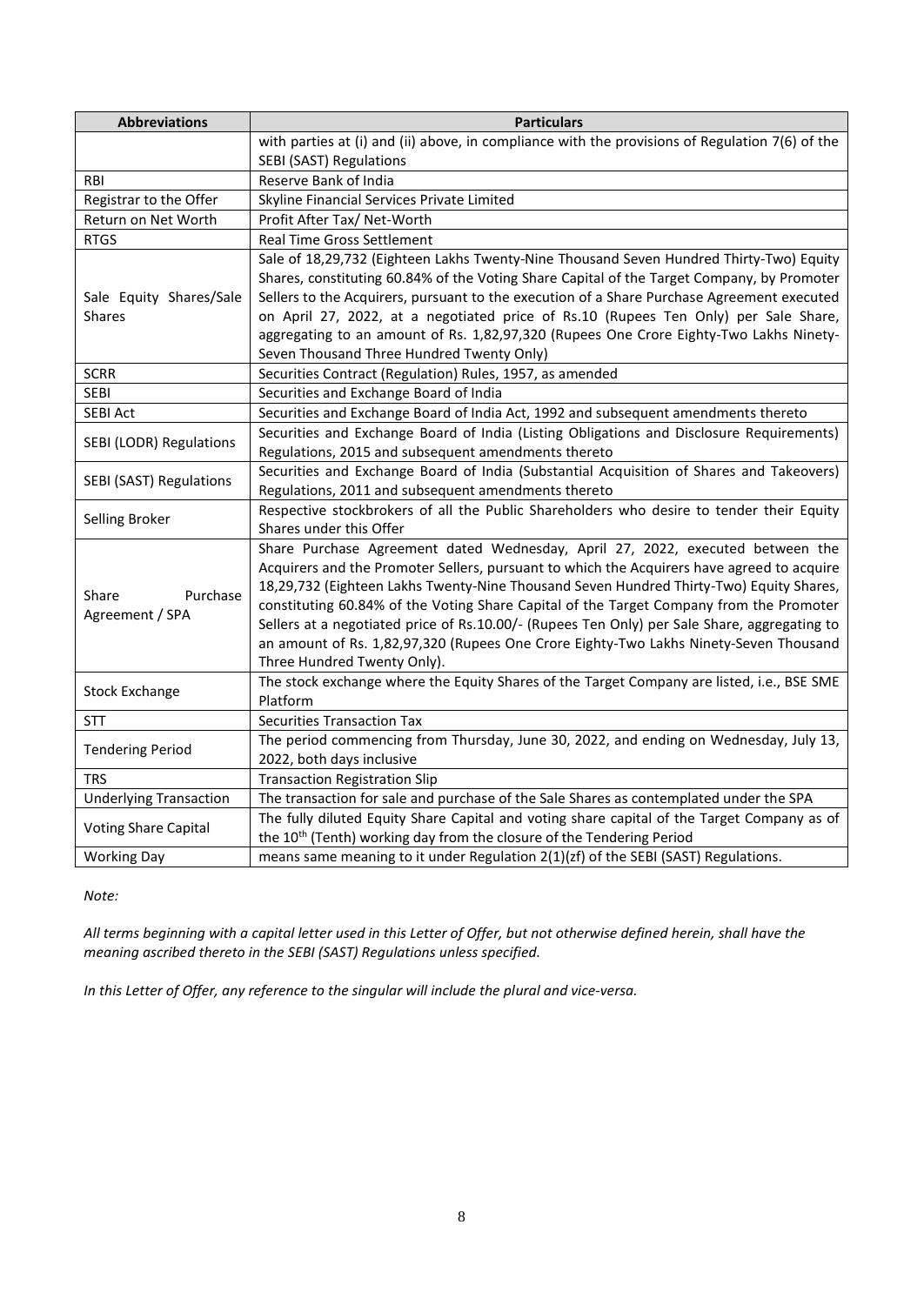#### <span id="page-9-0"></span>**2. DISCLAIMER CLAUSE**

**'IT IS TO BE DISTINCTLY UNDERSTOOD THAT FILING OF THIS LETTER OF OFFER WITH SECURITIES AND EXCHANGE BOARD OF INDIA SHOULD NOT, IN ANY WAY, BE DEEMED OR CONSTRUED THAT, THE SAME HAS BEEN CLEARED, VETTED, OR APPROVED BY SECURITIES AND EXCHANGE BOARD OF INDIA. THIS LETTER OF OFFER HAS BEEN SUBMITTED TO SECURITIES AND EXCHANGE BOARD OF INDIA FOR A LIMITED PURPOSE FOR OVERSEEING WHETHER THE DISLOSURES CONTAINED THEREIN ARE GENERALLY ADEQUATE AND ARE IN CONFORMITY WITH THE SECURITIES AND EXCHANGE BOARD OF INDIA (SUBSTANTIAL ACQUISITION OF SHARES AND TAKEOVERS) REGULATIONS, 2011, INCLUDING SUBSEQUENT AMENDMENTS THERETO. THIS REQUIREMENT IS TO FACILITATE PUBLIC SHAREHOLDERS OF GANESH FILMS INDIA LIMITED TO TAKE AN INFORMED DECISION WITH REGARD TO THIS OFFER. SECURITIES AND EXCHANGE BOARD OF INDIA DOES NOT TAKE ANY RESPONSIBILITY EITHER FOR THE FINANCIAL SOUNDNESS OF THE ACQUIRERS OR FOR THE TARGET COMPANY WHOSE EQUITY SHARES AND CONTROL IS PROPOSED TO BE ACQUIRED OR FOR THE CORRECTNESS OF THE STATEMENTS MADE OR THE OPINIONS EXPRESSED IN THIS LETTER OF OFFER. IT SHOULD ALSO BE CLEARLY UNDERSTOOD THAT WHILE THE ACQUIRERS ARE PRIMARILY RESPONSIBLE FOR THE CORRECTNESS, ADEQUACY, AND DISCLOSURE OF ALL THE RELEVANT INFORMATION IN THIS LETTER OF OFFER, THE MANAGER IS EXPECTED TO EXERCISE DUE-DILIGENCE TO ENSURE THAT THE ACQUIRERS DULY DISCHARGE THEIR RESPONSIBILITY ADEQUATELY. IN THIS BEHALF, AND TOWARDS THIS PURPOSE, THE MANAGER HAS SUBMITTED A DUE DILIGENCE CERTIFICATE DATED THURSDAY, MAY 12, 2022, TO SECURITIES AND EXCHANGE BOARD OF INDIA IN ACCORDANCE WITH THE PROVISIONS OF SECURITIES AND EXCHANGE BOARD OF INDIA (SUBSTANTIAL ACQUISITION OF SHARES AND TAKEOVERS) REGULATIONS, 2011, INCLUDING SUBSEQUENT AMENDMENTS THERETO. THE FILING OF THIS LETTER OF OFFER DOES NOT, HOWEVER, ABSOLVE THE ACQUIRERS FROM THE REQUIREMENT OF OBTAINING SUCH STATUTORY CLEARANCES AS MAY BE REQUIRED FOR THE PURPOSE OF THIS OFFER.'**

#### **General Disclaimer**

This Offer Document in connection with the Offer, has been prepared for the purposes of compliance with the provisions of SEBI (SAST) Regulations. Accordingly, the information disclosed may not be the same as that which would have been disclosed if this document had been prepared in accordance with the laws and regulations of any jurisdiction outside of India. The delivery of Offer Documents, does not under any circumstances, create any implication that there has been no change in the affairs of the Target Company and the Acquirers since the date hereof or that the information contained herein is correct as at any time subsequent to this date. Nor is it to be implied that the Acquirers are under any obligation to update the information contained herein at any time after this date.

No action has been or will be taken to permit this Offer in any jurisdiction where action would be required for that purpose. The Letter of Offer shall be sent to all Public Shareholders whose names appear in the register of members of the Target Company, at their stated address, as of the Identified Date. However, receipt of the Letter of Offer by any Public Shareholder in a jurisdiction in which it would be illegal to make this Offer, or where making this Offer would require any action to be taken (including, but not restricted to, registration of this Draft Letter of Offer and/or the Letter of Offer under any local securities laws), shall not be treated by such Public Shareholder as an offer being made to them, and shall be construed by them as being sent for information purposes only. Accordingly, no such Public Shareholder may tender his/her or its Equity Shares in this Offer in such jurisdiction.

Persons in possession of the Offer Documents are required to inform themselves of any relevant restrictions. Any Public Shareholder who tenders his/her or its Equity Shares in this Offer shall be deemed to have declared, represented, warranted, and agreed that he/she, or it is authorized under the provisions of any applicable local laws, rules, regulations, and statutes to participate in this Offer.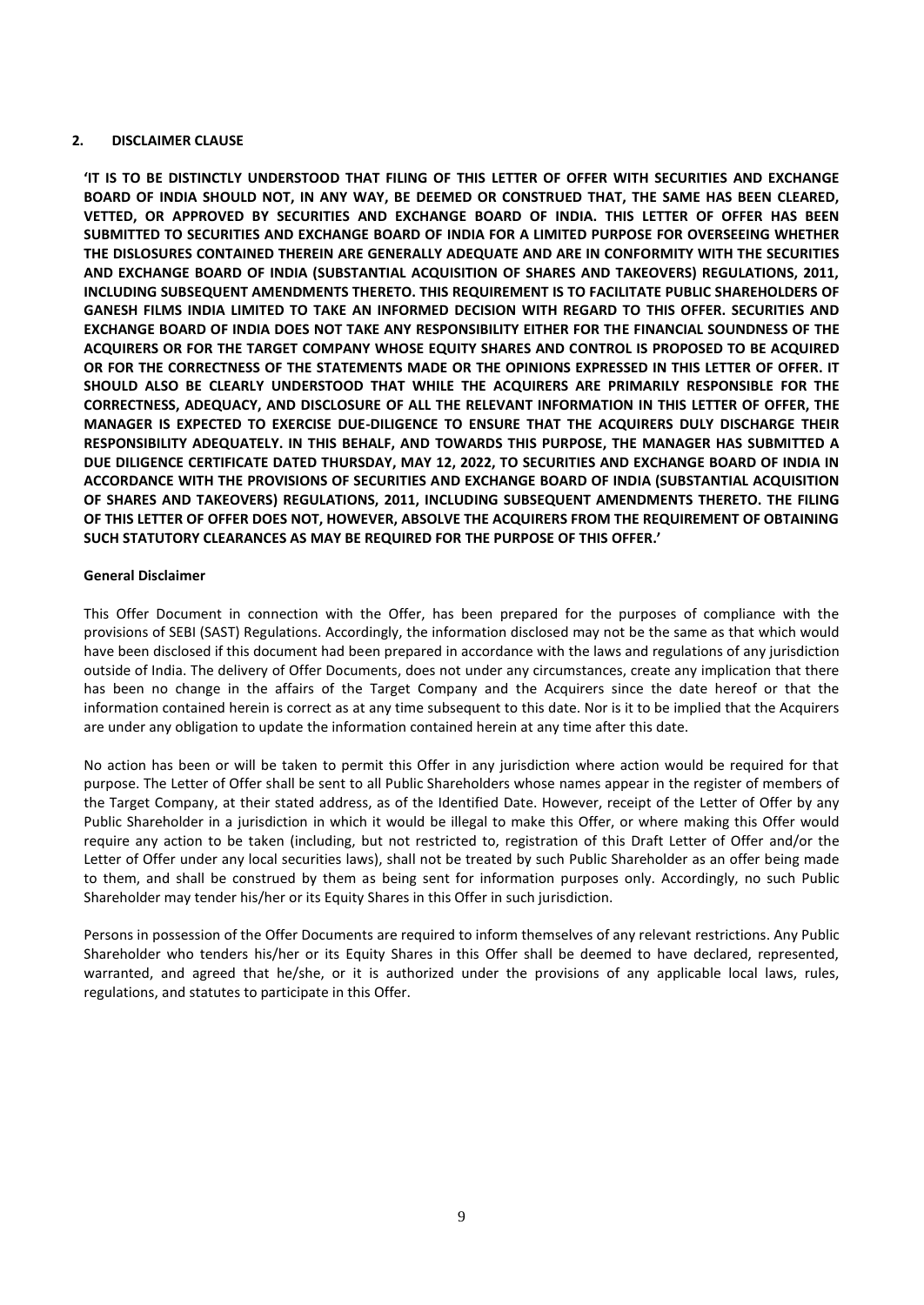# <span id="page-10-0"></span>**3. DETAILS OF THIS OFFER**

### 3.1. **Background of the Offer**

- 3.1.1. This is a mandatory Open Offer, being made by Rajiv Vashisht ("**Acquirer 1**"), Gaurav Kumar ("**Acquirer 2**") and Annaya Management Consultancy Private Limited ("**Acquirer 3**"), in pursuance of and in compliance with the provisions of Regulations 3 (1) and 4 of the SEBI (SAST) Regulations, to the Public Shareholders of the Target Company. This Offer has triggered consequent upon the execution of the Share Purchase Agreement on April 27, 2022.
- 3.1.2. The prime object of this Open Offer is for substantial acquisition of Equity Shares and Voting Share Capital of the Target Company accompanied with the change in control and management of the Target Company.
- 3.1.3. There is/ are no person acting in concert/s with the Acquirers within the meaning of Regulation  $2(1)(q)$  of the SEBI (SAST) Regulations.
- 3.1.4. The Acquirers are making this Offer to acquire 7,81,998 (Seven Lakhs Eighty-One Thousand Nine Hundred Ninety-Eight) Equity Shares constituting 26.00% (Twenty-Six Percent) of the Voting Share Capital of the Target Company at an offer price of Rs.12.70 (Rupees Twelve and Paise Seventy Only) per Equity Share, aggregating to a total consideration of Rs.99,31,374.60 (Rupees Ninety-Nine Lakhs Thirty-One Thousand Three Hundred Seventy-Four and Paise Sixty Only), payable in cash, in accordance with the provisions of Regulation 9 (1) (a) of the SEBI (SAST) Regulations, subject to the terms and conditions set out in the Offer Documents.
- 3.1.5. The Acquirers have entered into a Share Purchase Agreement with the Promoter Sellers with an intention to acquire 18,29,732 (Eighteen Lakhs Twenty-Nine Thousand Seven Hundred Thirty-Two) Equity Shares, constituting 60.84% of the Voting Share Capital of the Target Company at a negotiated price of Rs.10.00/- (Rupees Ten Only) per Sale Share, aggregating to an amount of Rs. 1,82,97,320 (Rupees One Crore Eighty-Two Lakhs Ninety-Seven Thousand Three Hundred Twenty Only), payable in compliance with the terms and conditions scheduled in the SPA.
- 3.1.6. The details of the Promoter Sellers, which has entered into the Share Purchase Agreement with the Acquirers are stated hereunder:

| Sr.<br>No. | Name, PAN and Address of the Sellers                                                                                                                                                                                                                | Nature of<br>entity | <b>Chang</b><br>in.<br><b>es</b><br>the<br>names<br>in the<br>past | <b>of</b><br>Part<br>the<br>Promoter<br>$\prime$<br>Promoter<br>Group | <b>Equity</b><br><b>Shares held</b><br>prior<br>to<br><b>Share</b><br><b>Purchase</b><br>Agreement | %age<br><b>of</b><br><b>Total</b><br><b>Equity</b><br><b>Shares</b> |
|------------|-----------------------------------------------------------------------------------------------------------------------------------------------------------------------------------------------------------------------------------------------------|---------------------|--------------------------------------------------------------------|-----------------------------------------------------------------------|----------------------------------------------------------------------------------------------------|---------------------------------------------------------------------|
| a)         | <b>Natrajan Ganapathy</b><br>Permanent Account Number: 'ALQPK7606M';<br>Resident at B/101, Plot 461 D, Parshwanath<br>Gardens B CHSL, Bhaudaji Road, Near Narayanji<br>Shamji Wadi, Matunga (East), Mumbai - 400019,<br>Maharashtra, India          | Individual          | <b>NA</b>                                                          | Yes                                                                   | 5,62,530                                                                                           | 18.70%                                                              |
| b)         | Nambirajan G Yadav<br>Permanent Account Number: 'ALSPK3658H';<br>Resident at 701, $7th$ Floor, A – Wing,<br>Parshwanath Garden CHS, Bhaudaji Road, Next<br>to Narayanji Shamji Wadi, Kings Circle, Matunga,<br>Mumbai - 400019, Maharashtra, India; | Individual          | <b>NA</b>                                                          | Yes                                                                   | 11,42,080                                                                                          | 37.97%                                                              |
| c)         | Jayalakshmi Nambirajan Yadav<br>Permanent Account Number: 'ACNPY5325P';<br>Resident at 701, A - Wing, Parshwanath Garden<br>Co-op Housing Society, Bhaudaji Road, Kings                                                                             | Individual          | NA.                                                                | Yes                                                                   | 1,25,092                                                                                           | 4.16%                                                               |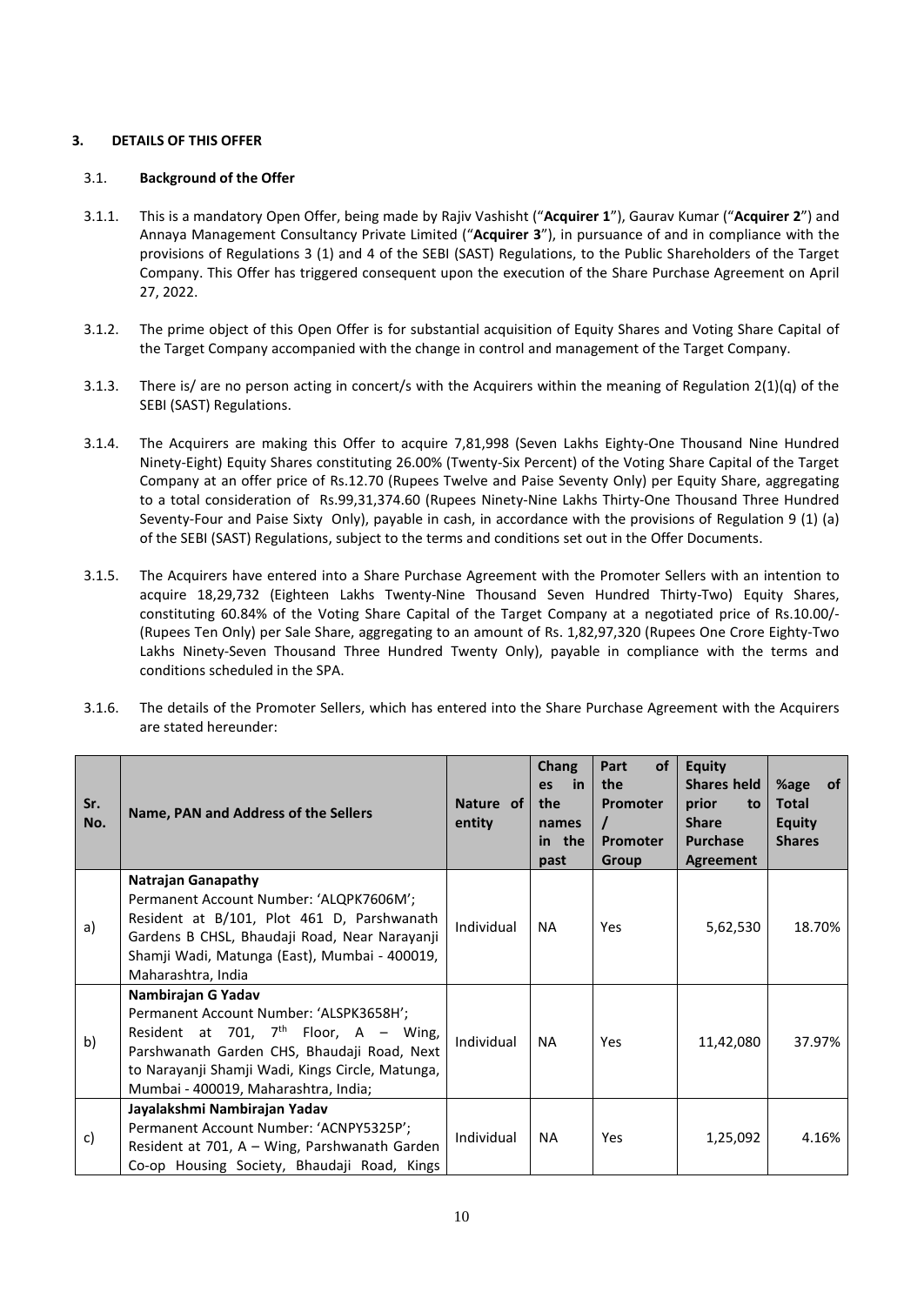| Sr.<br>No. | Name, PAN and Address of the Sellers                                                                                                                                                                                                        | Nature of<br>entity | <b>Chang</b><br>in<br>es<br>the<br>names<br>in the<br>past | <b>of</b><br>Part<br>the<br><b>Promoter</b><br>Promoter<br>Group | <b>Equity</b><br><b>Shares held</b><br>prior<br>to<br><b>Share</b><br><b>Purchase</b><br><b>Agreement</b> | <b>of</b><br>%age<br><b>Total</b><br><b>Equity</b><br><b>Shares</b> |
|------------|---------------------------------------------------------------------------------------------------------------------------------------------------------------------------------------------------------------------------------------------|---------------------|------------------------------------------------------------|------------------------------------------------------------------|-----------------------------------------------------------------------------------------------------------|---------------------------------------------------------------------|
|            | Circle, Matunga (East),<br>Mumbai<br>400019.<br>$\sim$<br>Maharashtra, India;                                                                                                                                                               |                     |                                                            |                                                                  |                                                                                                           |                                                                     |
| d)         | Indira Natrajan Yadav<br>Permanent Account Number: 'ACNPY5326Q';<br>Resident at B/101, Plot 461 D, Parshwanath<br>Gardens B CHS Ltd., Bhaudaji Road, Near<br>Narayanji Shamji Wadi, Matunga (East), Mumbai<br>- 400019, Maharashtra, India; | Individual          | <b>NA</b>                                                  | <b>Yes</b>                                                       | 30                                                                                                        | Negligible                                                          |
|            |                                                                                                                                                                                                                                             |                     | <b>Total</b>                                               |                                                                  | 18,29,732                                                                                                 | 60.84%                                                              |

- 3.1.7. Expect for the proposed acquisition of 18,29,732 (Eighteen Lakhs Twenty-Nine Thousand Seven Hundred Thirty-Two) Equity Shares, constituting 60.84% of the Voting Share Capital of the Target Company, by the Acquirers pursuant to execution of the Share Purchase Agreement, the Acquirers, including the promoter, directors, or key employees of Acquirer 3, are not holding any Equity Shares of the Target Company.
- 3.1.8. This Offer is not as a result of global acquisition resulting in indirect acquisition of the Target Company.

#### 3.1.9. **The salient features of the Share Purchase Agreement are as follows:**

- 3.1.9.1 Subject to the other provisions of this Agreement and against the payment of the sale consideration and other necessary compliances by the Acquirers, the Selling Promoter Shareholders shall sell, transfer, convey, and deliver to the Acquirers and the Acquirers shall purchase and acquire from the sellers, Equity Shares free from all liens, encumbrances, all rights, title, and interests of the Sellers in the Equity Shares together with all accrued benefits, rights and obligations attaching thereto;
- 3.1.9.2 It is specifically agreed that the sale contemplated in this Agreement is for the whole of Sale Equity Shares and under no circumstances, the sellers will be entitled to Open Offer or the Acquirers would be entitled to claim pro-rata Equity Shares;
- 3.1.9.3 The Acquirers shall bear and pay stamp duties and other costs, if any, payable for or in relation to transfer of the Sale Equity Shares. The sellers shall be solely responsible for payment and discharge of income tax or capital gains tax or other levies, if any, arising from or applicable to, sale or transfer of the said Sale Equity Shares;
- 3.1.9.4 The Sellers confirm that the Sale Equity Shares are fully paid-up and are free from lock-in or any lien whatsoever and other encumbrances and the Sellers shall hand over the said confirmation letter to the Acquirers along with the letter received from the Target Company.
- 3.1.9.5 The Purchase Price for acquisition of the Sale Equity Shares shall be at a price of ₹ 10.00/- (Rupees Ten Only) per Equity Share, aggregating to an amount of ₹1,82,97,320 (Rupees One Crore Eighty-Two Lakhs Ninety-Seven Thousand Three Hundred and Twenty Only) (hereinafter referred to as **'Purchase Price'**);
- 3.1.9.6 The sellers shall sell, convey, and transfer to the Acquirers and the Acquirers shall purchase, acquire and accept from the Sellers the above-mentioned Sale Equity Shares at and for the Purchase Price;
- 3.1.9.7 The aggregate purchase consideration for the Sale Equity Shares is ₹1,82,97,320 (Rupees One Crore Eighty-Two Lakhs Ninety-Seven Thousand Three Hundred and Twenty Only);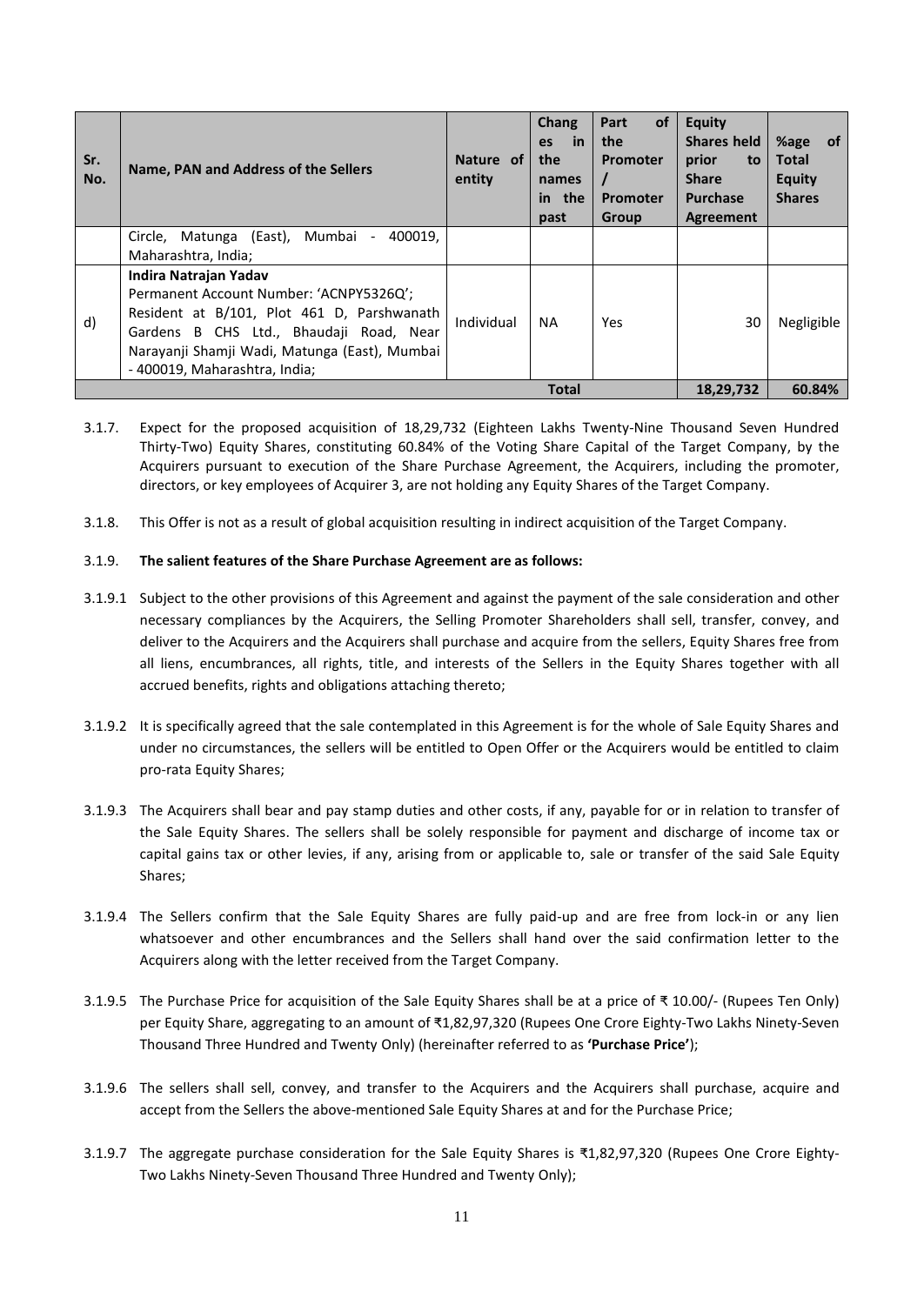- 3.1.9.8 The Seller shall transfer the Sale Equity Shares in a Demat Escrow Account to be maintained with a Broker of the Acquirers' choice.
- 3.1.9.9 The Acquirers will pay the entire consideration after completion of Open Offer formalities and will receive the Sale Equity Shares from the Sellers;
- 3.1.9.10 The Acquirers shall pay the entire Purchase Price to the Selling Promoter Shareholders through normal banking channel i.e., Cheque/ Bank Draft / electronic transfers viz, RTGS or NEFT;
- 3.1.9.11 The Parties hereto confirm that the price aforementioned is a negotiated price;
- 3.1.9.12 The Acquirers shall complete the acquisitions contracted under any agreement attracting the obligation to make an Open Offer not later than twenty-six weeks from the expiry of the Open Offer period;
- 3.1.9.13 From the date of the SPA until Closing, the Promoters shall do everything within their power to cause the Target Company to conduct its business in the ordinary course, save in so far as agreed in writing by the Acquirers.
- 3.1.9.14 From the date of SPA till the date of completion of the Open Offer, the Promoters shall not, except with the prior consent of the Acquirers, sell, transfer, gift, exchange ore dispose of or any way deal within the Equity Shares of the Target Company or create any right, interest or encumbrance over the Sale Equity Shares.
- 3.1.10. As per the provisions of Regulations 26 (6) and 26 (7) of the SEBI (SAST) Regulations, the Board of Directors of the Target Company is required to constitute a committee of independent directors who would provide written reasoned recommendation on this Offer to the Public Shareholders of the Target Company and such recommendations shall be published at least 2 (Two) Working Days before the commencement of the Tendering Period in the same newspaper where the Detailed Public Statement was published.

### 3.2. **Details of the proposed Offer**

- 3.2.1. The Public Announcement was issued on Wednesday, April 27, 2022, by the Manager to the Open Offer, for and on behalf of the Acquirers. A copy of the said Public Announcement was filed with BSE and submitted to the Target Company at its registered office and to SEBI on Thursday, April 28, 2022.
- 3.2.2. The Detailed Public Statement dated Thursday, May 05, 2022, which were subsequently published in the following newspapers on Thursday, May 05, 2022, in accordance with the provisions of Regulation 14 (3) of the SEBI (SAST) Regulations:

| <b>Publication</b>       | Language      | Edition             |
|--------------------------|---------------|---------------------|
| <b>Financial Express</b> | English Daily | <b>All Editions</b> |
| Jansatta                 | Hindi Daily   | All Edition         |
| Mumbai Lakshadeep        | Marathi Daily | Mumbai Edition      |

- 3.2.3. A copy of the DPS filed with BSE and sent to the Target Company at its registered office and to SEBI on Thursday, May 05, 2022. The Detailed Public Statement along with other Offer Documents is/ shall also available on the website of SEBI accessible at [www.sebi.gov.in,](http://www.sebi.gov.in/) website of BSE accessible at [www.bseindia.com;](http://www.bseindia.com/) and the website of Manager accessible a[t www.charteredfinance.in.](http://www.charteredfinance.in/)
- 3.2.4. The Acquirers have proposed to acquire from the Public Shareholders 7,81,998 (Seven Lakhs Eighty-One Thousand Nine Hundred Ninety-Eight) Equity Shares, constituting 26.00% of the Voting Share Capital of the Target Company, at a price of Rs.12.70 (Rupees Twelve and Paise Seventy Only) per Equity Share, aggregating to a an amount of Rs.99,31,374.60 (Rupees Ninety-Nine Lakhs Thirty-One Thousand Three Hundred Seventy-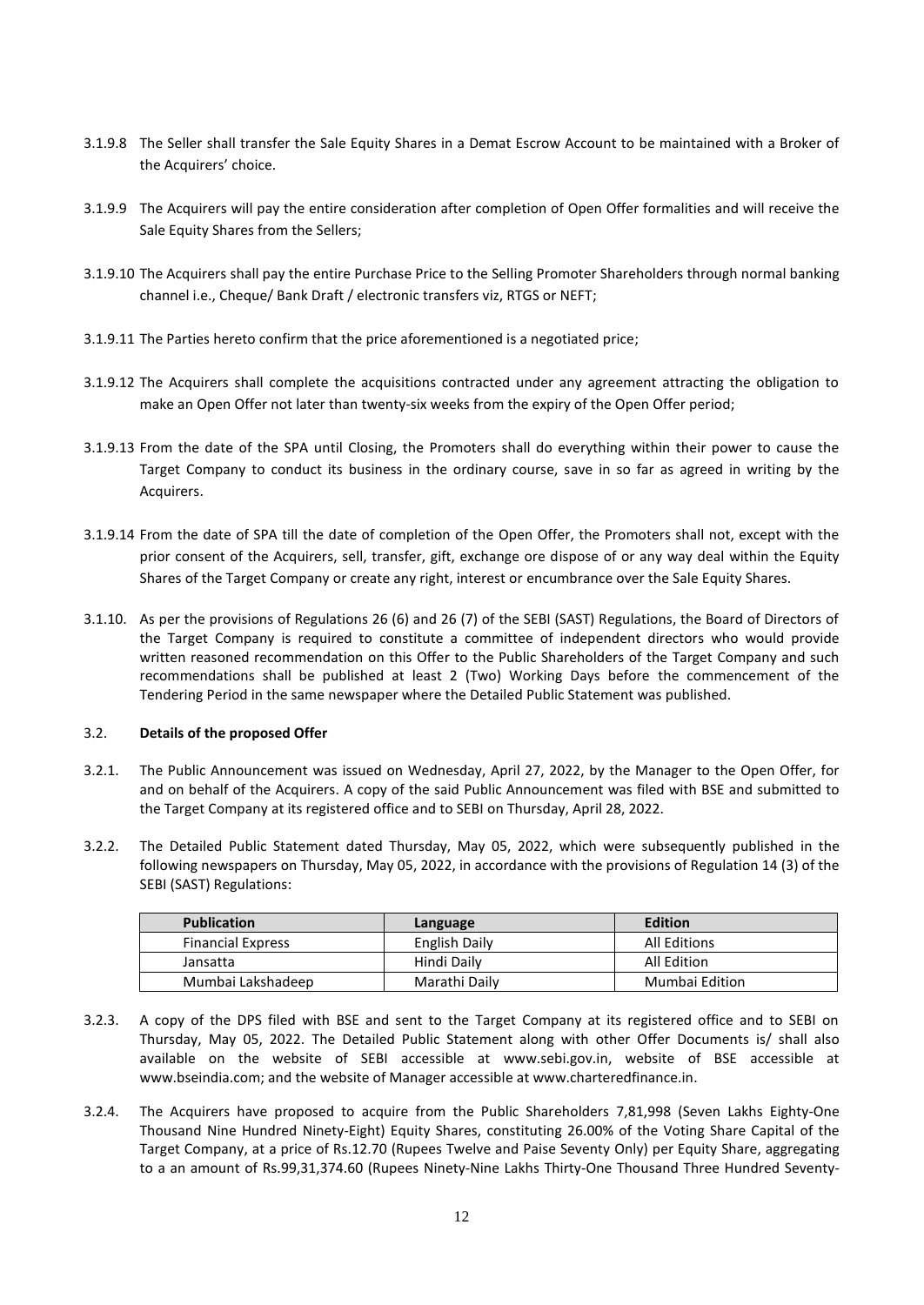Four and Paise Sixty Only) payable in cash, in accordance with the provisions of Regulation 9 (1) (a) of the SEBI (SAST) Regulations, and subject to the terms and conditions set out in the Offer Documents.

- 3.2.5. The Target Company doesn't have any partly paid-up Equity Shares, and there are no outstanding warrants, or options or similar instrument, which are convertible into Equity Shares at a later stage. Further as on date of this Letter of Offer, no Equity Shares are subject to any lock-in obligations.
- 3.2.6. The Acquirers will accept all the Equity Shares of the Target Company, that are tendered in valid form in terms of this Offer of 7,81,998 (Seven Lakhs Eighty-One Thousand Nine Hundred Ninety-Eight) Equity Shares, constituting 26.00% of the Voting Share Capital.
- 3.2.7. The Acquirers have not acquired any Equity Shares during the period of 52 (Fifty-Two) weeks prior to the date of the PA. Further, the Acquirers have not purchased any Equity Shares from the date of the Public Announcement to the date of this Letter of Offer.
- 3.2.8. The Acquirers have deposited an amount of Rs.25,00,000 (Rupees Twenty-Five Lakhs Only) i.e., more than 25.00% of the total consideration payable in the Offer, assuming full acceptance, in the Escrow Account in pursuance of this Offer, in compliance with the provisions of Regulation 17(1) and 17(3)(a) of the SEBI (SAST) Regulations.
- 3.2.9. No competing offer has been received as on date of this Letter of Offer.
- 3.2.10. There is no differential pricing in this Offer.
- 3.2.11. This Offer is not conditional upon any minimum level of acceptance in terms of the Regulation 19 (1) of SEBI (SAST) Regulations.
- 3.2.12. This Offer is not a competing offer in terms of the Regulation 20 of SEBI (SAST) Regulations.
- 3.2.13. This Offer is not pursuant to any global acquisition resulting in an indirect acquisition of Equity Shares.
- 3.2.14. The Equity Shares will be acquired by the Acquirers free from all liens, charges, and encumbrances together with all rights attached thereto, including the right to all dividends, bonus, and rights offer declared hereafter.
- 3.2.15. Pursuant to Regulation 12 of the SEBI (SAST) Regulations, the Acquirers have appointed Chartered Finance Management Private Limited (Formerly known as Chartered Finance Management Limited) as the Manager to the Offer.
- 3.2.16. As on the date of this Letter of Offer, the Manager to the offer does not hold any Equity Shares in the Target Company and is not related to the Acquirers and the Target Company in any manner whatsoever. The Manager to the offer declares and undertakes that, they shall not deal on its own account in the Equity Shares during the Offer Period. Further, the Manager to the offer confirms that, as on date of this Letter of Offer, there are no directions subsisting or proceedings pending against them under the SEBI Act and the regulations made thereunder, and no other statutory approval is pending.
- 3.2.17. As per Regulation 38 of the SEBI (LODR) Regulations, read with Rule 19A of the SCRR, the Target Company is required to maintain at least 25% (Twenty-Five Percent) of the public shareholding, on continuous basis for listing. Pursuant to completion of this Offer, assuming full acceptance, the public shareholding in the Target Company will fall below the minimum public shareholding requirement as per SCRR and the SEBI (LODR) Regulations. In case, if the public shareholding falls below the minimum required level, the Acquirers undertake to take necessary steps to facilitate compliance by the Target Company with the relevant provisions of the SEBI (LODR) Regulations, within the time period mentioned therein or in accordance with such other directions as may be provided by the BSE, in accordance with the provisions of Regulation 7(4) of the SEBI (SAST) Regulations and SCRR.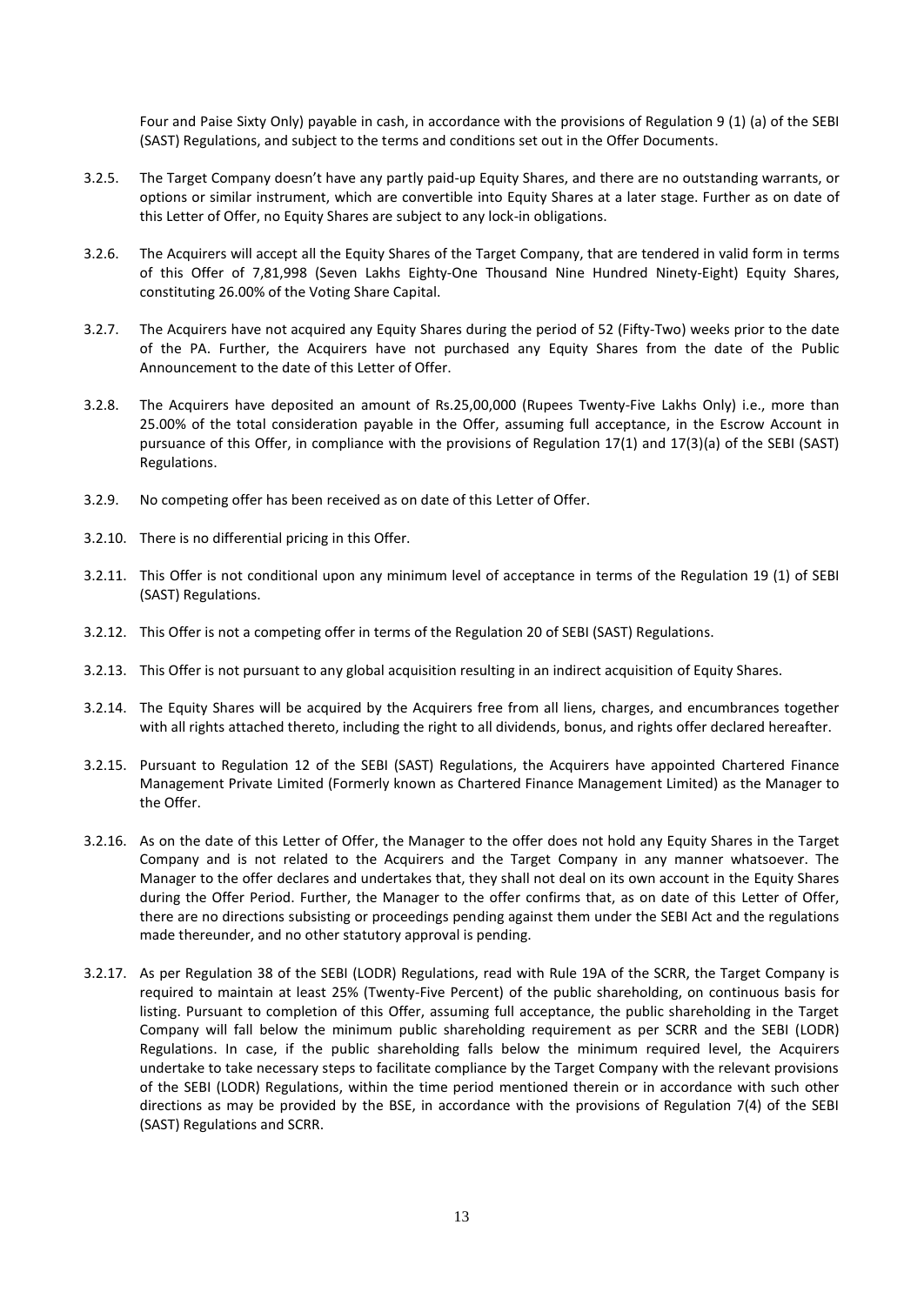- 3.2.18. Upon completion of this Offer, assuming full acceptance, the Acquirers will hold 26,11,730 (Twenty-Six Lakhs Eleven Thousand Seven Hundred Thirty) Equity Shares representing 86.84% (Eighty-Six Point Eighty-Four Percent) of the Voting Share capital of the Target Company.
- 3.2.19. If the Acquirers acquire Equity Shares of the Target Company during the period of 26 (twenty-six) weeks after the Tendering Period at a price higher than the Offer Price, then the Acquirers shall pay the difference between the highest acquisition price and the Offer Price, to all Public Shareholders whose Offer Shares have been accepted in the Offer within 60 (sixty) days from the date of such acquisition. However, no such difference shall be paid in the event that such acquisition is made under another open offer under the SEBI (SAST) Regulations, or pursuant to Securities and Exchange Board of India (Delisting of Equity Shares) Regulations, 2021, including subsequent amendments thereto, or open market purchases made in the ordinary course on the stock exchange, not being negotiated acquisition of Equity Shares of the Target Company in any form.
- 3.2.20. The payment of consideration shall be made to all the Public Shareholders, who have tendered their Equity Shares in acceptance of the Offer within 10 (Ten) Working Days of the expiry of the Tendering Period. Credit for consideration will be paid to the Public Shareholders who have validly tendered Equity Shares in the Offer by crossed account payee cheques/pay order/demand drafts/electronic transfer. It is desirable that Public Shareholders provide bank details in the Form of Acceptance cum Acknowledgement, so that the same can be incorporated in the cheques/demand draft/pay order.

# 3.3. **Object of the Open Offer**

- 3.3.1. The prime object of this Open Offer is substantial acquisition of Equity Shares and voting rights accompanied by control over the Target Company along with change in management of the Target Company.
- 3.3.2. The Acquirers intend to expand the Target Company's business activities by carrying on additional businesses for commercial reasons and operational efficiencies. The Acquirers reserve the right to modify the present structure of the business in a manner which is useful to the larger interest of the shareholders. Any change in the structure that may be carried out, will be in accordance with applicable laws.
- 3.3.3. The Acquirers state that, they do not have any plan to dispose-off or otherwise encumber any significant assets of the Target Company in the succeeding 2 (Two) years from the date of closure of this Offer, except: (a) in the ordinary course of business of the Target Company; and (b) on account of the regulatory approvals or conditions or compliance with any law that is binding on or applicable to the Target company. In the event any substantial asset of the Target Company is to be sold, disposed-off, or otherwise encumbered other than in the ordinary course of business, the Acquirers undertake that, they shall do so only upon the receipt of the prior approval of the shareholders of the Target Company through a special resolution in terms of Regulation 25 (2) of the SEBI (SAST) Regulations, and subject to the such other provisions of applicable law as may be required.
- 3.3.4. The Acquirers have reserved the right to streamline or restructure, pledge, or encumber their holding in the Target Company and/ or the operations, assets, liabilities and/ or the businesses of the Target Company through arrangements, reconstructions, restructurings, mergers, demergers, sale of assets, or undertakings and/ or re-negotiation or termination of the existing contractual or operating arrangements, at a later date in accordance with the relevant applicable laws. Such decisions will be taken in accordance with the procedures set out under the relevant applicable laws, pursuant to business requirements, and in line with opportunities or changes in economic circumstances, from time to time.
- 3.3.5. Post-completion of acquisition of Offer Shares as contemplated under this Offer and pursuant to the transfer of Sale Shares as contemplated under the Share Purchase Agreement, the Acquirers shall hold majority of the Equity Shares of the Target Company by virtue of which they will be in a position to exercise effective management and control over the Target Company.
- 3.3.6. Pursuant to this Offer and the transactions contemplated in the Share Purchase Agreement, the Acquirers shall become the Promoters of the Target Company and the Promoter Sellers will cease to be the promoters of the Target Company.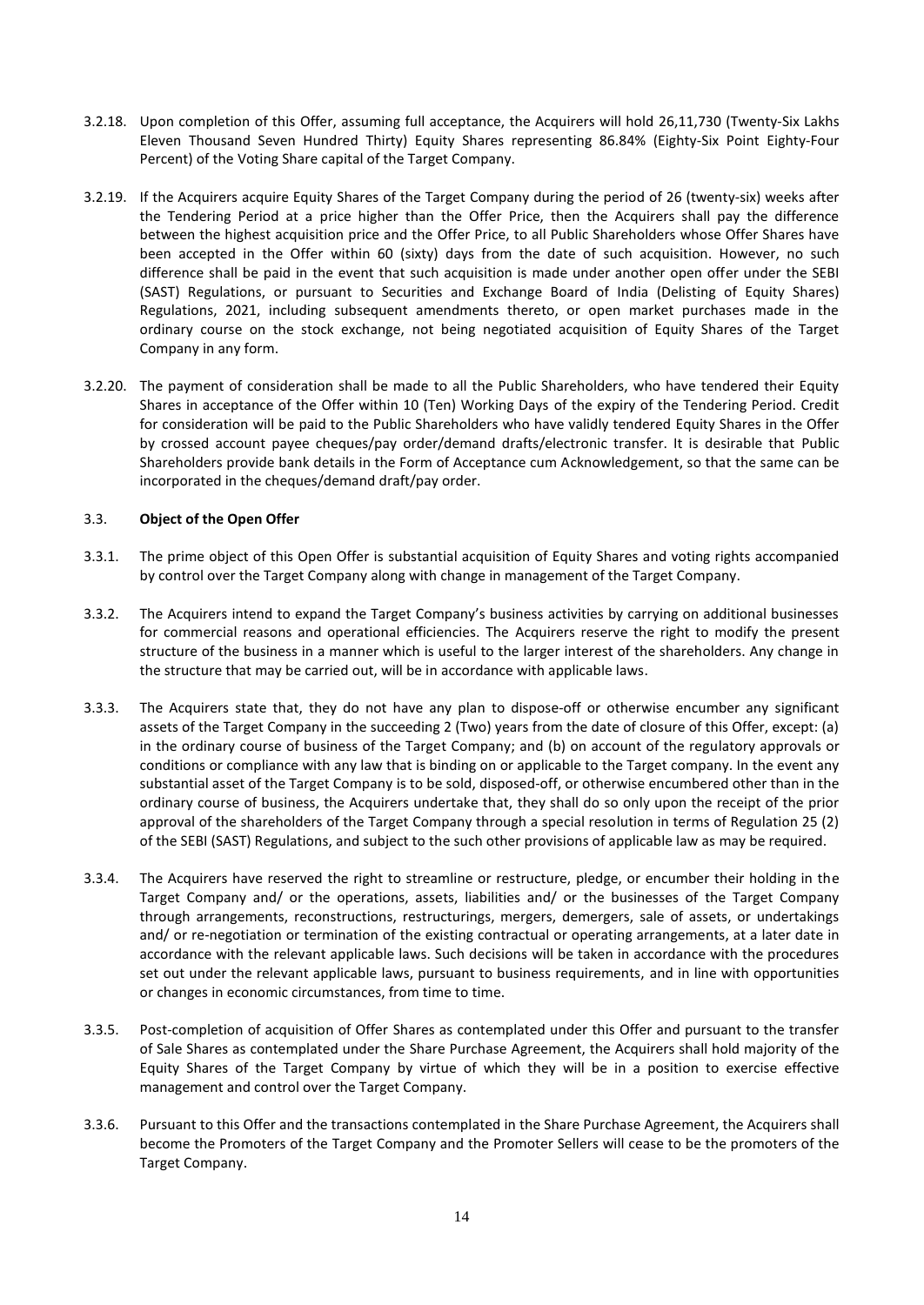# <span id="page-15-0"></span>**4. BACKGROUND OF THE ACQUIRERS**

#### 4.1. **Rajiv Vashisht (Acquirer 1)**

- 4.1.1 Rajiv Vashisht, son of Ram Dhan Vashisht, aged 52 years, is an Indian resident, bearing Permanent Account Number 'ABZPV4450B' under the Income Tax Act, 1961 and is resident at 110 Sector 21, VTC: Panchkula, Sector 8, District - Panchkula, Haryana, Pin Code:134109, India, with contact number being '+91-9915007733', E-mail address being 'rajiv.vashisht@gmail.com'.
- 4.1.2 Acquirer 1 has completed his Master of Business Administration in First Class with distinction from Shivaji University, Kolhapur in the year 1997 and has twenty-five years' experience.
- 4.1.3 Acquirer 1 has worked in the financial sector earlier and entered Granite mining business in the state of Karnataka in the year 2014.
- 4.1.4 Acquirer 1 holds Director Identification Number bearing '02985977'in India and is a Director in the following companies:

| SI.<br>No. | <b>Name of Company</b>                                  | <b>Designation</b>     | Percentage/stake<br>holding %age | Listed<br>(if yes, on which<br>Exchange) |
|------------|---------------------------------------------------------|------------------------|----------------------------------|------------------------------------------|
| 1          | Annaya Management Consultancy<br><b>Private Limited</b> | Additional<br>Director | 0.17%                            | No                                       |
| 2          | Rajiv Mines & Minerals Private Limited                  | Director               | 80%                              | No                                       |
| 3          | Raconteur Granite Mines Private Limited                 | Director               | 70%                              | <b>No</b>                                |
| 4          | Raconteur Granite Private Limited                       | Director               | 50%                              | No                                       |
| 5          | Silex Granites Private Limited                          | Director               | 22.5%                            | <b>No</b>                                |

4.1.5 The Net Worth of Acquirer 1 as on March 24, 2022, is Rs. 5,28,14,889.15 (Rupees Five Crores Twenty Eight Lakhs Fourteen Thousand Eight Hundred Eighty Nine and Paise Fifteen Only) as per certificate dated March 31, 2022 bearing Unique Document Identification Number '22511569AGCK0S2225' by Chartered Accountant Surinder Pal Singh bearing membership number '511569', partner at M/s Kapil Sandeep & Associates, Chartered Accountants, bearing firm registration number 'FRN016244N' having their office at S.C.O. 10, 2<sup>nd</sup> Floor, Sector 58, Industrial Area, Mohali, Punjab, India with contact details being '0172-5097755, , Email Address being 'ksakapil@yahoo.com' and website being 'www.ksaindia.com'.

### 4.2. **Gaurav Kumar (Acquirer 2)**

- 4.2.1 Gaurav Kumar, son of Ravinder Kumar aged 44 years is an Indian resident bearing Permanent Account Number 'BRJPK2015C' under the Income Tax Act, 1961 is a resident at C-503, Mona Green, Opposite Domino, VIP Road, Zirakpur, SAS Nagar, Mohali, Punjab, Pin Code - 140603, India, with contact number being '+91-9888595729' and E-mail address being 'gaurav.k@regencyinvestments.co.in'.
- 4.2.2 Acquirer 2 has completed his Matriculation in 1993 with First Division from Nav Jot Modern Senior Secondary School under Punjab School Education Board.
- 4.2.3 Acquirer 2 acquired a finance company Regency Fincorp Limited and is currently serving as its Managing Director. The Company is listed on BSE Limited.
- 4.2.4 Acquirer 2 holds Director Identification Number bearing '06717452' in India and is a Director in the following companies: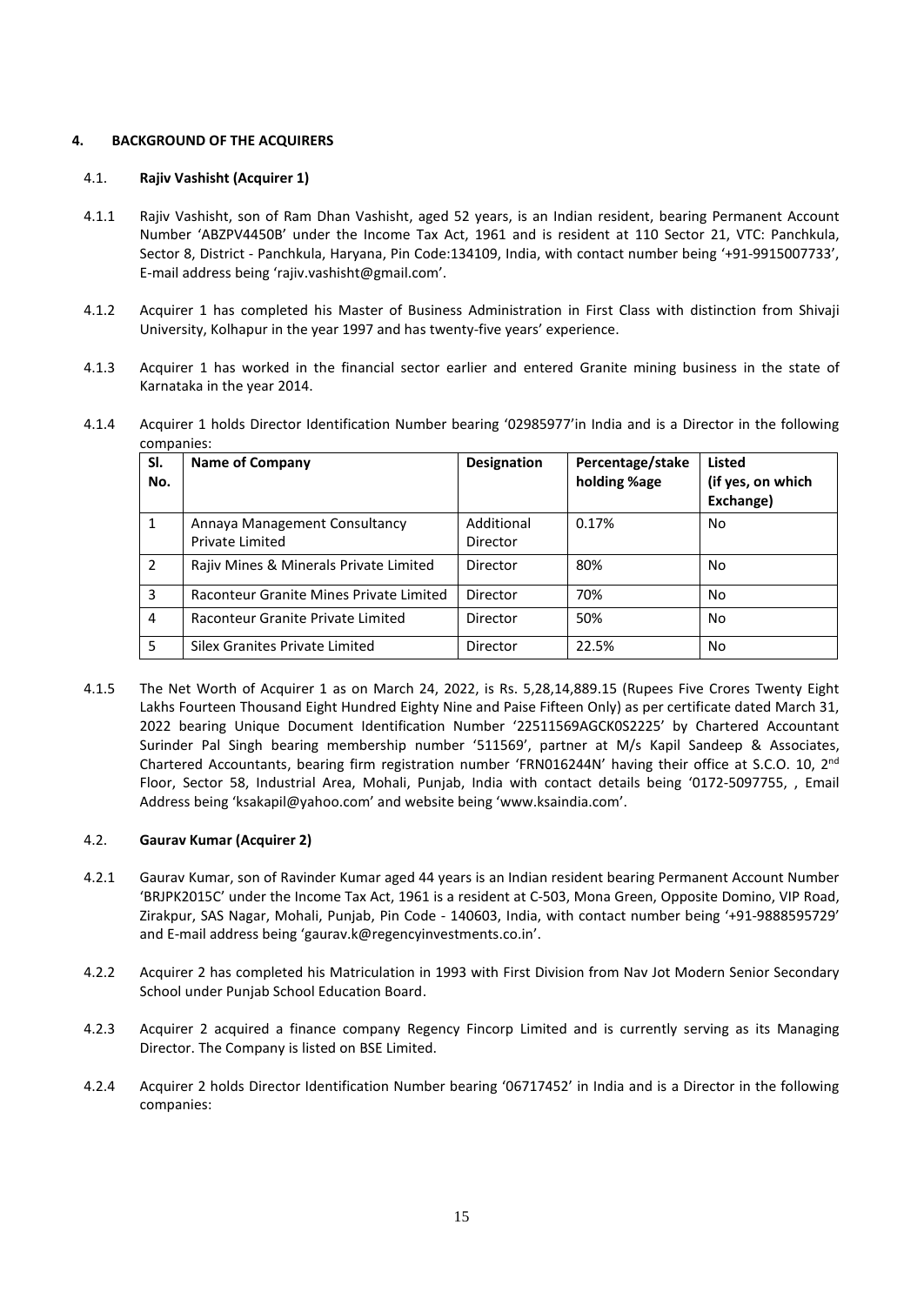| SI.<br>No.     | <b>Name of Company</b>                                  | <b>Designation</b>         | Percentage<br>/stake<br>holding<br>%age | Listed (if<br>yes, on<br>which<br>Exchange) |
|----------------|---------------------------------------------------------|----------------------------|-----------------------------------------|---------------------------------------------|
| 1              | Annaya Management Consultancy Private<br><b>Limitad</b> | <b>Additional Director</b> | 99.83%                                  | No                                          |
| $\overline{2}$ | Regency Fincorp Limited                                 | <b>Managing Director</b>   | 17.75%                                  | Yes;<br><b>BSE Limited</b>                  |
| 3              | Natures Heavens India Private Limited                   | <b>Additional Director</b> | $\overline{\phantom{a}}$                |                                             |
| 4              | Regency Digitrade Investments Private Limited           | Director                   | 50%                                     | No                                          |
| 5              | IndoCroatian Chamber of Trade, Commerce &<br>Agro       | Director                   |                                         |                                             |

4.2.5 The Net Worth of Acquirer 2 as on March 23, 2022, is Rs. 5,86,90,122.82 (Rupees Five Crores Eighty Six Lakhs Ninety Thousand One Hundred Twenty Two and Paise Eighty Two Only) as per certificate dated April 2, 2022 bearing Unique Document Identification Number '221511569AGGGPM9498' by Chartered Accountant Surinder Pal Singh bearing membership number '511569', partner at M/s Kapil Sandeep & Associates, Chartered Accountants, bearing firm registration number 'FRN016244N' having their office at S.C.O. 10, 2<sup>nd</sup> Floor, Sector 58, Industrial Area, Mohali, Punjab, India with contact details being '0172-5097755, , Email Address being 'ksakapil@yahoo.com' and website being 'www.ksaindia.com'.

# 4.3 **Annaya Management Consultancy Private Limited (Acquirer 3)**

4.3.1 Annaya Management Consultancy Private Limited was incorporated as 'Annaya Management Consultancy Private Limited' on November 18, 2021 under the provisions of the Companies Act, 2013, bearing Corporate Identification Number 'U74994HR2021PTC099333', Permanent Account Number 'AAWCA1358G' under the Income Tax Act, 1961, and having its registered office at 108, Sector 19, Panchkula, Dist. Panchkula, Haryana, Pin Code - 134109, India with contact details being '+91-9915007733',and Email Address being 'rajiv.vashisht@gmail.com'.

| The details pertaining to the share capital of Acquirer 3 is as under:<br>4.3.2 |  |
|---------------------------------------------------------------------------------|--|
|---------------------------------------------------------------------------------|--|

| Sr. No.       | <b>Particulars</b>                           | <b>Number of securities</b>               | Aggregate amount of<br>securities |
|---------------|----------------------------------------------|-------------------------------------------|-----------------------------------|
|               | <b>Authorized share capital</b>              |                                           |                                   |
|               | Equity shares having face value of Rs.10/-   | 6,00,000                                  | Rs.60,00,000                      |
|               | (Rupees Ten Only)                            | (Six Lakhs)                               | (Rupees Sixty Lakhs Only)         |
|               | Total                                        | Rs.60,00,000                              |                                   |
|               |                                              | (Rupees Sixty Lakhs Only)                 |                                   |
|               | Issued, Subscribed and Paid-up share capital |                                           |                                   |
|               | Equity shares having face value of Rs.10/-   | 6,00,000                                  | Rs.60,00,000                      |
| $\mathcal{L}$ | (Rupees Ten Only)                            | (Rupees Sixty Lakhs Only)                 |                                   |
|               | <b>Total</b>                                 | Rs.60,00,000<br>(Rupees Sixty Lakhs Only) |                                   |

4.3.3 The equity shareholding pattern of the Acquirer 3 is specified as below:

| Name of the equity shareholder | <b>Number of equity shares</b>                | Percentage of<br>equity shares held |
|--------------------------------|-----------------------------------------------|-------------------------------------|
| Rajiv Vashisht                 | 5,99,000<br>(Five Lakhs Ninety-Nine Thousand) | 99.83%                              |
| Gauray Kumar                   | 1.000<br>(One Thousand)                       | 0.17%                               |
| Total                          | 6,00,000 (Six Lakhs)                          | 100.00%                             |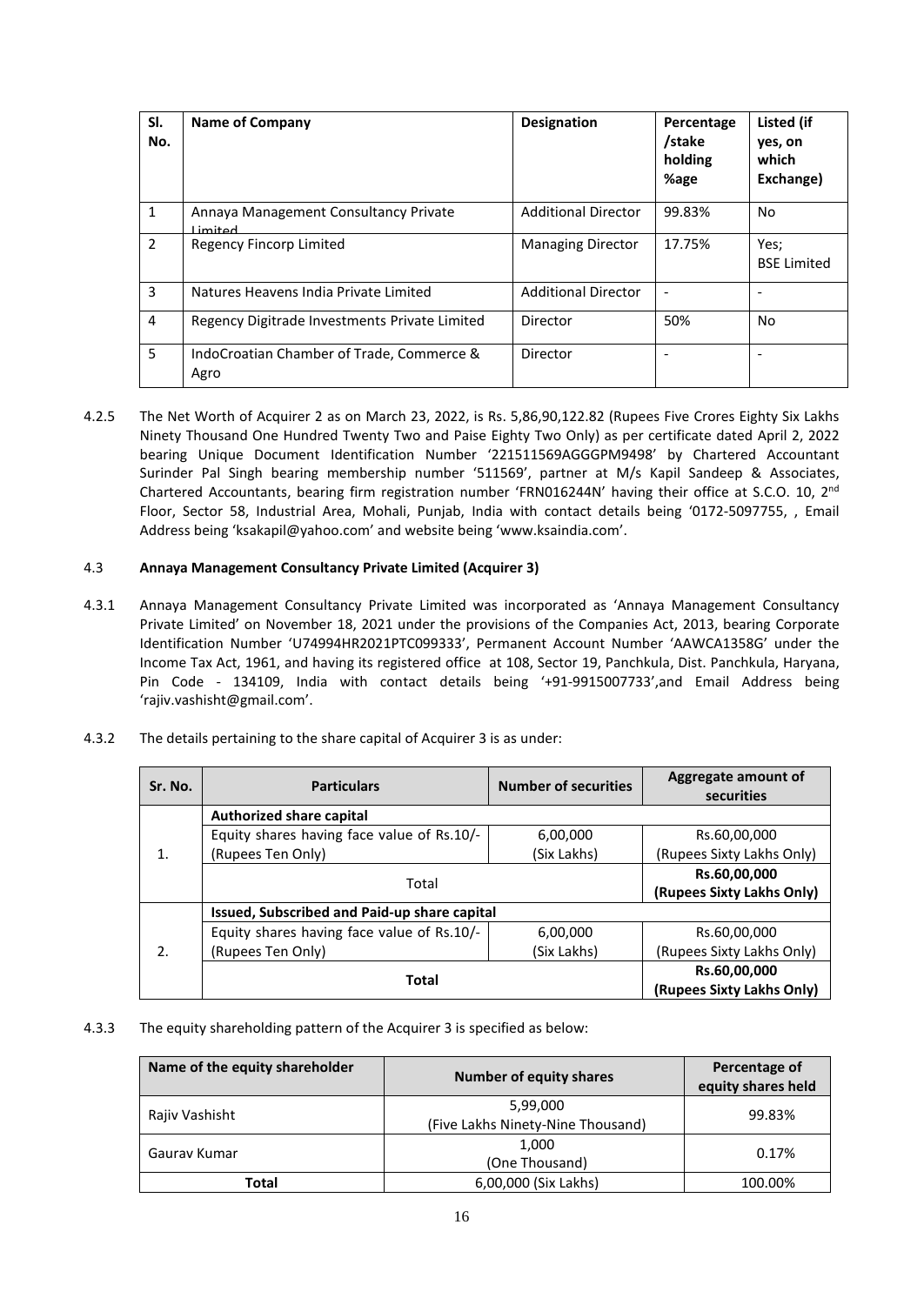4.3.4 The details of the Directors of Acquirer 3 are as under:

| Name of the Promoter and Director     | Rajiv Vashisht (Acquirer 1)     | Gaurav Kumar (Acquirer 2)       |
|---------------------------------------|---------------------------------|---------------------------------|
| <b>Director Identification Number</b> | 02985977                        | 06717452                        |
| <b>Qualification and Experience</b>   | Please refer Para 4.1.2 & 4.1.3 | Please refer Para 4.2.2 & 4.2.3 |
| <b>Date of Appointment</b>            | April 11, 2022                  | April 11, 2022                  |

- 4.3.5 Acquirer 3 is engaged in the business of providing management consultancy and services in the field of general administration, secretarial, commercial, legal, and public relations.
- 4.3.6 The Financial Statement of Acquirer 3 is not available as Acquirer 3 has been incorporated only on November 18, 2021 and has not been completed one full financial year.
- 4.3.7 The Net Worth of Acquirer 3 as on April 26, 2022, is Rs. 60,00,000 (Rupees Sixty Lakhs Only) as per certificate dated April 26, 2022 bearing Unique Document Identification Number '22511569AHUJCH2545' by Chartered Accountant Surinder Pal Singh bearing membership number '511569', partner at M/s Kapil Sandeep & Associates, Chartered Accountants, bearing firm registration number 'FRN016244N' having their office at S.C.O. 10, 2nd Floor, Sector 58, Industrial Area, Mohali, Punjab, India with contact details being '0172-5097755, Email Address being 'ksakapil@yahoo.com' and website being 'www.ksaindia.com'

### 4.4 **Acquirers' Confirmation and Undertaking**

As on date of this Letter of Offer, the Acquirers have, individually confirmed, and declared that:

- 4.4.1 They do not hold any Equity Shares in the Target Company, except pursuant to the execution of the SPA. Pursuant to consummation of the SPA, the Acquirers shall be classified and will become the Promoters of the Target Company, subject to the compliance of Regulation 31A of the Securities and Exchange Board of India (Listing Obligations and Disclosure Requirements) Regulations, 2015, including subsequent amendments thereto ("**SEBI (LODR) Regulations**").
- 4.4.2 They do not belong to any group.
- 4.4.3 Acquirer 1 is not related to Acquirer 2, except for the shareholding and common directorship on the Board of Acquirer 3.
- 4.4.4 The Acquirers are not forming part of the present promoter and promoter group of the Target Company.
- 4.4.5 There are no directors representing the Acquirers on the Board of the Target Company.
- 4.4.6 The Acquirers have not been prohibited by SEBI from dealing in securities, in terms of the provisions of Section 11B of the SEBI Act, 1992, as amended ("**SEBI Act**") or under any other Regulation made under the SEBI Act.
- 4.4.7 The Acquirers, and the promoter, directors, or key employees of Acquirer 3, have not been categorized nor are appearing in the 'Willful Defaulter or Fraudulent Borrower' list issued by any bank, financial institution, or consortium thereof in accordance with the guidelines on willful defaulters or fraudulent borrowers issued by Reserve Bank of India.
- 4.4.8 The Acquirers, and the promoter, directors, or key employees of Acquirer 3, are not declared as 'Fugitive Economic Offenders' under Section 12 of the Fugitive Economic Offenders Act, 2018.
- 4.4.9 There is/are no persons acting in concert in relation to this Offer within the meaning of Regulation 2(1)(q)(1) of the SEBI (SAST) Regulations.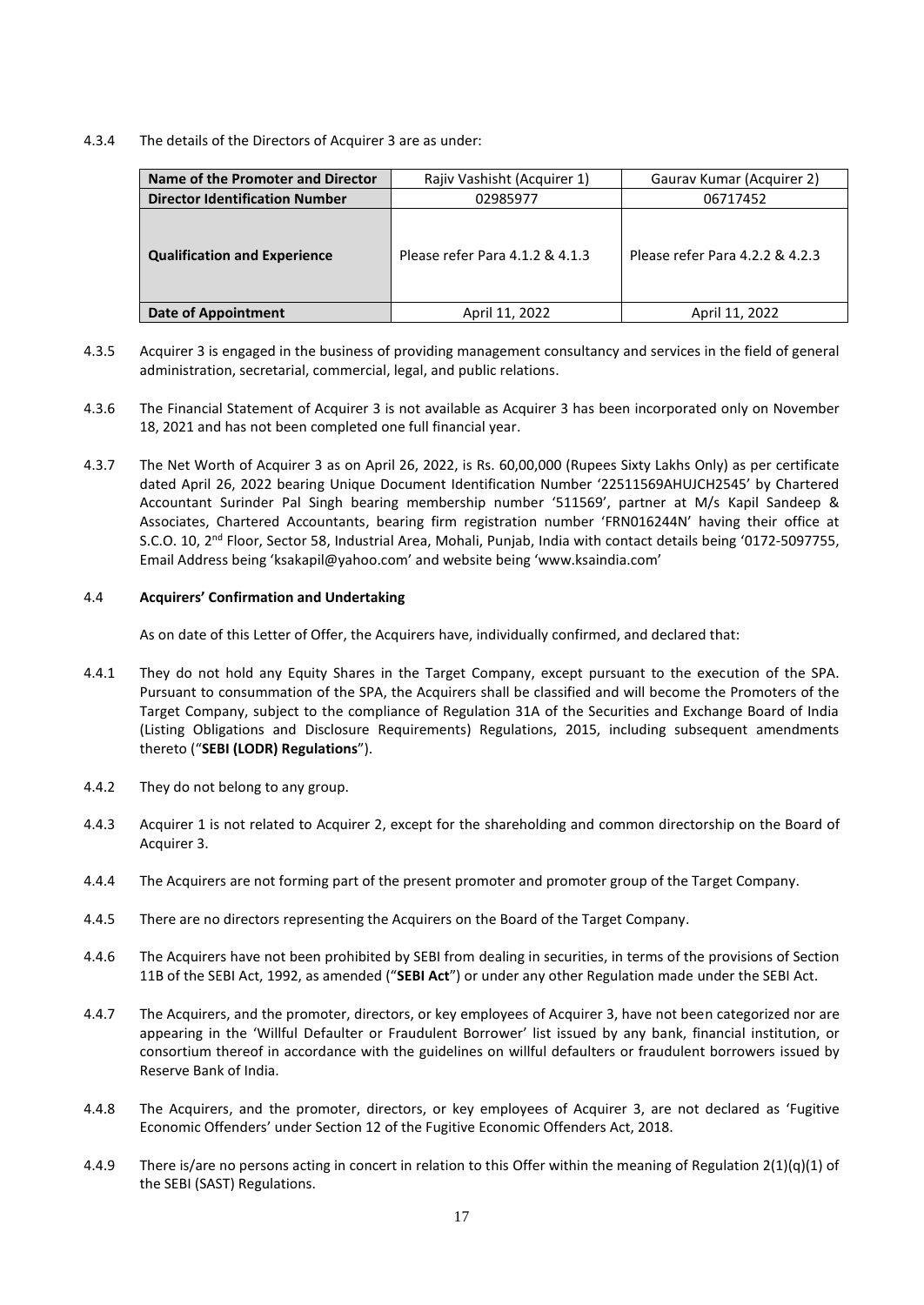- 4.4.10 The Acquirers will not sell the Equity Shares of the Target Company, held, and acquired, if any, during the Offer period in terms of Regulation 25(4) of the SEBI (SAST) Regulations.
- 4.4.11 The Acquirers have not acquired any Equity Shares from the date of Public Announcement till the date of this Letter of Offer.
- 4.4.12 There are no directions subsisting or proceedings pending against the Acquirers under SEBI Act, 1992 and regulations made thereunder and also, by any other regulator.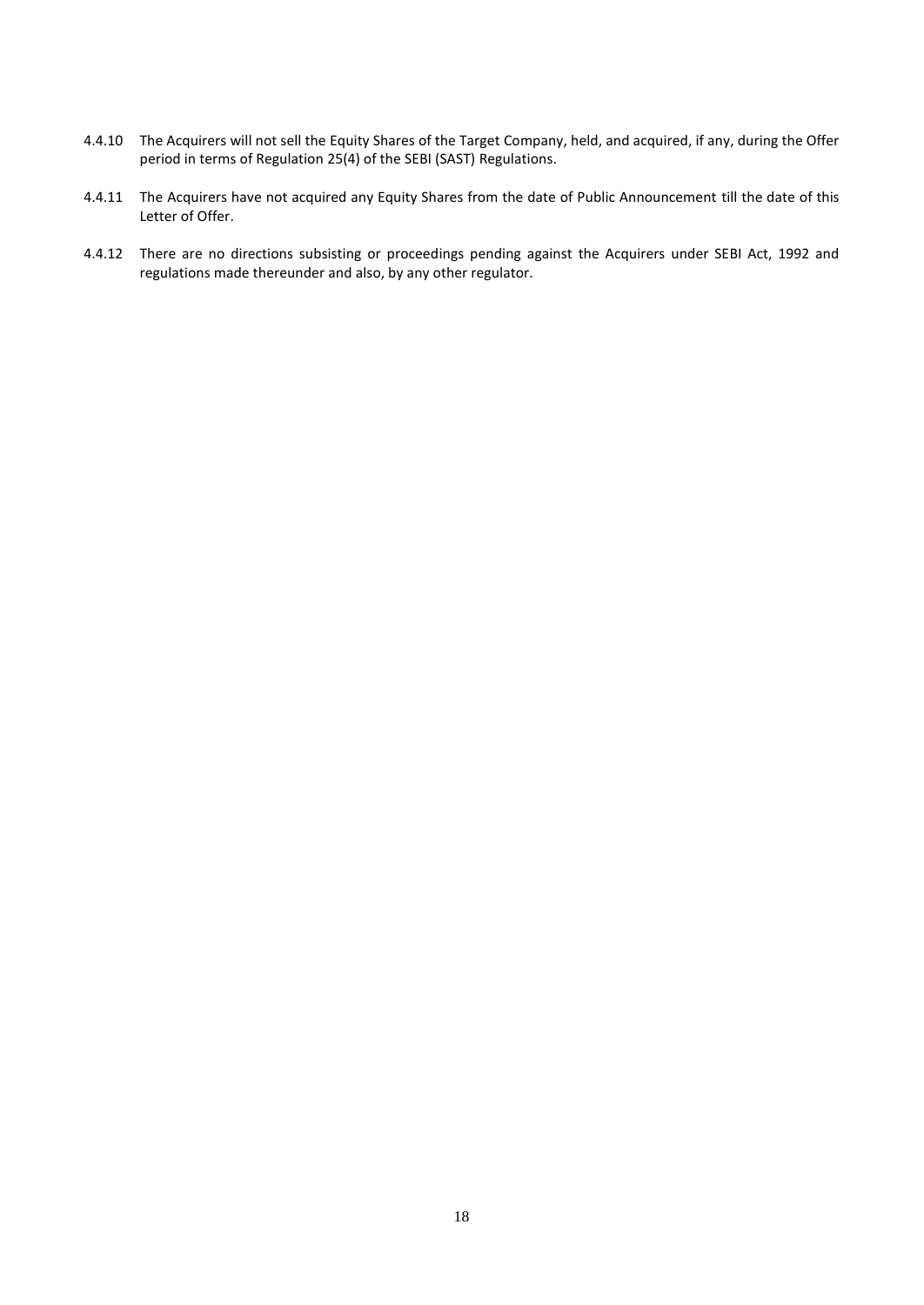## <span id="page-19-0"></span>**5 BACKGROUND OF THE TARGET COMPANY**

# *(The disclosure mentioned under this section has been sourced from information published by the Target Company or provided by the Target Company or publicly available sources)*

- 5.1 The Target Company was incorporated on April 06, 2018, under the provisions of Indian Companies Act, 2013, bearing Corporate Identification Number 'L74994MH2018PLC307613' and there has been no change in the name of the Target Company since incorporation. The registered office of the Target Company is situated at 503, Floor-5, Plot 461D, A Wing, Parshvanath Gardens, Bhaudaji Road, Kings Circle, Matunga, Mumbai - 400019, Maharashtra, India, and the contact details of the Target Company are, Email Address 'info@ganeshfilms.com', contact number '+91 8104449343' and website is 'www.ganeshfilms.com'.
- 5.2 The Equity Shares of the Target Company bearing International Securities Identification Number 'INE00WY01013' is presently listed on the BSE SME Platform bearing Scrip ID 'GFIL' and Scrip Code is '541703'. The Target Company has already established connectivity with Central Depositories Services (India) Limited ("**CDSL**") and National Securities Depository Limited ("**NSDL**").

| Sr. |                                                 | Aggregate amount of<br><b>Particulars</b><br><b>Number of Equity Shares</b> |                                               | % of Equity Shares/ |
|-----|-------------------------------------------------|-----------------------------------------------------------------------------|-----------------------------------------------|---------------------|
| No. |                                                 |                                                                             | <b>Equity Shares</b>                          | voting rights       |
| 1.  | Authorized Equity Share                         | 35,00,000                                                                   | Rs.3,50,00,000<br>(Rupees Three Crores Fifty) | 100.00%             |
|     | capital                                         | (Thirty-Five Lakhs)                                                         | Lakhs Only)                                   |                     |
|     | Issued, subscribed and                          | 30,07,684                                                                   | Rs.3,00,76,840                                |                     |
| 2.  |                                                 | (Thirty Lakhs Seven                                                         | (Rupees Three Crores                          | 100.00%             |
|     | paid-up Equity Share<br>capital (Fully paid-up) | <b>Thousand Six Hundred</b>                                                 | Seven-Six Thousand Eight                      |                     |
|     |                                                 | Eighty-Four)                                                                | Hundred Forty Only)                           |                     |
|     | Issued, subscribed and                          |                                                                             |                                               |                     |
| 3.  | paid-up Equity Share                            |                                                                             |                                               |                     |
|     | capital (Partly paid-up)                        |                                                                             |                                               |                     |
|     |                                                 | 30,07,684                                                                   | Rs.3,00,76,840                                |                     |
| 4.  | paid-up<br>Total<br>Equity                      | (Thirty Lakhs Seven                                                         | (Rupees Three Crores                          | 100.00%             |
|     | <b>Shares</b>                                   | <b>Thousand Six Hundred</b>                                                 | Seven-Six Thousand Eight                      |                     |
|     |                                                 | Eighty-Four)                                                                | Hundred Forty Only)                           |                     |
|     | Share<br>Total                                  | 30,07,684                                                                   | Rs.3,00,76,840                                |                     |
| 5.  | Voting                                          | (Thirty Lakhs Seven                                                         | (Rupees Three Crores                          | 100.00%             |
|     | Rights<br>the<br>Target<br>in                   | <b>Thousand Six Hundred</b>                                                 | Seven-Six Thousand Eight                      |                     |
|     | Company                                         | Eighty-Four)                                                                | Hundred Forty Only)                           |                     |

5.3 The Equity Share Capital of the Target Company is as follows:

- 5.4 There are no outstanding partly paid-up shares or any other convertible instruments to be converted into Equity Shares of the Target Company at a future date. Further, none of the Equity Shares are subject to any lock-in obligations.
- 5.5 The trading in Equity Shares of the Target Company have never been suspended on the stock exchange.
- 5.6 The Equity Shares of the Target Company are frequently traded on BSE SME Platform within the meaning of explanation provided in Regulation 2(1)(j) of the SEBI (SAST) Regulations.
- 5.7 The Target Company is in compliance with the SEBI (LODR) Regulations, and as on date of this Letter of Offer, no penal action has been taken by BSE against the Target Company. Further, no penalties had been or have been levied by SEBI/ RBI or any other regulatory body against the Target Company, and its Promoters.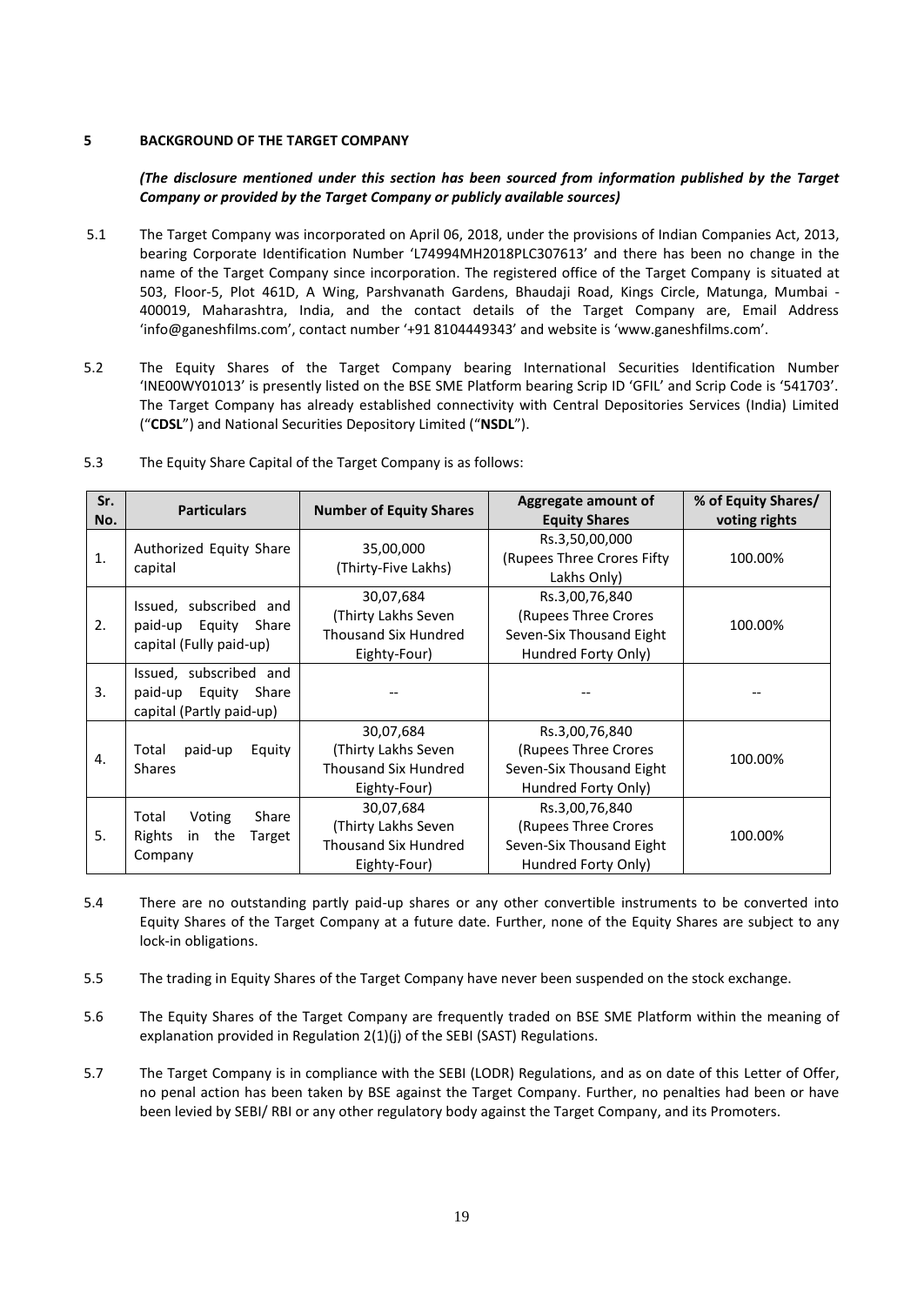- 5.8 The Target Company is not registered with any regulatory or governmental authority in any capacity and hence is not required to obtain any No Objection Certificate from any regulatory or governmental authority for effecting change in control of the Target Company.
- 5.9 The Target Company has not been a party to any scheme of amalgamation, restructuring, merger / de-merger, buy-back and spin off during the last 3 (Three) years.

| Sr.<br>No. | Date of<br><b>Name</b><br>Appointment |                | <b>Director</b><br><b>Identification</b><br><b>Number</b> | <b>Designation</b>                      |
|------------|---------------------------------------|----------------|-----------------------------------------------------------|-----------------------------------------|
| 1.         | Nambirajan G Yadav                    | April 06, 2018 | 06533729                                                  | <b>Managing Director</b>                |
| 2.         | Jayalakshmi Nambirajan Yadav          | April 06, 2018 | 08104125                                                  | <b>Executive Director</b>               |
| 3.         | Sahana Rajagopal                      | April 06, 2018 | 08104126                                                  | Non-Executive Director                  |
| 4.         | Sunnykumar Jitendrabhai Narwani       | March 16, 2021 | 09107162                                                  | Non-Executive -<br>Independent Director |
| 5.         | Bhavesh Nareshbhai Sonesara           | March 16, 2021 | 09104502                                                  | Non-Executive -<br>Independent Director |

5.10 The present Board of Directors of the Target Company are as follows:

#### **5.11 Financial Information**

The financial details of the Target Company as per Unaudited financial results and Limited Review report for the 6 (Six) months period ended September 30, 2021, and the Audited Financial Statements for the last 3 (Three) Financial Years ended March 31, 2021, March 31, 2020, and March 31, 2019, are as follows:

#### **Profit and Loss Statement**

**Particulars Unaudited and Certified Financial Statements for the half-year period ended September 30, 2021 Audited Financial Statements for the Financial Year ending March 31 2021 2020 2019** Revenue from Operations 16.11 203.50 448.84 Other Income - 0.44 0.16 0.03 **Total Income** - **16.55 203.66 448.87 Total Expenditure excluding Interest, Depreciation and Tax 14.57 40.49 226.42 412.63 Profit/ (Loss) before Interest, Depreciation and Tax** (14.57) **(23.94) (22.76) 36.24** Depreciation & Amortization Expenses 15.25 | 15.26 | 12.72 Finance cost **13.96 13.96 13.96 13.98 27.98 2.79 Profit/ (Loss) before Tax (36.52) (87.62) (66.00) 20.73** Add: Exceptional Items **Less:** Current Tax **a** and the set of the set of the set of the set of the set of the set of the set of the set of the set of the set of the set of the set of the set of the set of the set of the set of the set of the set Deferred Tax Charge / (Credit) - - (9.56) 9.56 MAT Credit charged / (Credit)  $\begin{vmatrix} 1 & 0 & -1 \\ 0 & -1 & -1 \end{vmatrix}$  (4.26)  $\begin{vmatrix} 4.26 & -1 \\ -1 & 4.26 \end{vmatrix}$  (4.26) **Profit/ (Loss) After tax (36.52) (87.62) (60.70) 10.69**

*(Rupees in Lakhs)*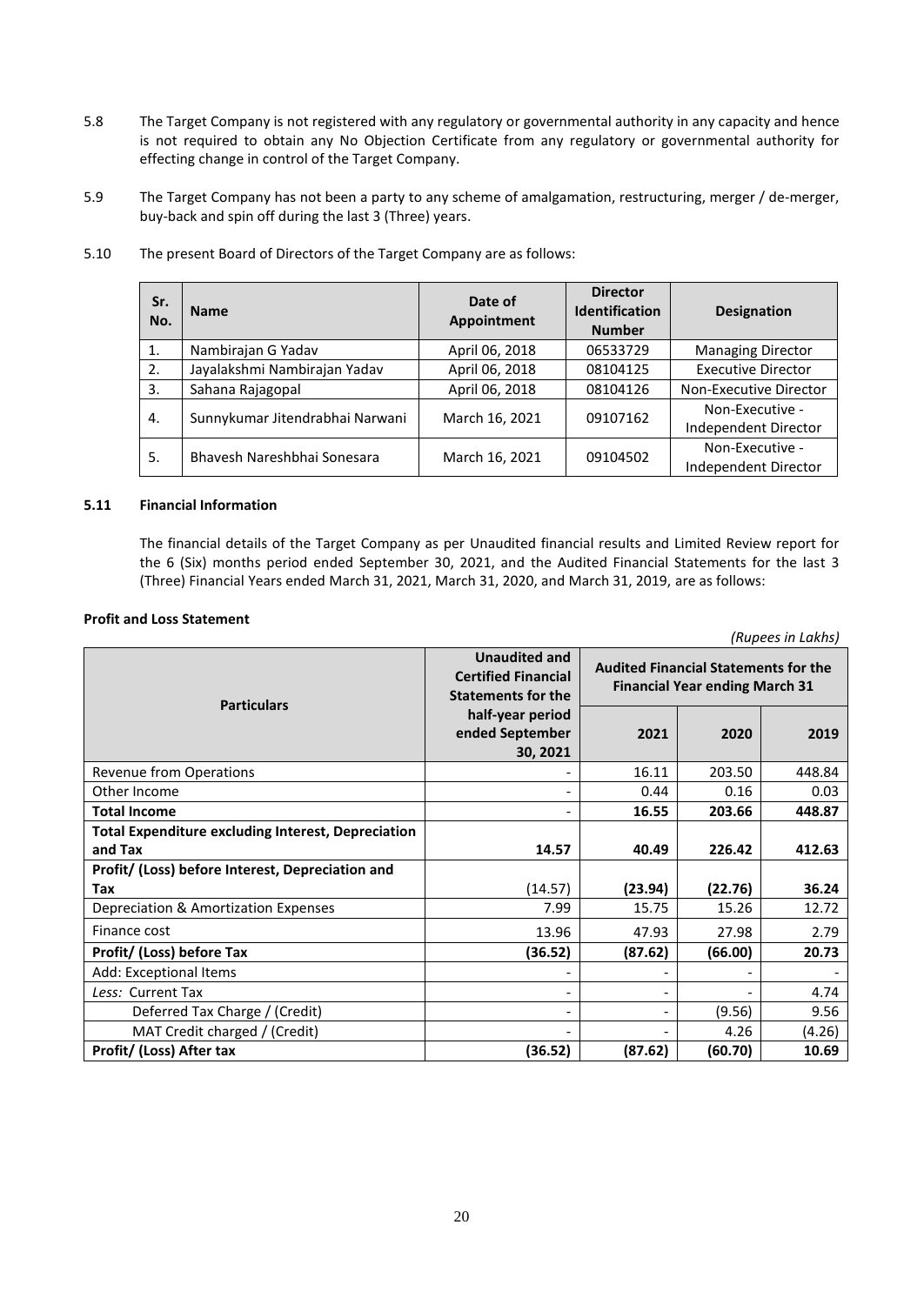## **Balance Sheet**

| <b>Particulars</b>                                              | <b>Unaudited and</b><br><b>Certified Financial</b><br><b>Statements for the</b> |          | <b>Audited Financial Statements for the</b><br><b>Financial Year ending March 31</b> |          |  |
|-----------------------------------------------------------------|---------------------------------------------------------------------------------|----------|--------------------------------------------------------------------------------------|----------|--|
|                                                                 | half-year period<br>ended September 30,<br>2021                                 | 2021     | 2020                                                                                 | 2019     |  |
| (A) Sources of funds                                            |                                                                                 |          |                                                                                      |          |  |
| Paid up share capital                                           | 300.77                                                                          | 300.77   | 300.77                                                                               | 300.77   |  |
| Reserves &<br>Surplus<br>(excluding<br>revaluation<br>reserves) | 924.34                                                                          | 960.86   | 1,048.49                                                                             | 1,109.19 |  |
| Less: Miscellaneous Expenditure not written off                 |                                                                                 |          |                                                                                      |          |  |
| <b>Net Worth</b>                                                | 1,225.11                                                                        | 1,261.63 | 1,349.26                                                                             | 1,409.96 |  |
| <b>Deferred Tax Liabilities</b>                                 |                                                                                 |          |                                                                                      | 9.56     |  |
| <b>Short Term Borrowings</b>                                    | 339.77                                                                          | 297.45   | 237.72                                                                               | 182.81   |  |
| <b>Current Liabilities:</b>                                     |                                                                                 |          |                                                                                      |          |  |
| <b>Trade Payables</b>                                           | 78.01                                                                           | 78.64    | 67.98                                                                                | 3.43     |  |
| <b>Other Current Liabilities</b>                                | 10.94                                                                           | 11.40    | 6.00                                                                                 | 10.34    |  |
| <b>Short Term Provisions</b>                                    | 0.31                                                                            | 0.25     | 0.29                                                                                 | 4.74     |  |
| Total (A)                                                       | 1,654.14                                                                        | 1,649.37 | 1,661.25                                                                             | 1,620.84 |  |
| (B) Uses of funds                                               |                                                                                 |          |                                                                                      |          |  |
| <b>Net Fixed Assets</b>                                         | 419.41                                                                          | 425.62   | 439.72                                                                               | 451.30   |  |
| Other intangibles                                               |                                                                                 | 1.21     | 1.70                                                                                 | 2.19     |  |
| <b>Current Assets</b>                                           |                                                                                 |          |                                                                                      |          |  |
| Inventories                                                     | 9.81                                                                            | 12.84    | 18.92                                                                                | 21.51    |  |
| <b>Trade Receivables</b>                                        | 200.69                                                                          | 215.68   | 214.34                                                                               | 107.25   |  |
| Cash and Cash Equivalent                                        | 25.00                                                                           | 0.41     | 0.02                                                                                 | 40.00    |  |
| Short Term Loans and Advances                                   | 979.90                                                                          | 975.05   | 968.77                                                                               | 934.62   |  |
| <b>Other Current Assets</b>                                     | 19.33                                                                           | 18.56    | 17.78                                                                                | 63.97    |  |
| Total (B)                                                       | 1,654.14                                                                        | 1,649.37 | 1,661.25                                                                             | 1620.84  |  |

# **Other Financial data**

| <b>Particulars</b>                | Audited Financial Statements for the Financial Year ending<br>March 31 |      |      |  |
|-----------------------------------|------------------------------------------------------------------------|------|------|--|
|                                   | 2021                                                                   | 2020 | 2019 |  |
| Dividend (%)                      | -                                                                      |      |      |  |
| Earnings Per Share basic (in Rs.) | (2.91)<br>(2.02)<br>0.43                                               |      |      |  |

# **5.12 The pre-Offer and post-Offer shareholding of the Target Company (based on the issued, subscribed, and paidup Equity Share capital and Voting Share Capital), assuming full acceptance under this Offer is as specified below:**

| Shareholders'<br>Category | Shareholding/voting<br>rights prior to the<br>SPA/ acquisition and<br><b>Offer</b> | <b>Shares/voting rights</b><br>agreed to be acquired<br>which triggered off<br>the SEBI (SAST)<br><b>Regulations</b> | Shares/voting rights to<br>be acquired in Open<br><b>Offer (assuming full</b><br>acceptances) | <b>Shareholding /voting</b><br>rights after Acquisition<br>and Offer (A+B+C) |
|---------------------------|------------------------------------------------------------------------------------|----------------------------------------------------------------------------------------------------------------------|-----------------------------------------------------------------------------------------------|------------------------------------------------------------------------------|
|                           | (A)                                                                                | (B)                                                                                                                  | (C)                                                                                           | (D)                                                                          |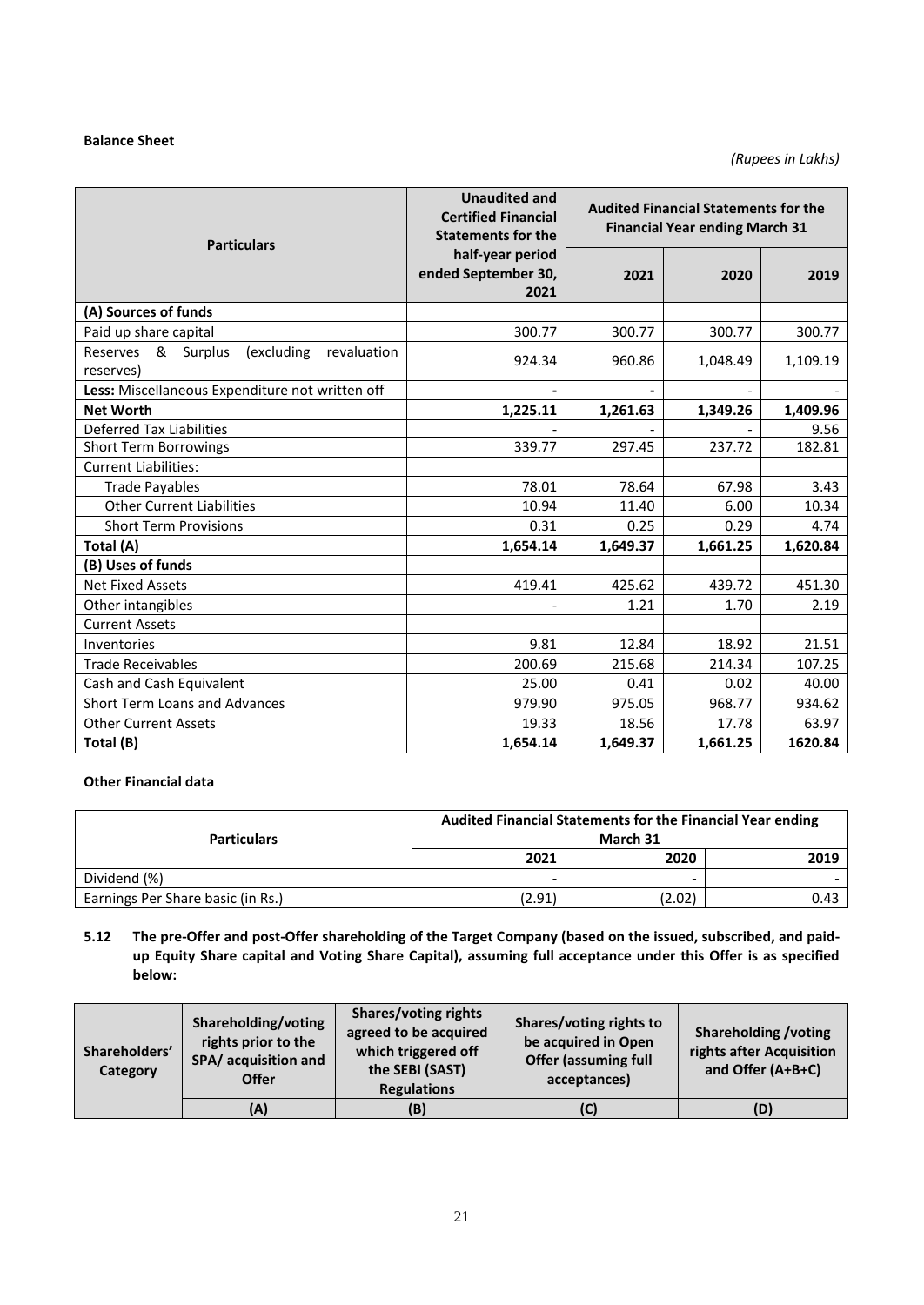|                                                             | No. of<br><b>Equity</b><br><b>Shares</b> | % of<br><b>Equity</b><br><b>Shareh</b><br>olding | No. of<br><b>Equity</b><br><b>Shares</b>                 | % of<br><b>Equity</b><br>Shareho<br>Iding | No. of Equity<br><b>Shares</b> | $%$ of<br><b>Equity</b><br>Shareho<br>Iding | No. of<br><b>Equity</b><br><b>Shares</b> | % of<br><b>Equity</b><br><b>Sharehol</b><br>ding |
|-------------------------------------------------------------|------------------------------------------|--------------------------------------------------|----------------------------------------------------------|-------------------------------------------|--------------------------------|---------------------------------------------|------------------------------------------|--------------------------------------------------|
| 1.                                                          | <b>Promoter &amp; Promoter Group</b>     |                                                  |                                                          |                                           |                                |                                             |                                          |                                                  |
| (a) Party to the Share Purchase Agreement                   |                                          |                                                  |                                                          |                                           |                                |                                             |                                          |                                                  |
| Natrajan<br>Ganapathy                                       | 5,62,530                                 | 18.70%                                           | (5,62,530)                                               | (18.70%)                                  |                                |                                             |                                          |                                                  |
| Nambirajan G<br>Yadav                                       | 11,42,080                                | 37.97%                                           | (11, 42, 080)                                            | (37.97%)                                  |                                |                                             |                                          |                                                  |
| Jayalakshmi<br>Nambirajan<br>Yadav                          | 1,25,092                                 | 4.16%                                            | (1, 25, 092)                                             | (4.16%)                                   |                                |                                             |                                          |                                                  |
| Indira<br>Natrajan<br>Yadav                                 | 30                                       | Negligib<br>le                                   | (30)                                                     | Negligibl<br>e                            |                                |                                             |                                          |                                                  |
| <b>Total</b>                                                | 18,29,732                                | 60.84%                                           | (18, 29, 732)                                            | (60.84%)                                  | $\overline{\phantom{a}}$       | $\overline{\phantom{a}}$                    | $\overline{\phantom{0}}$                 | $\blacksquare$                                   |
| (b) Promoters other than (a) above                          |                                          |                                                  |                                                          |                                           |                                |                                             |                                          |                                                  |
| None                                                        |                                          |                                                  |                                                          |                                           |                                |                                             |                                          |                                                  |
| <b>Total</b>                                                |                                          |                                                  |                                                          |                                           |                                |                                             |                                          |                                                  |
| Total 1 (a+b)                                               | 18,29,732                                | 60.84%                                           | (18, 29, 732)                                            | (60.84%)                                  |                                |                                             |                                          |                                                  |
| <b>Acquirers</b><br>2.                                      |                                          |                                                  |                                                          |                                           |                                |                                             |                                          |                                                  |
| Rajiv Vashisht                                              | $\overline{\phantom{a}}$                 | $\overline{\phantom{0}}$                         | 6,56,736                                                 | 21.84%                                    | 3,78,500                       | 12.59%                                      | 10,35,236                                | 34.42%                                           |
| Gaurav Kumar                                                | $\overline{\phantom{a}}$                 | $\overline{\phantom{0}}$                         | 6,31,613                                                 | 21.00%                                    | 3,78,498                       | 12.58%                                      | 10,10,111                                | 33.59%                                           |
| Annaya<br>Management<br>Consultancy<br>Private<br>Limited   |                                          |                                                  | 5,41,383                                                 | 18.00%                                    | 25,000                         | 0.83%                                       | 5,66,383                                 | 18.83%                                           |
| <b>Total 2</b>                                              |                                          |                                                  | 18,29,732                                                | 60.84%                                    | 7,81,998                       | 26.00%                                      | 26,11,730                                | 86.84%                                           |
| 3.                                                          |                                          |                                                  | Parties to Share Purchase Agreement other than 1(a) & 2  |                                           |                                |                                             |                                          |                                                  |
| None                                                        |                                          |                                                  |                                                          |                                           | $\overline{\phantom{a}}$       | $\overline{\phantom{a}}$                    | $\overline{\phantom{a}}$                 | $\overline{\phantom{0}}$                         |
| 4.                                                          |                                          |                                                  | Public (other than Parties to Agreement and Acquirers) # |                                           |                                |                                             |                                          |                                                  |
| a. Fls/ MFs/<br>Flls/ Banks/<br>SFIs<br>(Indicate<br>names) |                                          |                                                  |                                                          |                                           |                                |                                             |                                          |                                                  |
| b. Others                                                   | $\overline{\phantom{a}}$                 | $\overline{\phantom{a}}$                         | $\overline{\phantom{a}}$                                 | $\blacksquare$                            | $\blacksquare$                 | $\overline{\phantom{a}}$                    | $\overline{\phantom{a}}$                 | $\overline{\phantom{a}}$                         |
| (4)<br><b>Total</b><br>$(a+b+c)$                            | $\overline{\phantom{0}}$                 |                                                  | $\blacksquare$                                           | $\overline{\phantom{0}}$                  |                                | $\blacksquare$                              |                                          |                                                  |
| <b>GRAND</b><br><b>TOTAL</b><br>$(1+2+3+4)$                 | 18,29,732                                | 60.84%                                           | $\pmb{0}$                                                | 0%                                        | 7,81,998                       | 26.00%                                      | 26,11,730                                | 86.84%                                           |

# *Notes:*

*i. There are 222 (Two Hundred Twenty-Two) Public Shareholders as per the shareholding pattern with BSE filed for the quarter ending March 31, 2022.*

*ii. As on date of this Letter of Offer, none of the Equity Shares are subject to lock-in.*

5.13 The Target Company, its existing Selling Promoters, and its partners and/or designated partners are not declared as "Fugitive Economic Offenders" under Section 12 of the Fugitive Economic Offenders Act, 2018 nor have they been categorized nor are appearing in the "Wilful Defaulter" or "Fraudulent Borrower" list issued by any bank, financial institution, or consortium thereof in accordance with the guidelines on wilful defaulters or fraudulent borrowers issued by SEBI.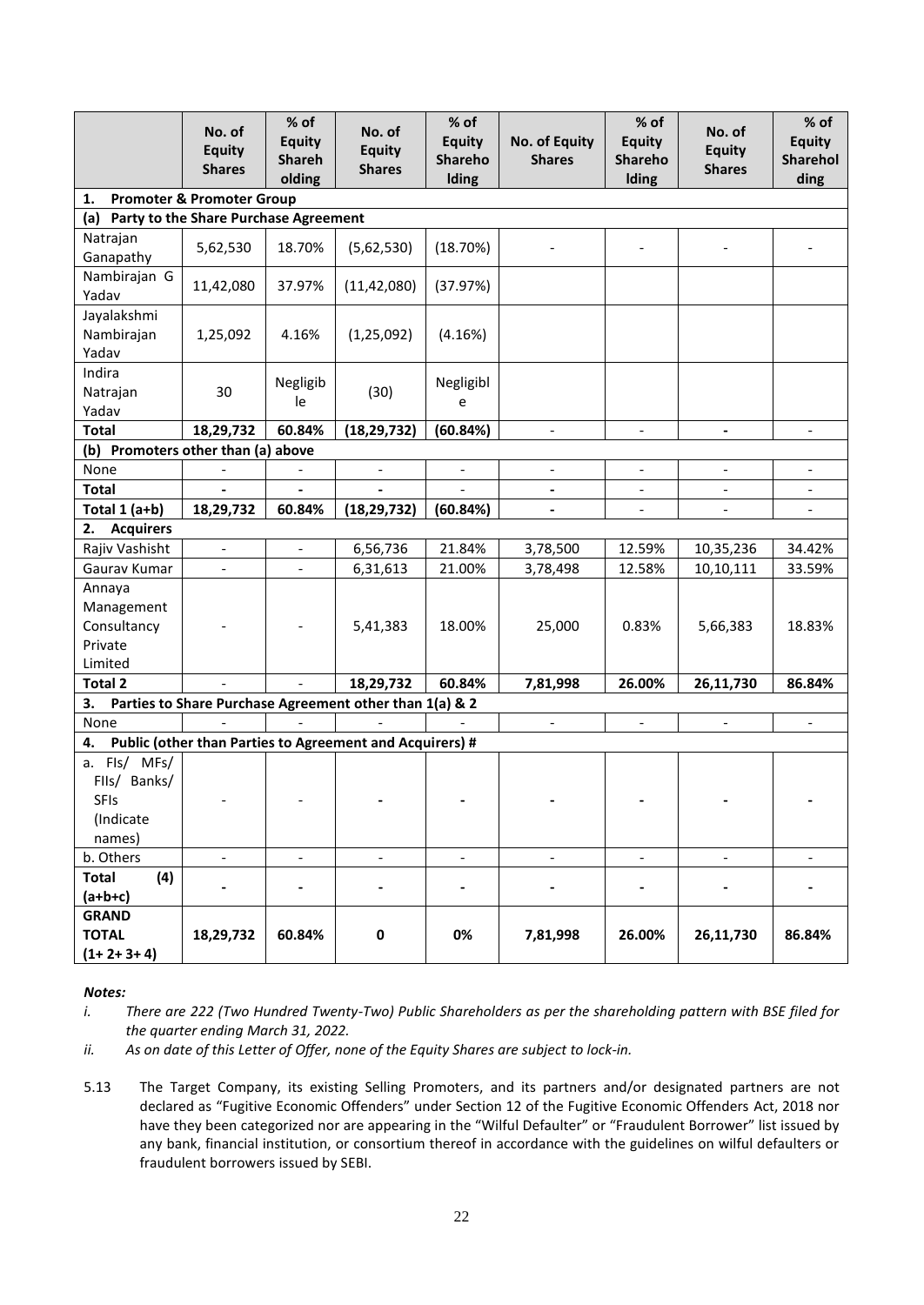- 5.14 The Target Company has complied with all the requirements of the SEBI (LODR) Regulations, as on date, and no penal/ punitive actions have been taken by BSE since incorporation.
- 5.15 There are no directions subsisting or proceedings pending against the Target Company and its promoters under the SEBI Act and the regulations made thereunder or by any other regulator. Further, no statutory approvals are pending as on date.
- 5.16 The closing market price of the Equity Shares of the Target Company as on the date of the Public Announcement and the Detailed Public Statement, the trading day after the date of the Public Announcement was as below:

| <b>Particulars</b>                                                        | <b>Closing Market Price</b> |
|---------------------------------------------------------------------------|-----------------------------|
| Wednesday, April 27, 2022, being the date of PA                           | No Trading                  |
| Thursday, April 28, 2022, being the next Trading Day after date of PA     | ₹11.97                      |
| Thursday, May 05, 2022, being the date of the DPS                         | ₹13.18                      |
| Friday, May 06, 2022, being the next Trading Day after the publication of | ₹13.83                      |
| the DPS                                                                   |                             |

5.17 The Target Company has not received any complaint till the date of this Letter of Offer, in relation to the Open Offer.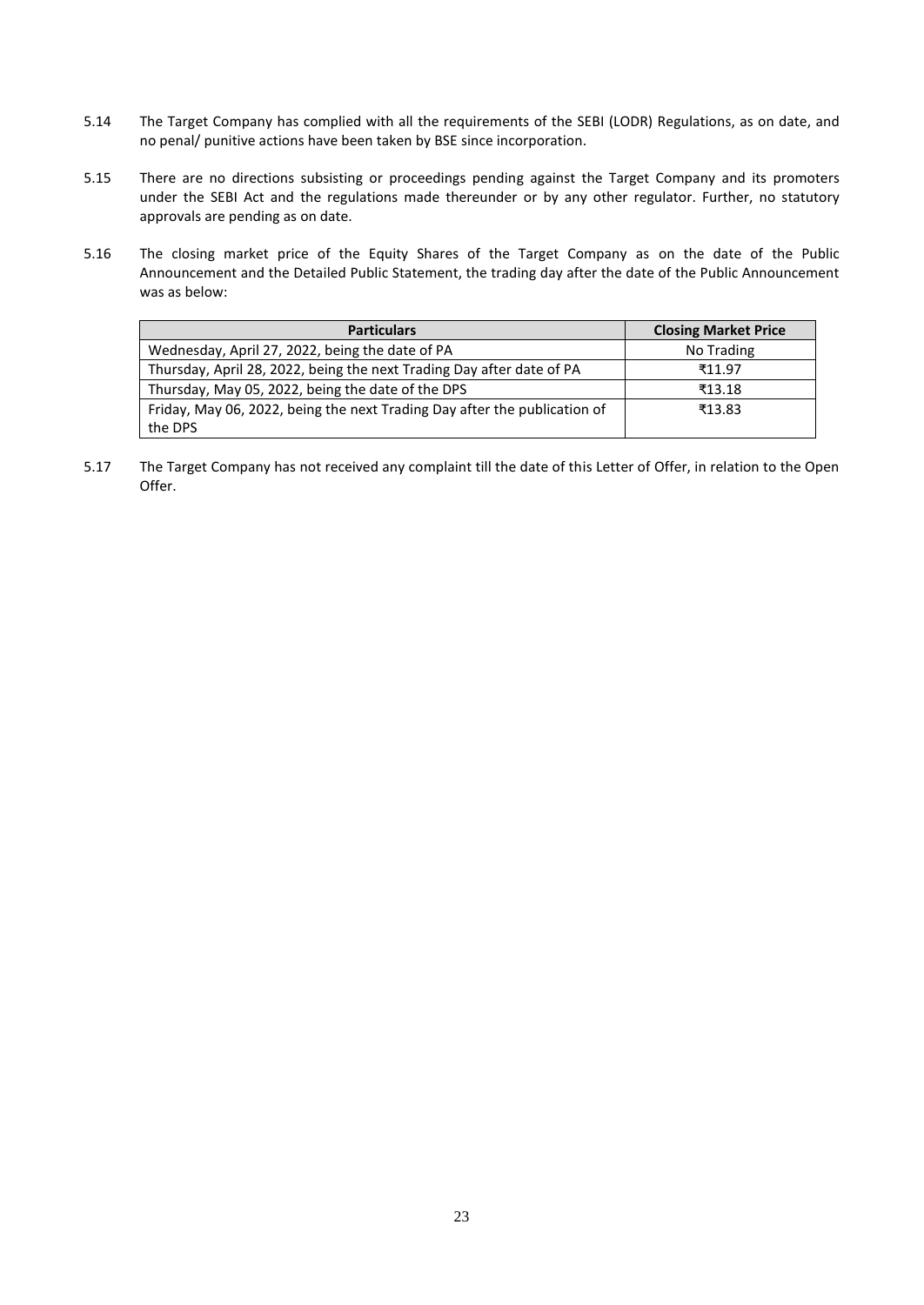# <span id="page-24-0"></span>**6 OFFER PRICE AND FINANCIAL ARRANGEMENTS**

# **6.1. Justification of the Offer Price**

- 6.1.1 The Equity Shares of the Target Company bearing International Securities Identification Number 'INE00WY01013' are presently listed on the BSE SME Platform bearing Scrip ID 'GFIL' and Scrip Code '541703'.
- 6.1.2 The trading turnover in the Equity Shares of the Target Company on BSE SME Platform based on trading volume during the 12 (twelve) calendar months prior to the month of PA (April 01, 2021 to March 31, 2022) have been obtained fro[m www.bseindia.com,](http://www.bseindia.com/) as given below:

| <b>Stock Exchange</b>   | Total no. of equity shares traded<br>during the twelve calendar<br>months prior to the month of PA | <b>Total no. of listed Equity</b><br><b>Shares</b>                              | <b>Annualized trading</b><br>turnover<br>(as % of shares<br>listed) |
|-------------------------|----------------------------------------------------------------------------------------------------|---------------------------------------------------------------------------------|---------------------------------------------------------------------|
| <b>BSE SME Platform</b> | 4,22,400<br>(Four Lakhs Twenty-Two Thousand<br>Four Hundred)                                       | 30,07,684<br>(Thirty Lakhs Seven<br><b>Thousand Six Hundred</b><br>Eighty-Four) | 14.04%                                                              |

Based on the information provided above, the Equity Shares of the Target Company are frequently traded on the BSE SME Platform within the meaning of explanation provided in regulation 2(1)(j) of the SEBI (SAST) Regulations.

6.1.3 The Offer Price of Rs. 12.70/- (Rupees Twelve and Paise Seventy Only) is justified in terms of Regulation 8 of the SEBI (SAST) Regulations, being the highest of the following:

| Sr.<br>No. | <b>Particulars</b>                                                                                                                                                                                                                                                                                                                                                  | <b>Price</b>   |
|------------|---------------------------------------------------------------------------------------------------------------------------------------------------------------------------------------------------------------------------------------------------------------------------------------------------------------------------------------------------------------------|----------------|
|            | The highest negotiated price per Share of the Target Company for any acquisition                                                                                                                                                                                                                                                                                    | Rs. 10/-       |
| a)         | under the agreement attracting the obligation to make a public announcement of an<br>open offer (i.e., the Share Purchase Agreement)                                                                                                                                                                                                                                |                |
| b)         | The volume-weighted average price paid or payable for acquisition(s) by the Acquirers,<br>during the 52 (fifty-two) weeks immediately preceding the date of the PA (i.e., April 27,<br>2022)                                                                                                                                                                        | Not Applicable |
| c)         | The highest price paid or payable for any acquisition by the Acquirers, during the 26<br>(twenty-six) weeks immediately preceding the date of the PA (i.e., April 27, 2022)                                                                                                                                                                                         | Not Applicable |
| d)         | The volume-weighted average market price of Equity Shares for a period of 60 (sixty)<br>trading days immediately preceding the date of PA (i.e., April 27, 2022) as traded on<br>BSE Limited where the maximum volume of trading in the Equity Shares of the Target<br>Company are recorded during such period, provided such shares are frequently traded<br>$***$ | 12.70          |
| e)         | Where the Equity Shares are not frequently traded, the price determined by the<br>Acquirers and the Manager to the Open Offer taking into account valuation<br>parameters including, book value, comparable trading multiples, and such other<br>parameters as are customary for valuation of such companies                                                        | Not Applicable |
| f)         | The per share value computed under sub-regulation (5), if applicable *                                                                                                                                                                                                                                                                                              | Not Applicable |

*\* Not applicable since this is not an indirect acquisition*

*\*\* Source: Valuation of Equity Shares as on April 26, 2022 vide Certificate dated April 27, 2022 and vide UDIN 2250857211TXA5085 by Manoj Kumar, Chartered Accountant and Registered Valuer – Securities & Financial assets holding IBBI Registration No. IBBI/RV/06/2019/12356 and having his office at Flat No. C-305, ATS Advantage, Indirapuram, Ghaziabad, Uttar Pradesh.*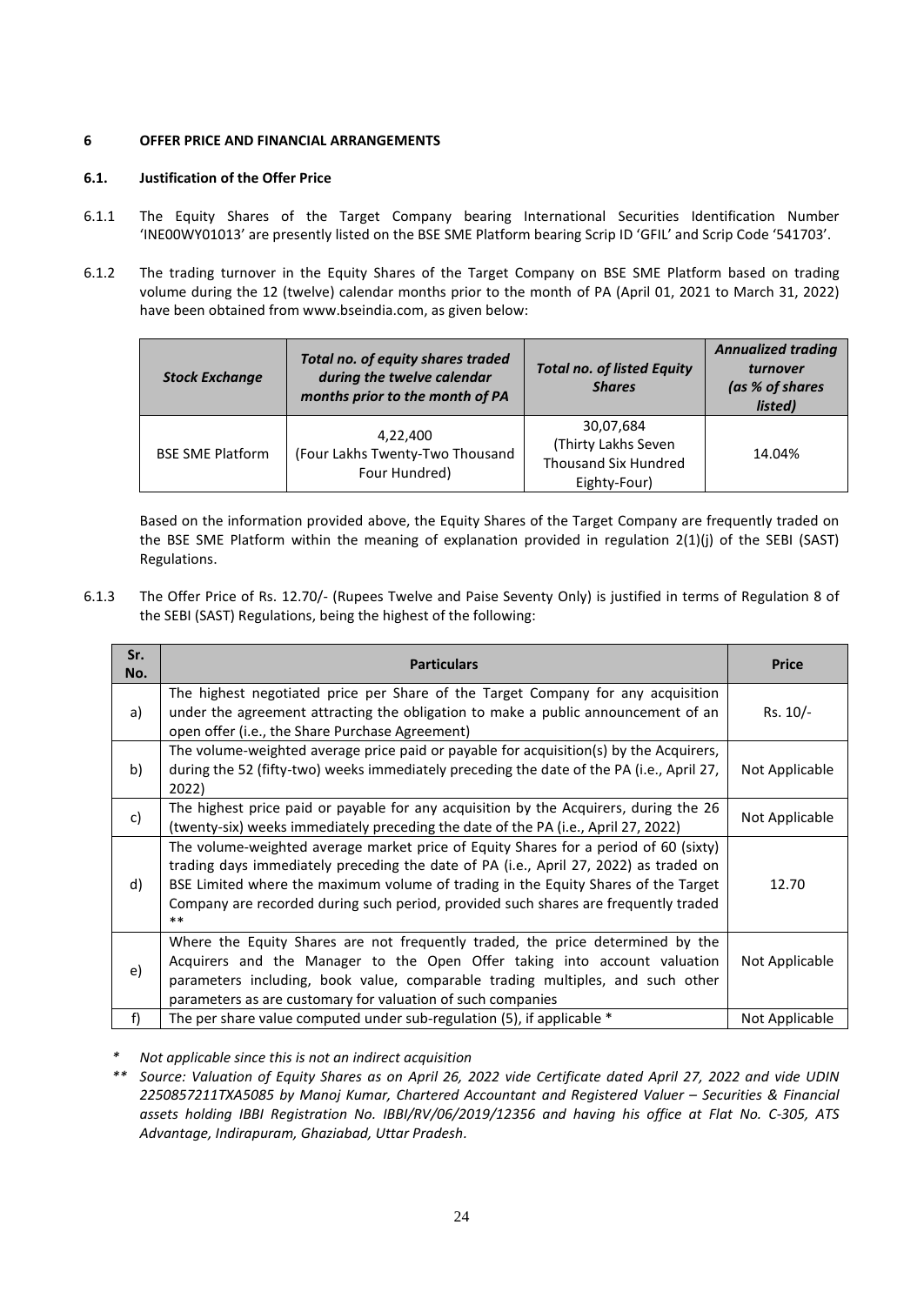In view of the parameters considered and presented in the table above, in the opinion of the Acquirers and Manager to the Offer, the Offer Price of Rs. 12.70 (Rupees Twelve and Paise Seventy Only) per Equity Share, being the highest of the prices mentioned above, is justified in terms of Regulation 8 (2) of the SEBI (SAST) Regulations and is payable in cash.

- 6.1.4 As on date of this Letter of Offer, there is no revision in Offer Price or Offer Size. In case of any revision in the Offer Price or Offer Size, the Acquirers would comply with Regulation 18 and all other applicable provisions of SEBI (SAST) Regulations.
- 6.1.5 There have been no corporate actions by the Target Company warranting adjustment of any of the relevant price parameters under Regulation 8 (9) of the SEBI (SAST) Regulations. The Offer Price may be adjusted in the event of any corporate actions like bonus, rights issue, stock split, consolidation, dividend, demergers, reduction, etc. where the record date for effecting such corporate actions falls between the date of this Letter of Offer up to 3 (three) Working Days prior to the commencement of the Tendering Period of the Offer, in accordance with Regulation 8 (9) of the SEBI (SAST) Regulations.
- 6.1.6 In the event of any acquisition of Equity Shares by the Acquirers during the Offer Period, at a price higher than the Offer Price, then the Offer Price will be revised upwards to be equal to or more than the highest price paid for such acquisition in terms of Regulation 8 (8) of the SEBI (SAST) Regulations. However, the Acquirers shall not acquire any Equity Shares after the 3<sup>rd</sup> (third) Working Day prior to the commencement and until the expiry of the Tendering Period of this Offer.
- 6.1.7 As on the date of this Letter of Offer, there is no revision in the Offer Price or Offer Size. An upward revision to the Offer Price or to the Offer Size, if any, on account of competing offers or otherwise, may also be done at any time prior to the commencement of 1 (one) Working Day before the commencement of the Tendering Period in accordance with the provisions of Regulation 18 (4) of the SEBI (SAST) Regulations. Such revision would be done in compliance with other formalities prescribed under the SEBI (SAST) Regulations. In the event of such revision, the Acquirers shall: (i) make corresponding increase to the escrow amount (ii) make an announcement in the same newspapers in which this this Detailed Public Statement has been published; and (iii) simultaneously notify the BSE, the SEBI, and the Target Company at its registered office of such revision.
- 6.1.8 If the Acquirers acquire Equity Shares during the period of 26 (twenty-six) weeks after the Tendering Period at a price higher than the Offer Price, then the Acquirers shall pay the difference between the highest acquisition price and the Offer Price, to all the Public Shareholders whose Equity Shares have been accepted in the Open Offer within 60 (Sixty) days from the date of such acquisition. However, no such difference shall be paid in the event that such acquisition is made under another open offer under SEBI (SAST) Regulations, or pursuant to Securities and Exchange Board of India (Delisting of Equity Shares) Regulations, 2021, or open market purchases made in the ordinary course on the stock exchange, not being negotiated acquisition of Equity Shares of the Target Company in any form.

### 6.2 **Financial Arrangements**

- A. In terms of Regulation 25(1) of the SEBI (SAST) Regulations, the Acquirers have adequate financial resources and have made firm financial arrangements for the implementation of the Offer in full out of their own sources/ Net-worth and no borrowings from any Bank and/ or Financial Institutions are envisaged, the details of which are specified as under:
- 1. Chartered Accountant Surinder Pal Singh bearing membership number '511569', partner at M/s Kapil Sandeep & Associates, Chartered Accountants bearing firm registration number 'FRN016244N' having their office located at S.C.O. 10, 2<sup>nd</sup> Floor, Sector 58, Industrial Area, Mohali, Punjab, India with contact details being '0172-5097755, , Email Address being 'ksakapil@yahoo.com' and website being 'www.ksaindia.com' has vide certificate dated March 31, 2022 bearing unique document identification number '22511569AGCKOS2225' for Acquirer 1; vide certificate dated April 2, 2022 bearing unique document identification number '22511569AGGGPM9498' for Acquirer 2; and vide certificate dated April 26, 2022 bearing unique document identification number '22511569AHUYDX2746' for Acquirer 3,, certified that sufficient resources are available with the Acquirer 1, Acquirer 2 and Acquirer 3, for fulfilling their Offer obligations in full.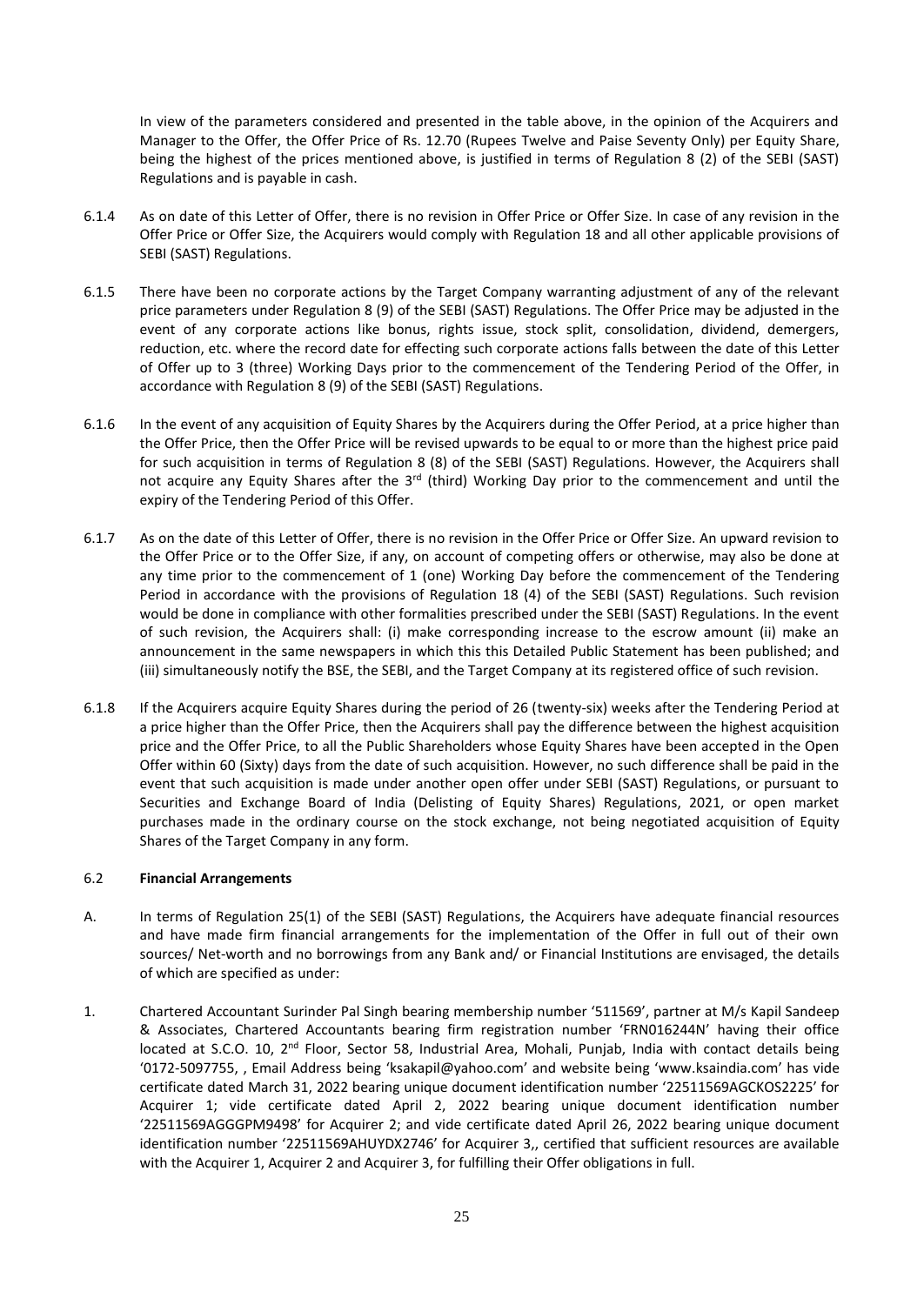- B. The maximum consideration payable by the Acquirers to acquire 7,81,998 (Seven Lakhs Eighty-One Thousand Nine Hundred Ninety-Eight) Equity Shares representing 26% of the Voting Share Capital of the Target Company at the Offer Price of Rs. 12.70/- (Rupees Twelve and Paise Seventy Only) per Equity Share, assuming full acceptance of the Offer would be Rs. 99,31,374.60 (Rupees Ninety-Nine Lakhs Thirty-One Thousand Three Hundred Seventy-Four and Paise Sixty Only). In accordance with Regulation 17 of the SEBI (SAST) Regulations, the Acquirers have opened an Escrow Account under the name and style of "GFIL OPEN OFFER ESCROW ACCOUNT" with ICICI Bank Limited, ("**Escrow Banker**") ("**Escrow Account**") and have deposited Rs. 25,00,000 (Rupees Twenty-Five Lakhs Only) i.e., more than 25.00% of the total consideration payable in the Offer, assuming full acceptance.
- C. The Manager is duly authorized to operate the Escrow Account to the exclusion of all others and been duly empowered to realize the value of the Escrow Account in terms of the SEBI (SAST) Regulations.
- D. Based on the aforesaid financial arrangements and on the confirmations received from the Escrow Banker and the Chartered Accountant, the Manager is satisfied about the ability of the Acquirers to fulfill their obligations in respect of this Offer in accordance with the provisions of SEBI (SAST) Regulations.
- E. In case of upward revision of the Offer Price and/or the Offer Size, the Acquirers would deposit appropriate additional amount into an Escrow Account to ensure compliance with Regulation 18(5) of the SEBI (SAST) Regulations, prior to effecting such revision.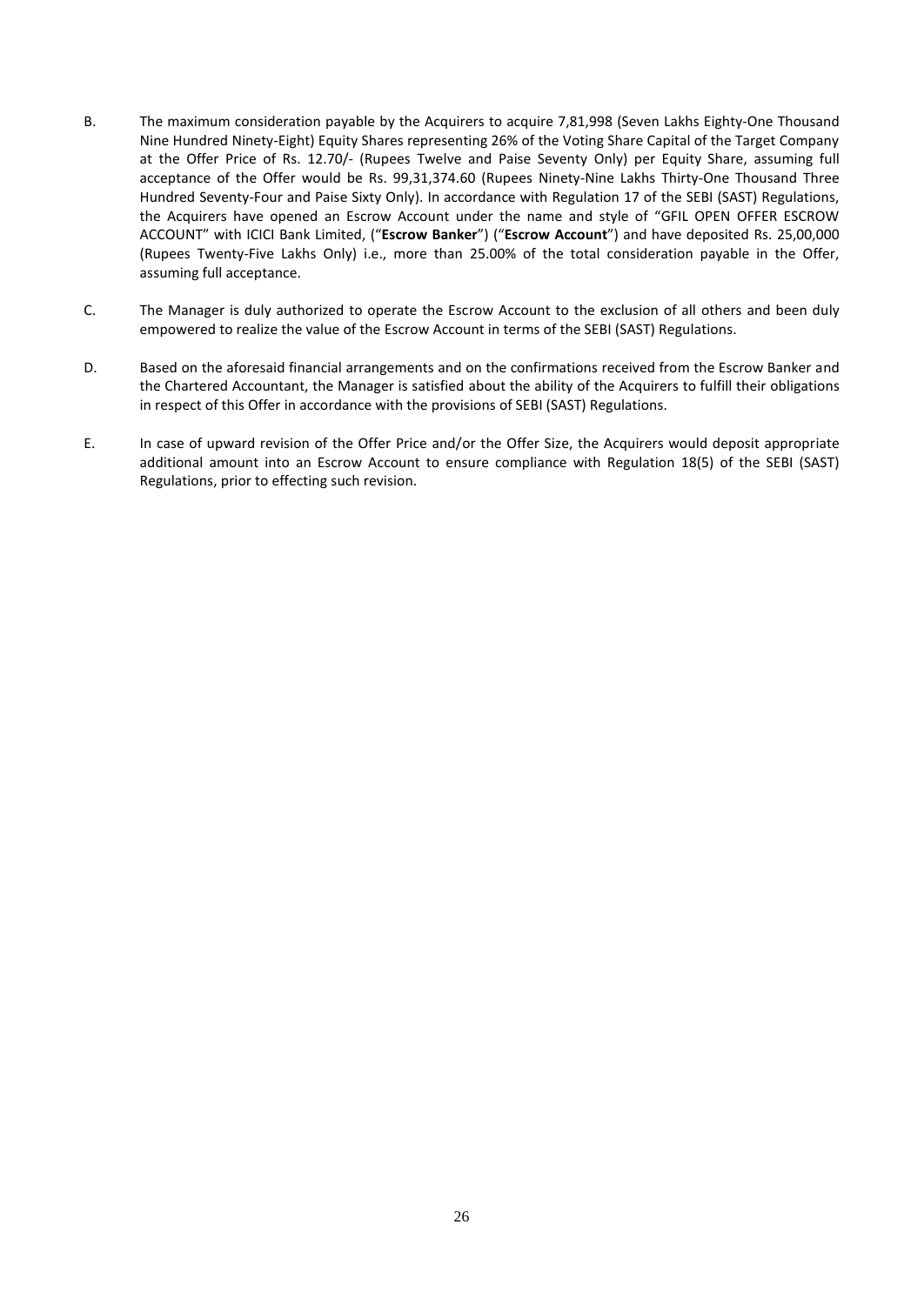### <span id="page-27-0"></span>**7 TERMS AND CONDITIONS OF THE OFFER**

- 7.1 The Letter of Offer will be mailed to all those Public Shareholders of the Target Company whose names appear on the Register of Members and to the beneficial owners of the Equity Shares of the Target Company whose names appear on the beneficial records of the Depository Participant, at the close of business hours on the Identified date i.e., Thursday, June 16, 2022.
- 7.2 Accidental omission to dispatch the Letter of Offer or the non-receipt or delayed receipt of the Letter of Offer will not invalidate this Offer in anyway.
- 7.3 In terms of the provisions of Regulation 18 (9) of the SEBI (SAST) Regulations, the Public Shareholders who tender their Equity Shares in acceptance of this Offer shall not be entitled to withdraw such acceptance during the tendering period.

### 7.4 **Locked-in Shares**

None of the Equity Shares of the Target Company are subject to lock-in.

#### 7.5 **Eligibility for accepting the Offer**

- 7.5.1 The Letter of Offer shall be mailed to all the Public Shareholders and/or beneficial owners holding Equity Shares in dematerialized form whose names appear in register of Target Company as on Thursday, June 16, 2022, the Identified Date.
- 7.5.2 This Offer is also open to persons who own Equity Shares but are not registered Public Shareholders as on the Identified Date.
- 7.5.3 All Public Shareholders and/or beneficial owners who own Equity Shares of the Target Company any time before the closure of this Offer are eligible to participate in this Offer.
	- A. The Acquirer has appointed Skyline Financial Services Private Limited (SEBI Registration No. INR000003241), as the Registrar, having office at D-153 A, 1<sup>st</sup> Floor, Okhla Industrial Area, Phase – 1, New Delhi – 110020, India; contact number '+91 11 40450193-97', Email Address 'compliances@skylinerta.com' and website 'www.skylinerta.com'. The Contact Person Mr. Alok Gautam can be contacted from 10:00 a.m. (Indian Standard Time) to 5:00 p.m. (Indian Standard Time) on working days (except Saturdays, Sundays and all public holidays), during the Tendering Period.
- 7.5.4 The Offer Documents will also be available on the website of SEBI accessible at [www.sebi.gov.in.](http://www.sebi.gov.in/), BSE accessible at [www.bseindia.com](http://www.bseindia.com/) and Manager to the Offer accessible at [www.charteredfinance.in.](http://www.charteredfinance.in/) In case of non-receipt of the Letter of Offer, all Public Shareholders including unregistered Public Shareholders, if they so desire, may download the Letter of Offer, the Form of Acceptance from the website of SEBI for applying in this Offer.
- 7.5.5 Unregistered Public Shareholders, those who hold in street name and those who apply in plain paper will not be required to provide any indemnity. They may follow the same procedure mentioned above for registered Public Shareholders.
- 7.5.6 The acceptance of this Offer by the Public Shareholders of Target Company must be absolute and unqualified. Any acceptance to this Offer which is conditional or incomplete in any respect will be rejected without assigning any reason whatsoever.
- 7.5.7 The acceptance of this Offer is entirely at the discretion of the Public Shareholder(s)/beneficial owner(s) of Target Company.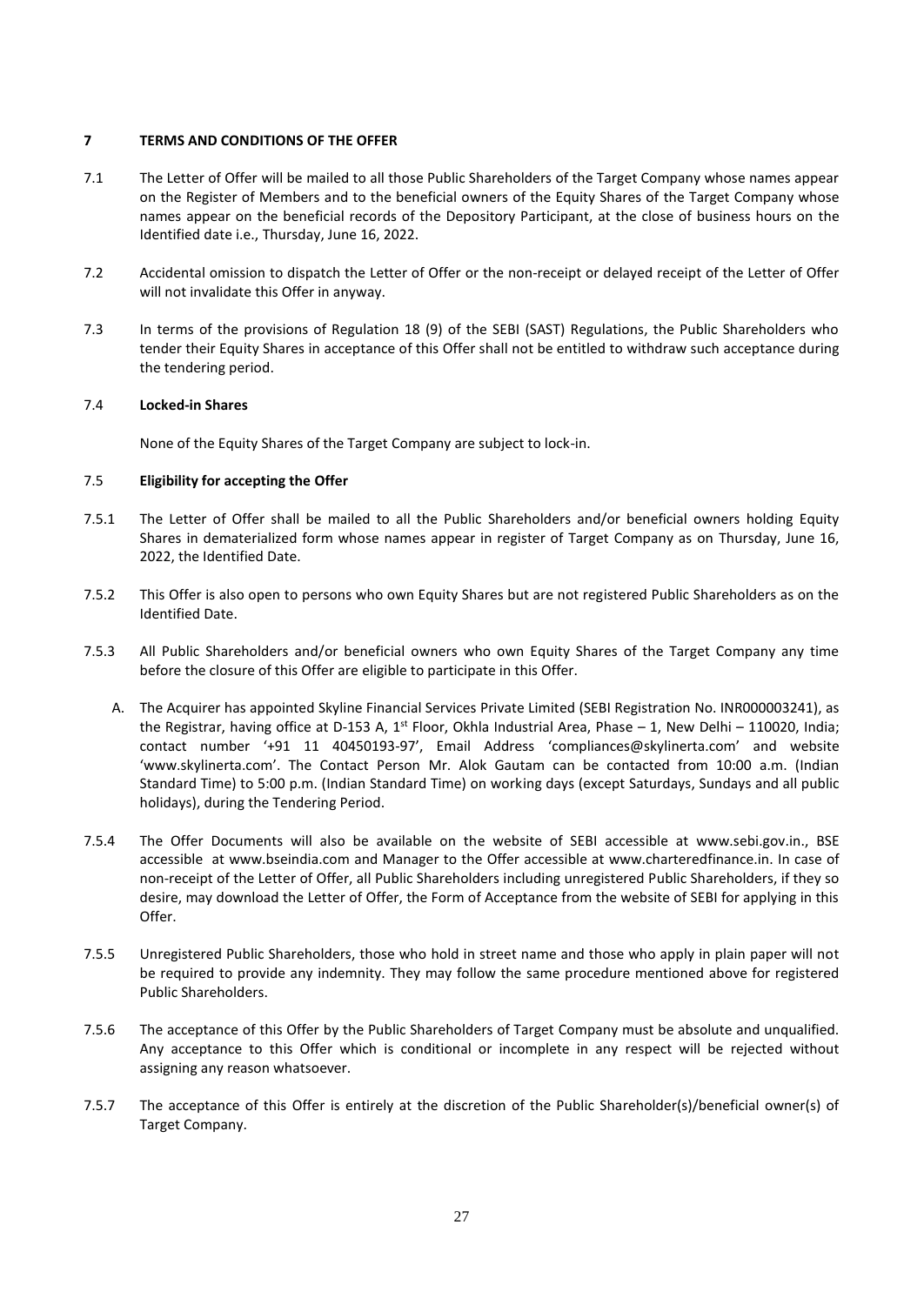- 7.5.8 The Acquirers, Manager to the Offer, or the Registrar accept no responsibility for any loss of Equity Share certificates, Offer Acceptance Forms, and Share Transfer Deed, etc., during transit and the Public Shareholders of Target Company are advised to adequately safeguard their interest in this regard.
- 7.5.9 The acceptance of Equity Shares tendered in this Offer will be made by the Acquirers in consultation with the Manager to the Offer.
- 7.5.10 The instructions, authorizations and provisions contained in the Form of Acceptance constitute part of the terms of this Offer.

### **7.6 Statutory Approvals and conditions of the Offer**

- 7.6.1 To the best of the knowledge and belief of the Acquirers, as on the date of this Letter of Offer, there are no statutory or other approvals required for implementing the Offer. If any statutory approvals are required or become applicable prior to completion of the Offer, the Offer would be subject to the receipt of such statutory approvals.
- 7.6.2 If the holders of the Equity Shares who are not persons resident in India (including NRIs, OCBs, and FIIs) required and received any approvals (including from the RBI, the FIPB, or any other regulatory body) in respect of the Equity Shares held by them, they will be required to submit such previous approvals, that they would have obtained for holding the Equity Shares, to tender their Equity Shares held by them in this Offer, along with other documents required to be tendered to accept this Offer. In the event such approvals are not submitted, the Acquirers reserve the right to reject such Equity Shares tendered in this Offer.
- 7.6.3 The Acquirers in terms of Regulation 23 of SEBI (SAST) Regulations, will have a right not to proceed with this Offer in the event the statutory approvals indicated above are refused. In the event of withdrawal, a public announcement will be made within 2 (two) Working Days of such withdrawal, in the same newspapers in which the Detailed Public Statement had appeared.
- 7.6.4 In case of delay in receipt of any statutory approval, SEBI may, if satisfied that delayed receipt of the requisite approvals was not due to any willful default or neglect of the Acquirers, or failure of the Acquirers to diligently pursue the application for the approval, grant extension of time for the purpose, subject to the Acquirer agreeing to pay interest to the Public Shareholders as directed by SEBI, in terms of the provisions of Regulation 18 (11) of SEBI (SAST) Regulations. Further, if delay occurs on account of willful default by the Acquirers in obtaining the requisite approvals, the provisions of Regulation 17 (9) of the SEBI (SAST) Regulations will also become applicable and the amount lying in the Escrow Account shall become liable to forfeiture. Further, where any statutory approval extends to some but not all the Public Shareholders, the Acquirers shall have the option to make payment to such Public Shareholders in respect of whom no statutory approvals are required in order to complete this Offer.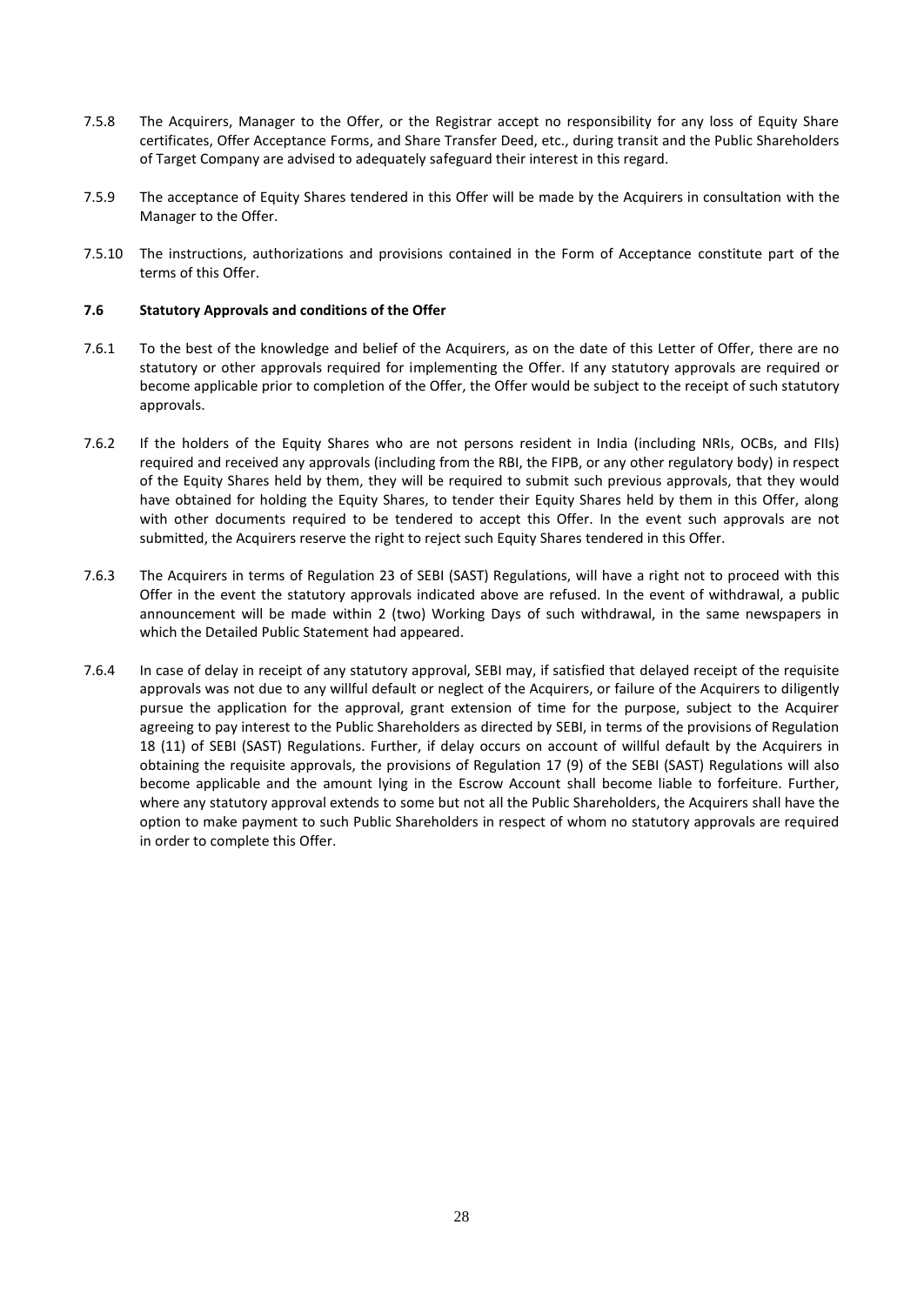### <span id="page-29-0"></span>8 **PROCEDURE FOR ACCEPTANCE AND SETTLEMENT OF THE OFFER**

- 8.1. This Offer will be implemented by the Acquirers, through stock exchange mechanism as provided under the SEBI (SAST) Regulations and the SEBI circulars bearing reference number 'CIR/CFD/POLICY/CELL/1/2015 dated April 13, 2015', 'CFD/DCR2/CIR/P/2016/131 dated December 09, 2016' and 'SEBI/HO/CFD/DCR-III/CIR/P/2021/615 dated August 13, 2021' and on such terms and conditions as may be permitted by law from time to time.
- 8.2. BSE shall be the designated stock exchange for the purpose of tendering Equity Shares in this Offer.
- 8.3. The facility for acquisition of Equity Shares through stock exchange mechanism pursuant to this Offer shall be available on the BSE, in the form of a separate window (**'Acquisition Window'**).
- 8.4 For implementation of this Offer, The Acquirers have appointed Emkay Global Financial Services Limited as the registered broker (Buying Broker) for the Open Offer, through whom the purchases and the settlement of the Open Offer shall be made. The contact details of the Buying Broker are as mentioned below:

| <b>Name</b>           | <b>Emkay Global Financial Services Limited</b>                                      |
|-----------------------|-------------------------------------------------------------------------------------|
| <b>Address</b>        | The Ruby, 7 <sup>th</sup> Floor, Senapati Bapat Marg, Dadar (West), Mumbai - 400028 |
| <b>Contact Number</b> | +91 22 66121212                                                                     |
| <b>Email Address</b>  | Prachi.chaudhari@emkayglobal.com                                                    |
| <b>Contact Person</b> | Ms. Prachi Chaudhari                                                                |

- 8.5 All the Public Shareholders who desire to tender their Equity Shares under this Offer would have to intimate their respective stockbrokers (**'Selling Broker'**), within the normal trading hours of the secondary market, during the Tendering Period.
- 8.6 The Acquisition Window provided by the BSE shall facilitate placing of sell orders. The Selling Brokers can enter orders for dematerialized Equity Shares only.
- 8.7 The cumulative quantity tendered shall be displayed on the BSE's website throughout the trading session at specific intervals by the BSE during Tendering Period.
- 8.8 Equity Shareholders can tender their Equity Shares only through a broker with whom the shareholder is registered as client (KYC Compliant).

### **8.9 Procedure for Equity Shares held in physical form**

- 8.9.1 In accordance with the Frequently Asked Questions issued by SEBI, 'FAQs Tendering of physical shares in buyback offer/ open offer/ exit offer/ delisting dated February 20, 2020' and SEBI circular bearing reference number 'SEBI/HO/CFD/CMD1/CIR/P/2020/144 dated July 31, 2020', shareholders holding securities in physical form are allowed to tender shares in the open offer through Tender Offer route. However, such tendering shall be as per the provisions of respective regulations.
- 8.9.2 Public Shareholders who are holding physical Equity Shares and intend to participate in this Offer shall approach Selling Broker. The Selling Broker should place bids on the BSE's platform with relevant details as mentioned on physical share certificate(s). The Selling Broker(s) shall print the TRS generated by the Exchange Bidding System. TRS will contain the details of order submitted like Folio No., Certificate No. Dist. Nos., No. of Equity Shares etc.
- 8.9.3 After placement of order, the Selling Broker(s)/ Eligible Shareholders must ensure delivery of the Form of Acceptance-cum-Acknowledgement duly completed and signed in accordance with the instructions contained therein the along with the complete set of documents for verification procedures to be carried out, namely being: (a) original share certificate(s), (b) valid share transfer form(s) duly filled and signed by the transferors (i.e., by all registered shareholders in same order and as per the specimen signatures registered with the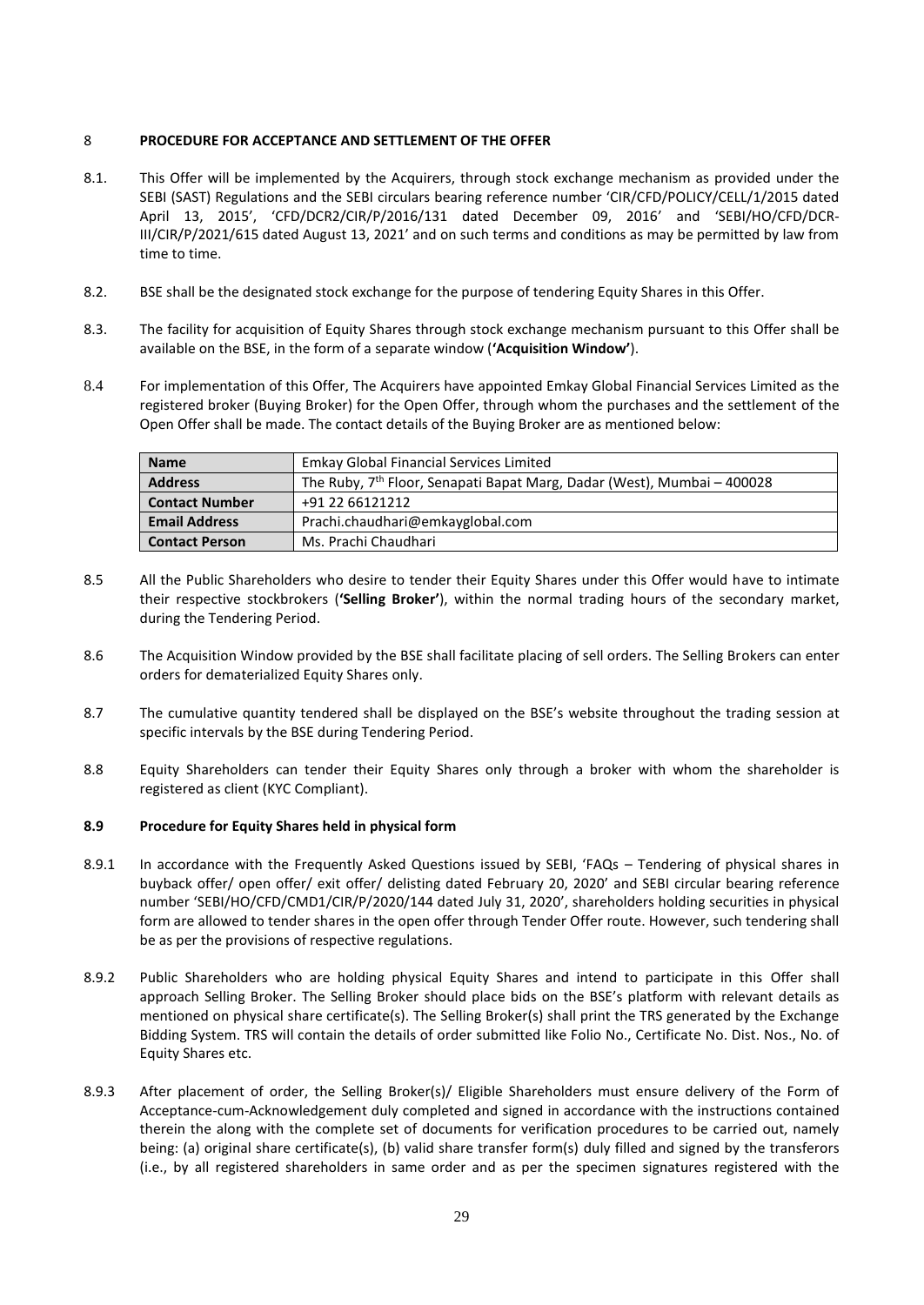Target Company) and duly witnessed at the appropriate place authorizing the transfer in favour of the Target Company, (c) self-attested copy of the shareholder's PAN Card, and (d) TRS, any other relevant documents such as power of attorney, corporate authorization (including board resolution/ specimen signature), notarized copy of death certificate and succession certificate or probated will, if the original shareholder has deceased, etc., as applicable either by registered post or courier or hand delivery to the Registrar to the Offer (at the address mentioned on the cover page not later than 2 (Two) days from the closure of the Tendering Period latest by 5:00 PM (Indian Standard Time). The envelope should be superscripted as **'GFIL Open Offer'**. One copy of the TRS will be retained by Registrar and it will provide acknowledgement of the same to the Selling Broker.

- 8.9.4 In addition, if the address of the Public Shareholder has undergone a change from the address registered in the register of members of the Target Company, the relevant Public Shareholder would be required to submit a self-attested copy of address proof consisting of any one of the following documents: (a) valid Aadhar Card; (b) Voter Identity Card; or (c) Passport.
- 8.9.5 Public Shareholders holding physical Equity Shares should note that physical Equity Shares will not be accepted unless the complete set of documents is submitted. Acceptance of the physical Equity Shares for this Offer shall be subject to verification by the Registrar. On receipt of the confirmation from the Registrar, the bid will be accepted else rejected and accordingly the same will be depicted on the BSE platform.
- 8.9.6 Public Shareholders who have sent the Equity Shares held by them for dematerialization need to ensure that the process of dematerialization is completed in time for the credit in the Escrow Demat Account, to be received on or before the closure of the Tendering Period or else their application will be rejected.
- 8.9.7 Public Shareholders should also provide all relevant documents, which are necessary to ensure transferability of Equity Shares in respect of which the application is being sent failing which the tender would be considered invalid and would be liable to be rejected. Such documents may include (but not be limited to):
	- a) Duly attested death certificate and succession certificate (for single shareholder) in case the original shareholder has expired;
	- b) Duly attested power of attorney if any person apart from the shareholder has signed acceptance form or transfer deed(s);
	- c) No objection certificate from any lender, if the Equity Shares in respect of which the acceptance is sent, were under any charge, lien, or encumbrance;

#### **8.10. Procedure for tendering the Equity Shares held in dematerialized form**

- 8.10.1. The Public Shareholders who are holding the Equity Shares in demat form and who desire to tender their Equity Shares in this Offer shall approach their Selling Broker/ Seller Member, indicating details of Equity Shares they wish to tender in this Offer.
- 8.10.2. The Seller Member would be required to place a bid on behalf of the Public Shareholders who wish to tender their Equity Shares in this Offer using the Acquisition Window of the BSE Limited.
- 8.10.3. The lien shall be marked in demat account of the Eligible Public Shareholders for the Equity Shares tendered in this Offer. The details of Equity Shares marked as lien in the demat account of the Eligible Public Shareholders shall be provided by Depositories to the Clearing Corporation.
- 8.10.4. In case, the demat account of the Eligible Public Shareholders is held in one depository and clearing member pool and clearing corporation account is held with another depository, the Equity Shares tendered under this Offer shall be blocked in the Public Shareholders demat account at the source depository during the Tendering Period. Inter Depository Tender Offer ('IDT') instruction shall be initiated by the Public Shareholder at source depository to clearing member pool/ clearing corporation account at target depository. Source depository shall block the Public Shareholder's securities (i.e., transfers from free balance to blocked balance) and send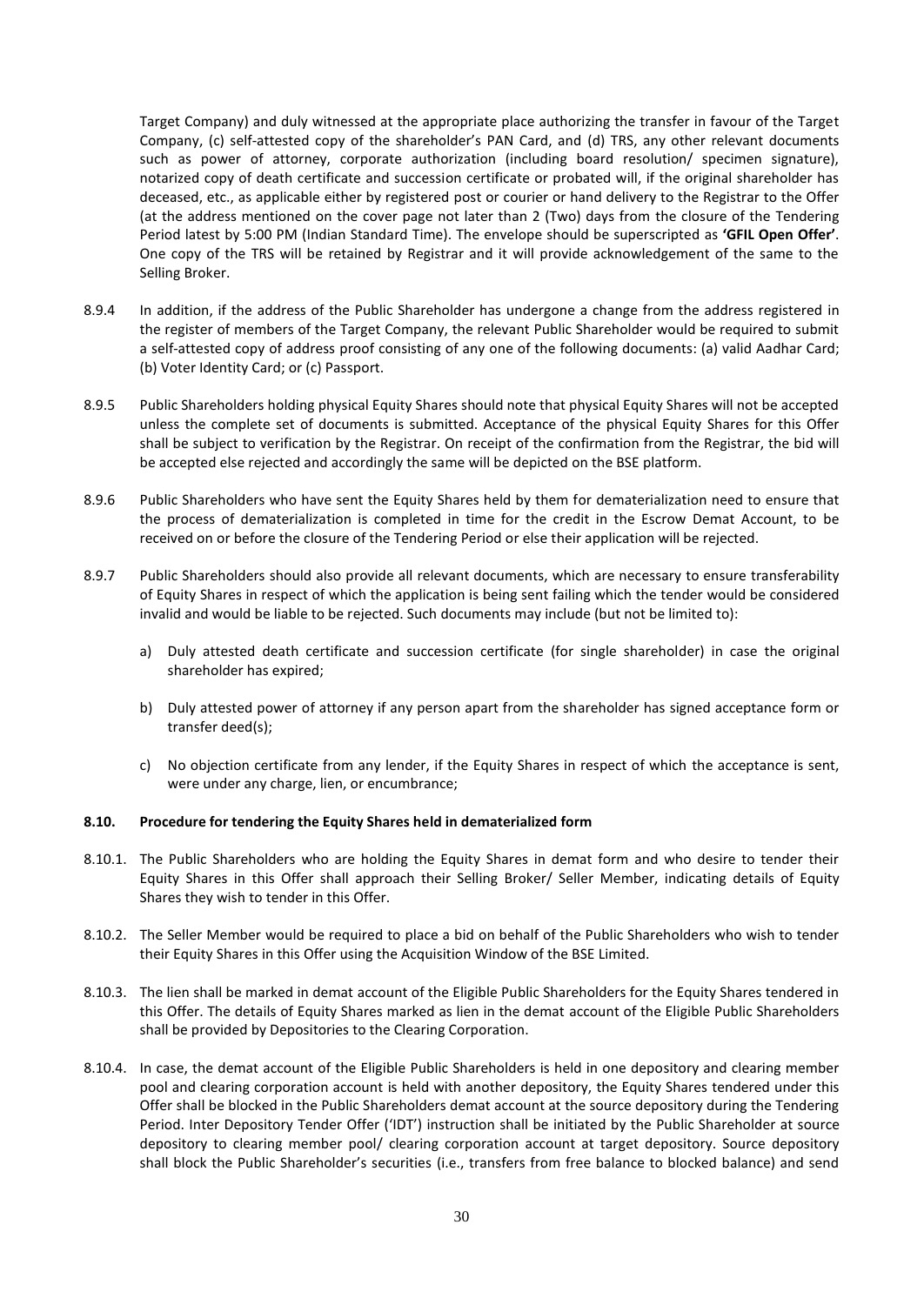IDT message to target depository for confirming creation of lien. The details of Equity Shares blocked in the shareholders demat account shall be provided by the target Depository to the Clearing Corporation.

- 8.10.5. For Custodian Participant orders for Equity Shares in demat form, early pay-in is mandatory prior to confirmation of order by custodian. The custodian shall either confirm or reject the orders not later than closing of trading hours on the last day of the Tendering Period. Thereafter, all unconfirmed orders shall be deemed to be rejected. For all confirmed Custodian Participant orders, order modification shall revoke the custodian confirmation and the revised order shall be sent to custodian again for confirmation.
- 8.10.6. Upon placing the order, the Seller Member shall provide a transaction registration slip generated by the exchange bidding system to the Eligible Public Shareholder on whose behalf the order has been placed. The TRS will contain details of order submitted like Bid ID No., DP ID, Client ID, no. of Equity Shares tendered, etc.
- 8.10.7. It is clarified that in case of dematerialized Equity Shares, non-receipt of the completed acceptance form and other documents, but if the lien is marked successfully in the depository system and a valid bid in the exchange bidding system, the tender for this Offer shall be deemed to have been accepted.
- 8.10.8. The Eligible Shareholders will have to ensure that they keep the DP Account active and unblocked to receive credit in case of return of Equity Shares due to rejection or due to pro rata (if applicable) decided by the Company.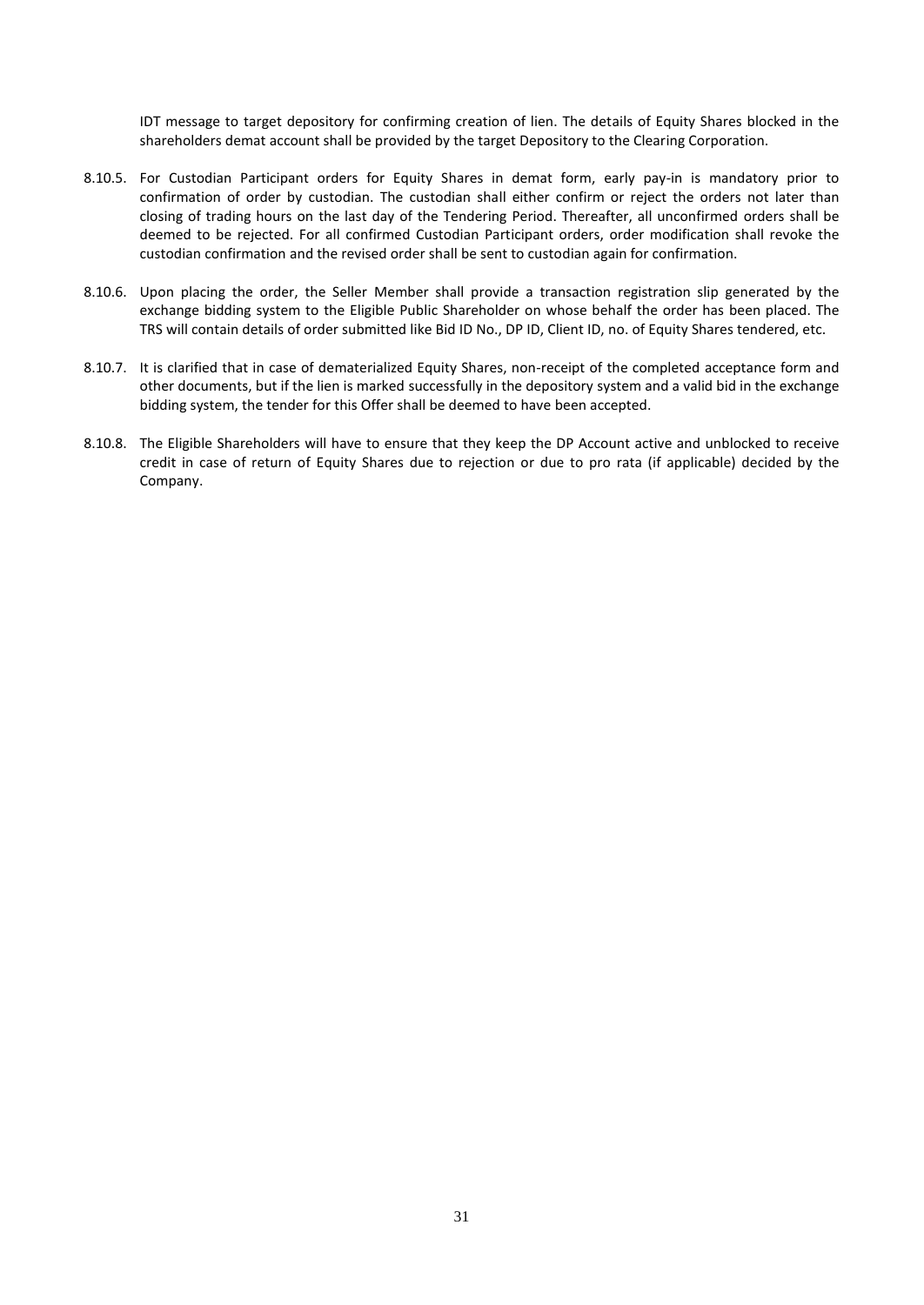# <span id="page-32-0"></span>**9. ACCEPTANCE OF EQUITY SHARES**

- 9.1. The Registrar shall provide details of order acceptance to Clearing Corporation within the specified timelines.
- 9.2. In the event that the number of Equity Shares validly tendered by the Public Shareholders under this Offer is more than the number of Offer Shares, the Acquirers shall accept those Equity Shares validly tendered by the Public Shareholders on a proportionate basis in consultation with the Manager, taking care to ensure that the basis of acceptance is decided in a fair and equitable manner and does not result in non-marketable lots, provided that acquisition of Equity Shares from a Public Shareholder shall not be less than the minimum marketable lot.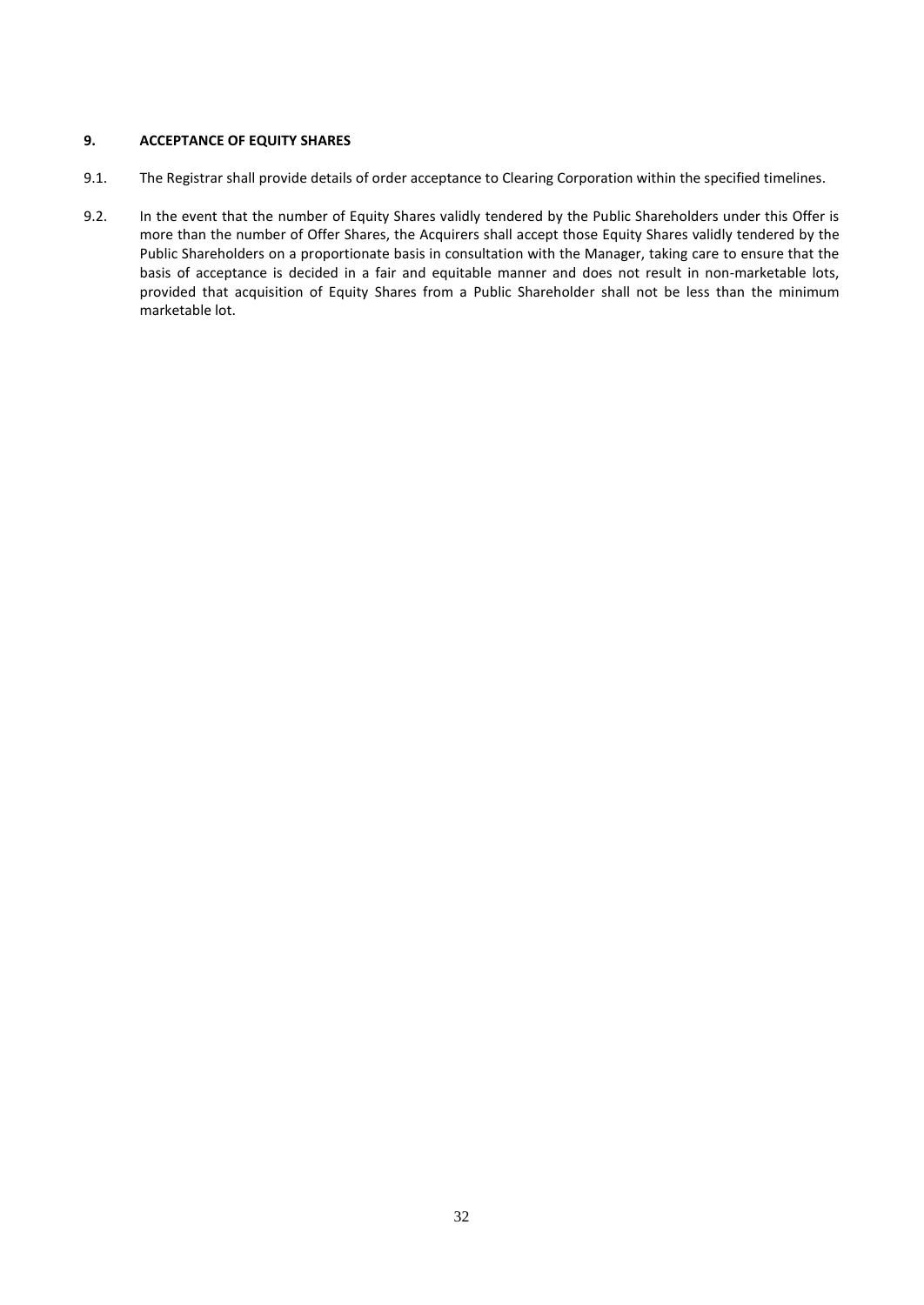#### <span id="page-33-0"></span>**10. PROCEDURE FOR TENDERING THE EQUITY SHARES IN CASE OF NON-RECIEPT OF THE LETTER OF OFFER**

- 10.1. Persons who have acquired Equity Shares but whose names do not appear in the register of members of the Target Company on the Identified Date, or unregistered owners or those who have acquired Equity Shares after the Identified Date, or those who have not received the Letter of Offer, may also participate in this Offer.
- 10.2. A Public Shareholder may participate in this Offer by approaching their broker/ Selling Broker and tender Equity Shares in this Offer as per the procedure mentioned in the Letter of Offer.
- 10.3. The Letter of Offer along with acceptance form will be dispatched to all the eligible Public Shareholders of the Target Company, as appearing in the list of members of the Target Company. In case of non-receipt of the Letter of Offer, such eligible shareholders of the Target Company may download the same from the website of SEBI at [www.sebi.gov.in](http://www.sebi.gov.in/) or obtain a copy of the same from the Registrar on providing suitable documentary evidence of holding of the Equity Shares.
- 10.4. The Letter of Offer along with the Form of Acceptance would also be available at website of SEBI at [www.sebi.gov.in](http://www.sebi.gov.in/) and Public Shareholders can also apply by downloading such forms from the said website.
- 10.5. Alternatively, in case of non-receipt of the Letter of Offer, the eligible Public Shareholders holding the Equity Shares may participate in this Offer by providing their application in plain paper in writing signed by all the shareholder(s), stating name, address, number of Equity Shares held, client-ID number, DP name, DP-ID number, number of Equity Shares tendered and other relevant documents as mentioned in Paragraph 8.9 titled as *'Procedure for Equity Shares held in physical form'* at page 29 of this Letter of Offer. Such eligible Public Shareholders have to ensure that their order is entered in the electronic platform of BSE, made available by BSE before the closure of the Tendering Period.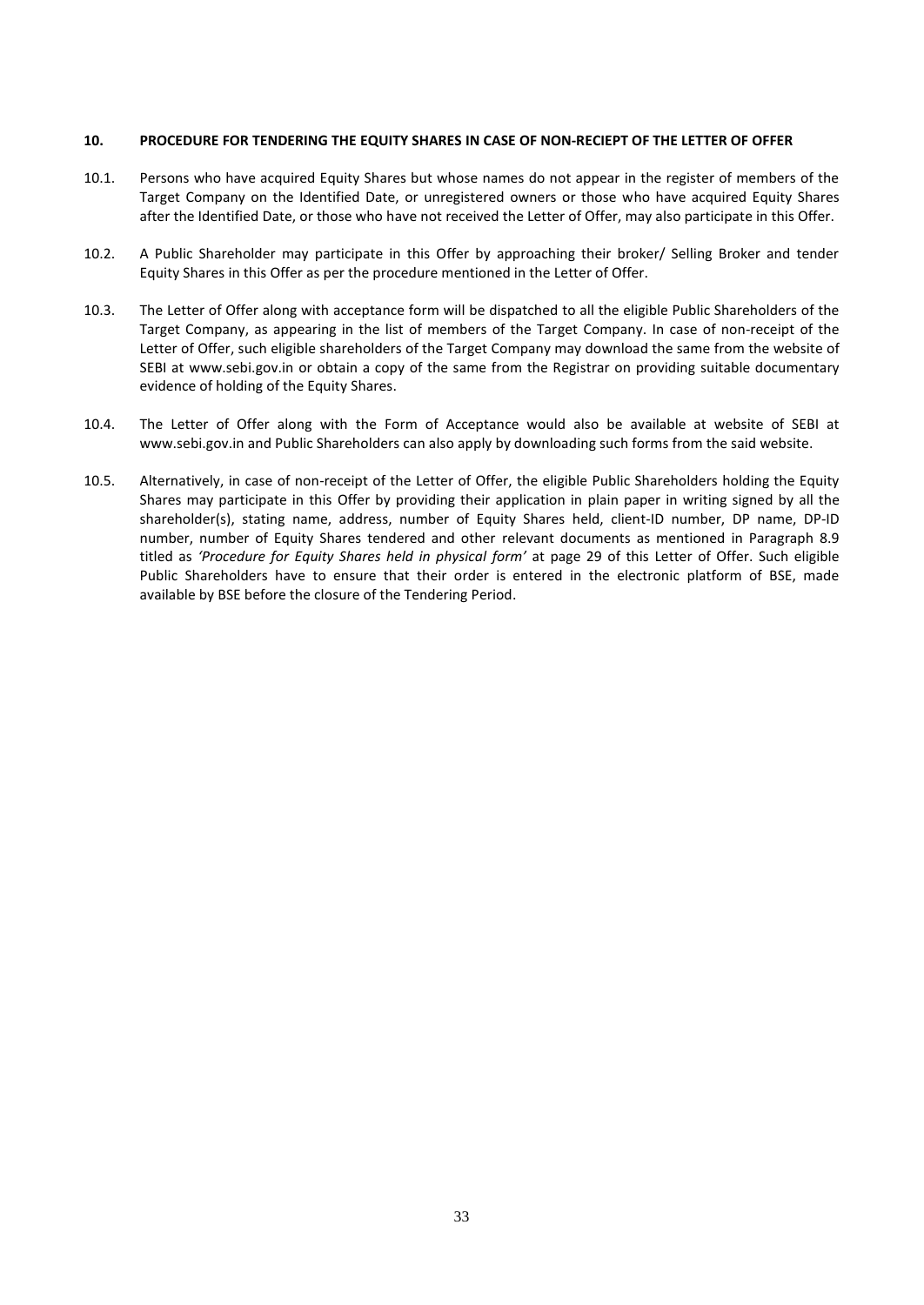#### <span id="page-34-0"></span>**11. SETTLEMENT PROCESS AND PAYMENT OF CONSIDERATION**

- 11.1. Upon finalization of the basis of acceptance as per the SEBI (SAST) Regulations, the settlement of trades shall be carried out in the manner similar to settlement of trades in the secondary market and as intimated by the Clearing Corporation from time to time.
- 11.2. Details in respect of Public Shareholder's entitlement for this Offer shall be provided to Clearing Corporation by Company/ Registrar to the Offer. On receipt of the same, the Clearing Corporation will cancel excess or unaccepted blocked Equity Shares. On settlement date, all blocked Equity Shares mentioned in the accepted tender will be transferred to the Clearing Corporation.
- 11.3. In the case of IDT, Clearing Corporation will cancel the excess or unaccepted Equity Shares in target depository. Source depository will not be able to release the lien without a release of IDT message from target depository. Further, release of IDT message shall be sent by target depository either based on cancellation request received from Clearing Corporation or automatically generated after matching with tender accepted detail as received from the Registrar to the Offer. Post receiving the IDT message from target depository, source depository will cancel/release excess or unaccepted block Equity Shares in the demat account of the Public Shareholder. Post completion of the Tendering Period and receiving the requisite details viz., demat account details and accepted tendered quantity, source depository shall debit the Equity Shares as per the communication/ message received from target depository to the extent of accepted tendered Equity Shares from the Public Shareholder's demat account and credit it to Clearing Corporation settlement account in target depository on settlement date.
- 11.4. The Buying Broker will transfer the consideration pertaining to this Offer to the Clearing Corporation's bank account as per the secondary market mechanism, as per the prescribed schedule. For demat Equity Shares accepted under this Offer, the Clearing Corporation will make direct funds pay-out to the respective Eligible Public Shareholders. If the bank account details of any Eligible Public Shareholder holding Equity Shares in dematerialized form are not available or if the fund transfer instruction is rejected by the Reserve Bank of India or any other relevant Bank, due to any reasons, then the amount payable to the Eligible Public Shareholders will be transferred to the concerned Seller Member for onward transfer to such Eligible Public Shareholder holding Equity Shares in dematerialized form.
- 11.5. In case of certain client types viz. NRI, foreign clients etc. (where there are specific RBI and other regulatory requirements pertaining to funds pay-out) who do not opt to settle through custodians, the funds pay-out would be given to their respective Selling Member's settlement accounts for releasing the same to the respective Eligible Public Shareholder's account. For this purpose, the client type details would be collected from the Depositories, whereas funds payout pertaining to the tenders settled through custodians will be transferred to the settlement bank account of the custodian, each in accordance with the applicable mechanism prescribed by the BSE Limited and the Clearing Corporation from time to time.
- 11.6. For the Eligible Public Shareholders holding Equity Shares in physical form, the funds pay-out would be given to their respective Seller Member's settlement accounts for releasing the same to the respective Eligible Public Shareholder's account. On settlement date, all blocked Equity Shares mentioned in accepted tender shall be transferred to Clearing Corporation.
- 11.7. The Equity Shares tendered in the dematerialized form would be transferred directly to the escrow demat account/ demat account of the Acquirer provided it is indicated by the Buying Brokers or it will be transferred by the Buying Broker to the demat escrow account/ demat account of the Acquirers on receipt of the Equity Shares from the clearing and settlement mechanism of BSE Limited.
- 11.8. Excess Equity Shares or unaccepted Equity Shares, in dematerialized form, if any, tendered by the Eligible Public Shareholders would be transferred by the Clearing Corporation directly to the respective Eligible Public Shareholder's DP account. If the securities transfer instruction is rejected in the Depository system, due to any issue then such securities will be transferred to the Seller Member's depository pool account for onward transfer to the respective Eligible Public Shareholder. The Public Shareholders of the demat Equity Shares will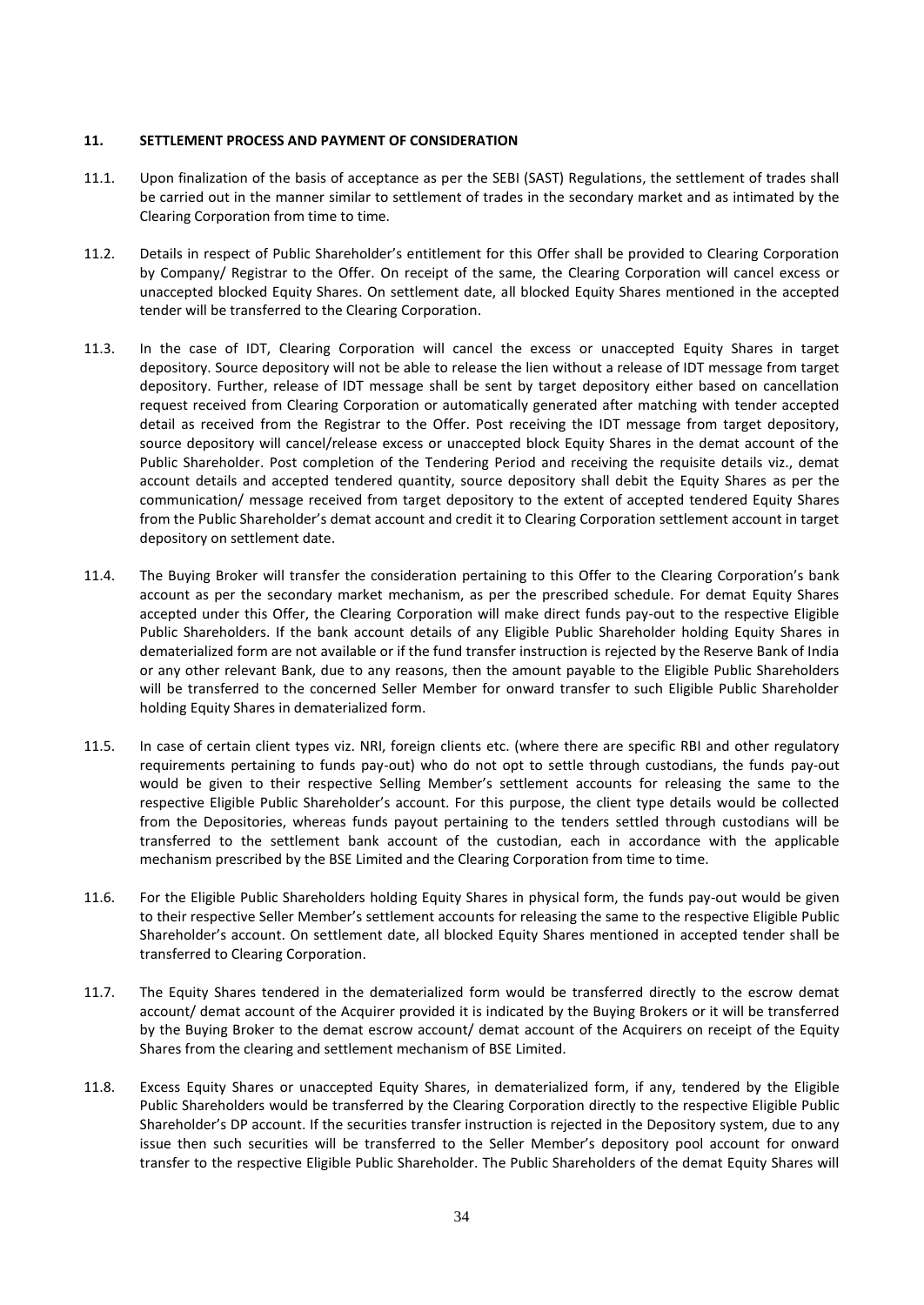have to ensure that they keep the DP account active and unblocked to receive credit in case of return of demat Equity Shares, due to rejection or due to non-acceptance in this Offer.

- 11.9. Any excess Equity Shares, in physical form, pursuant to proportionate acceptance/ rejection will be returned back to the Eligible Public Shareholders directly by the Registrar to the Offer. The Target Company is authorized to split the share certificate and issue new consolidated share certificate for the unaccepted Equity Shares, in case the Equity Shares accepted are less than the Equity Shares tendered in this Offer by Eligible Public Shareholders holding Equity Shares in the physical form.
- 11.10. The Seller Member would issue contract note for the Equity Shares accepted under this Offer and will unblock the excess unaccepted Equity Shares. The Buying Broker would also issue a contract note to the Company for the Equity Shares accepted under this Offer.
- 11.11. Equity Shareholders who intend to participate in this Offer should consult their respective Seller Member for payment to them of any cost, applicable taxes, charges, and expenses (including brokerage) that may be levied by the Seller Member for tendering Equity Shares in this Offer (secondary market transaction). Therefore, the Offer consideration received by the selling Eligible Public Shareholders, in respect of accepted Equity Shares, could be net of such costs, applicable taxes, charges and expenses (including brokerage). The Manager to the Offer and the Acquirers accept no responsibility to bear or pay any additional cost, applicable taxes, charges, and expenses (including brokerage) levied by the Seller Member, and such costs will be borne solely by the Eligible Public Shareholders.
- 11.12. In case of delay in receipt of any statutory approval(s), the SEBI may, if satisfied that such delay in receipt of the statutory approval(s) was not attributable to any willful default, failure, or neglect on the part of the Acquirers to diligently pursue such approval, and subject to such terms and conditions as specified by the SEBI (including payment of interest in accordance with Regulation 18 (11) of the SEBI (SAST) Regulations grant an extension of time to the Acquirers pending receipt of such statutory approval(s) to make the payment of the consideration to the Eligible Public Shareholders whose Equity Shares have been accepted in the Offer.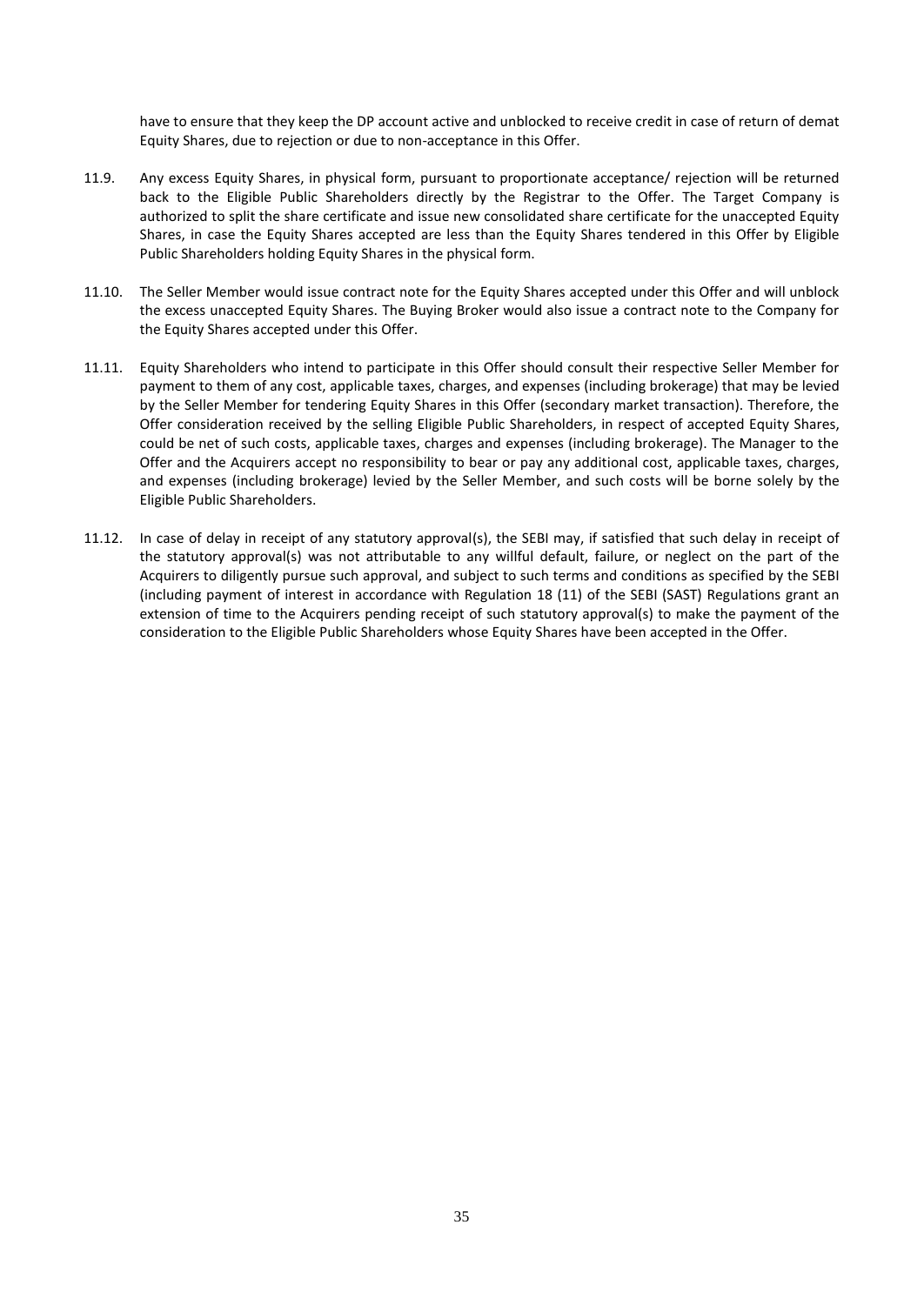# <span id="page-36-0"></span>**12. NOTE ON TAXATION**

### **12.1. General**

- 12.1.1. Securities transaction tax will not be applicable to the Equity Shares accepted in this Open Offer.
- 12.1.2. The basis of charge of Indian income-tax depends upon the residential status of the taxpayer during a tax year. The Indian tax year runs from April 1 until March 31. A person who is an Indian tax resident is liable to incometax in India on his/her worldwide income, subject to certain tax exemptions, which are provided under the Income Tax Act, 1961 (the "IT Act") as amended from time to time. A person who is treated as a non-resident for Indian income-tax purposes is generally subject to tax in India only on such person's India-sourced income (i.e., income which accrues or arises or is deemed to accrue or arise in India) as also income received by such person in India. In case of shares of a company, the source of income from shares will depend on the "situs" of such shares. As per judicial precedents, the "situs" of the shares is where a company is "incorporated" and where its shares can be transferred and are effectively dealt with.
- 12.1.3. Accordingly, since the Target Company is incorporated in India, the Target Company's shares should be deemed to be "situated" in India and any gains arising to a non-resident on transfer of such shares should be taxable in India under the IT Act.
- 12.1.4. Further, the non-resident shareholder can avail beneficial treatment under the Double Taxation Avoidance Agreement ("**DTAA**") between India and the respective country of which the said shareholder is tax resident subject to satisfying relevant conditions including but not limited to (a) conditions (if any) present in the said DTAA read with the relevant provisions of the Multilateral Instrument ("**MLI**") as ratified by India with the respective country of which the said shareholder is a tax resident and (b) non-applicability of General Anti-Avoidance Rule ("**GAAR**") and (c) providing and maintaining necessary information and documents as prescribed under the IT Act.
- 12.1.5. The IT Act also provides for different income-tax regimes/rates applicable to the gains arising from the tendering of shares under the Offer, based on the period of holding, residential status, classification of the shareholder and nature of the income earned, etc.
- 12.1.6. The Public Shareholders may be required to undertake compliances such as filing an annual income tax return, as may be applicable to different categories of persons, with the income-tax authorities, reporting their income for the relevant year.
- 12.1.7. The summary of income-tax implications on tendering of listed equity shares is set out below. All references to equity shares herein refer to listed equity shares unless stated otherwise.
- **12.2. Classification of Shareholders**: Public Shareholders can be classified under the following categories:
	- **a) Resident Shareholders** being:
	- Individuals, Hindu Undivided Family ("HUF"), Association of Persons ("**AOP**") and Body of Individuals ("**BOI**")
	- Others:
	- (i) Company
	- (ii) Other Than Company
	- **b) Non-Resident Shareholders** being:
	- Non-Resident Indians (NRIs)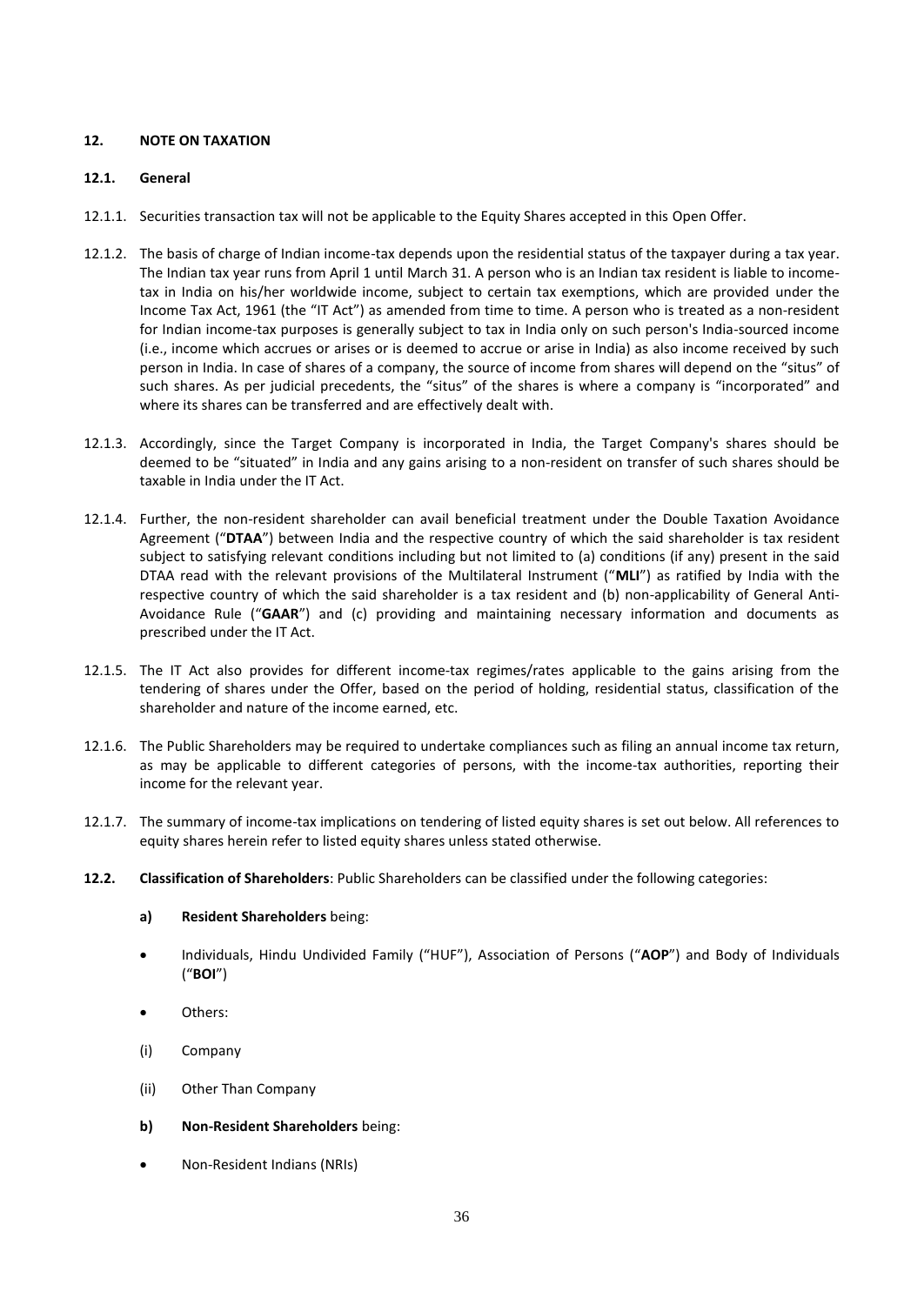- Foreign Institution Investors (FIIs) / Foreign Portfolio Investors (FPIs)
- Others:
- (i) Company
- (ii) Other Than Company
- 12.3. Gains arising from the transfer of shares may be treated either as "capital gains" or as "business income" for income-tax purposes, depending upon whether such shares were held as a capital asset or business asset (i.e. stock-in-trade). The IT Act also provides for different income-tax regimes/ rates applicable to the gains arising from the tendering of Equity Shares under the Open Offer, based on the period of holding, residential status, classification of the shareholder and nature of the income earned, etc.

### **12.4. Taxability of Capital Gains in the hands of shareholders**

12.4.1. Gains arising from the transfer of shares may be treated either as "capital gains" or as "business income" for income-tax purposes, unless specifically exempted, depending upon whether such shares were held as a capital asset or trading asset (i.e., stock-in-trade).

As per the current provisions of the IT Act, where the shares are held as investments (i.e., capital assets), income arising from the transfer of such shares is taxable under the head "Capital Gains". Further, Section 2(14) of the IT Act has provided that any securities held by a FII which has invested in the equity shares in accordance with the regulations made under the Securities and Exchange Board of India Act, 1992, will be treated as capital assets. Accordingly, any gains arising from transfer of such securities will be chargeable to tax in the hands of FIIs as capital gains.

- 12.4.2. Capital Gains in the hands of shareholders would be computed as per the provisions of Section 48 of the IT Act.
- 12.4.3. **Period of holding**: Depending on the period for which the shares are held, the gains would be taxable as "**short-term capital gain (STCG)**" or "**long-term capital gain (LTCG)**":
	- a) In respect of equity shares held for a period less than or equal to 12 (Twelve) months prior to the date of transfer, the same should be treated as a "short-term capital asset", and accordingly the gains arising there from should be taxable as "**STCG**".
	- b) Similarly, where equity shares are held for a period more than 12 (Twelve) months prior to the date of transfer, the same should be treated as a "long-term capital asset", and accordingly the gains arising therefrom should be taxable as "**LTCG**".
- 12.4.4. The Finance Act, 2018, vide Section 112A, has imposed an income tax on LTCG at the rate of 10% (plus applicable surcharge and health and education cess) on transfer of equity shares that are listed on a recognized stock exchange, which have been held for more than 12 (Twelve) months and have been subject to STT upon both acquisition and sale exceeding Rs. 1,00,000 (Rupees One lakh only) (without any indexation and foreign exchange fluctuation benefits).
- 12.4.5. As per section 111A of the IT Act, STCG arising from transfer of listed shares on which STT is paid would be subject to tax at the rate of 15% (plus applicable surcharge and health and education cess) (except under specific categories).

However, since STT will not be applicable to the Equity Shares transferred in this Offer, the provisions of Section 112A and Section 111A of the IT Act shall not be applicable.

12.4.6. LTCG arising from tendering of Equity Shares in the Offer shall be subject to tax as follows: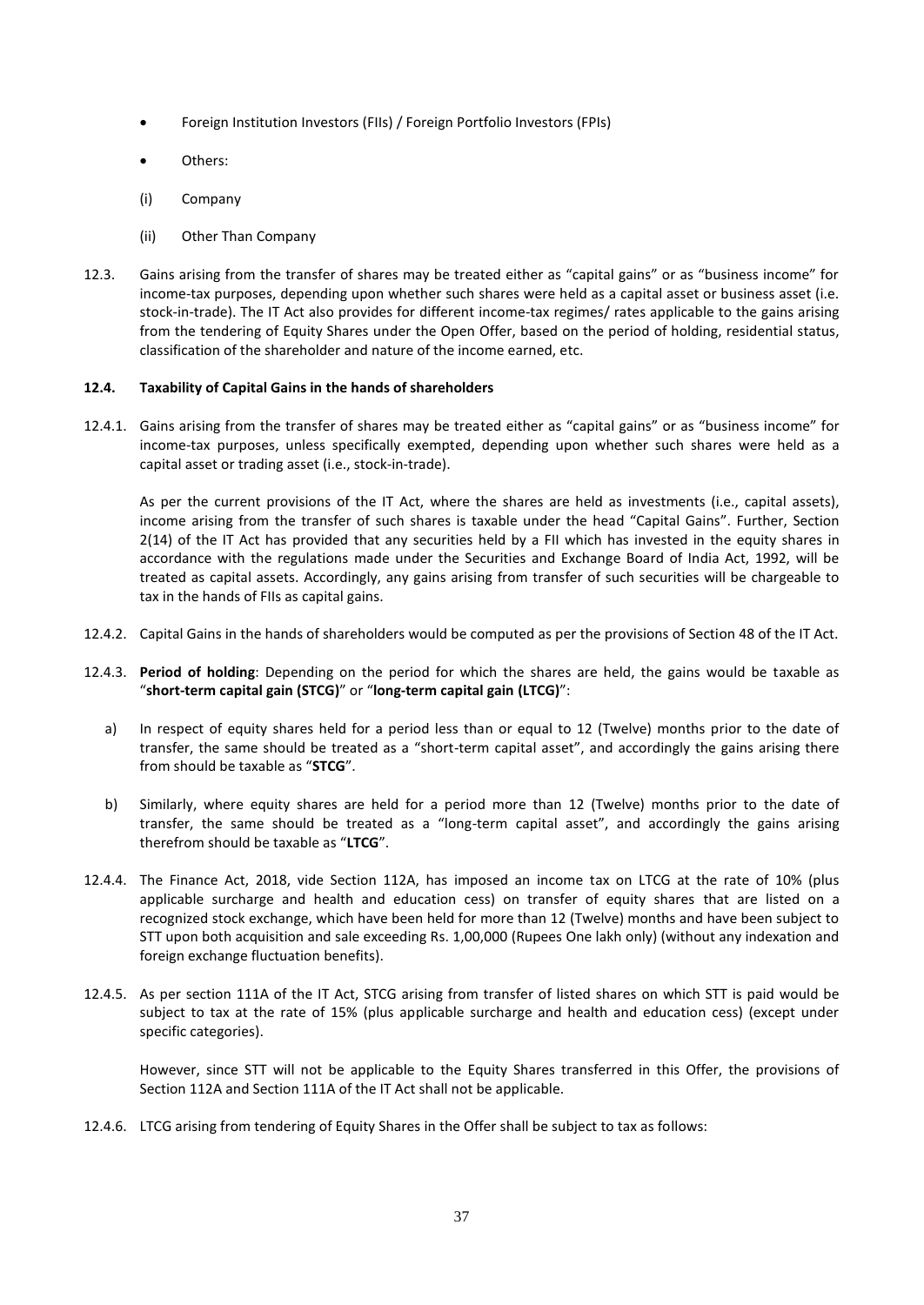- a) LTCG will be chargeable to tax at the rate of up to 20% (plus applicable surcharge and health and education cess) in the case of a non-resident Public Shareholder (other than a FPI/FII, or a NRI who is governed by the provisions of Chapter XII-A of the IT Act) in accordance with provisions of section 112 of the IT Act.
- b) In the case of FIIs/FPIs, LTCG would be taxable at 10% (plus applicable surcharge and health and education cess) in accordance with provisions of section 115AD of the IT Act (without benefit of indexation and foreign exchange fluctuation).
- c) For a NRI who is governed by the provisions of Chapter XII-A of the IT Act, LTCG would be taxable at 10% (plus applicable surcharge and health and education cess) under Section 115E of the IT Act on meeting certain conditions. While computing the LTCG, the benefit of indexation of cost may not be available.
- d) For a resident Public Shareholder, an option is available to pay tax on such LTCG at either 20% (plus applicable surcharge and cess) with indexation or 10% (plus applicable surcharge and health and education cess) without indexation.
- 12.4.7. Further, any gain realized on the sale of listed equity shares held for a period of 12 (twelve) months or less, which are transferred under the Offer, will be subject to short term capital gains tax and shall be taxable at the rates prescribed in First Schedule to the Finance Act (i.e. applicable marginal tax rates applicable to different categories of persons) (plus applicable surcharge and health and education cess).
- 12.4.8. Taxability of capital gain arising to a non-resident in India from the transfer of equity shares shall be determined basis the provisions of the IT Act or the DTAA entered between India and the country of which the non-resident seller is resident, whichever is more beneficial, subject to fulfilling relevant conditions and maintaining & providing necessary documents prescribed under the IT Act.
- 12.4.9. As per Section 70 of the IT Act, short-term capital loss computed for a given year is allowed to be set off against STCG as well as LTCG computed for the said year. The balance loss, which is not set off, is allowed to be carried forward for subsequent eight assessment years, for being set-off against subsequent years' STCG as well as LTCG, in terms of Section 74 of the IT Act.
- 12.4.10. Long-term capital loss computed for a given year is allowed to be set-off only against LTCG computed for the said year, in terms of Section 70 of the IT Act. The balance loss, which is not set off, is allowed to be carried forward for subsequent eight assessment years, for being set off only against subsequent years' LTCG, in terms of Section 74 of the IT Act.

### **12.4.11. Investment Funds**

Under Section 10 (23FBA) of the IT Act, any income of an Investment Fund, other than the income chargeable under the head, "Profits and gains of business or profession" would be exempt from income tax but would be taxable in the hands of their investors. For this purpose, an "Investment Fund" means a fund registered as Category I or Category II Alternative Investment Fund and is regulated under the Securities and Exchange Board of India (Alternate Investment Fund) Regulations, 2012.

### **12.4.12. Mutual Funds**

Under Section 10(23D) of the IT Act, any income of mutual funds registered under SEBI or Regulations made thereunder or mutual funds set up by public sector banks or public financial institutions or mutual funds authorized by the RBI and subject to the conditions specified therein, is exempt from tax subject to such conditions as the Central Government may by notification in the Official Gazette, specify in this behalf.

### **12.5. Taxability of business income in hands of shareholders (Shares held as Stock-in-Trade)**

12.5.1. If the shares are held as stock-in-trade by any of the eligible Public Shareholders of the Target Company, then the gains will be characterized as business income and taxable under the head "Profits and Gains from Business or Profession".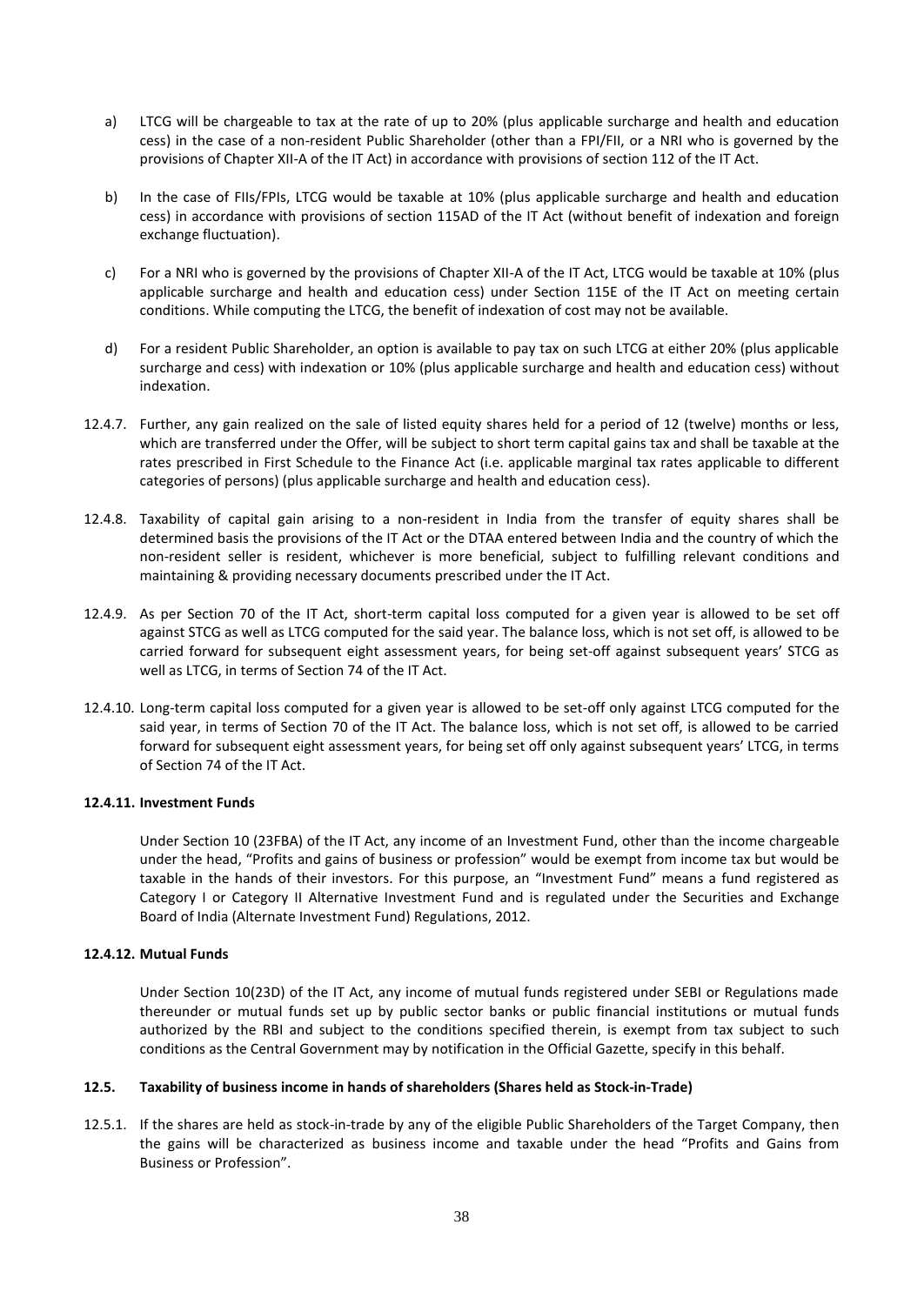#### **a) Profit of Resident Shareholders**

- (i) Individuals, HUF, AOP and BOI will be taxable at applicable slab rates.
- (ii) Domestic companies having turnover or gross receipts not exceeding Rs. 400 crore in the prescribed financial year, will be taxable @ 25%.
- (iii) Domestic companies which have opted for concessional tax regime under Section 115BAA and 115BAB of the IT Act will be taxable at 22%, upon meeting certain conditions.
- (iv) For persons other than stated in (A), (B) and (C) above, profits will be taxable  $@$  30%.
- (v) No benefit of indexation by virtue of period of holding will be available in any case.

#### **b) Profit of Non-Resident Shareholders**

- (i) Non-resident Public Shareholders can avail beneficial provisions of the applicable DTAA entered into by India with the relevant country of residence of the shareholder but subject to fulfilling relevant conditions and maintaining & providing necessary documents prescribed under the IT Act.
- (ii) Where DTAA provisions are not applicable:
- (iii) For non-resident individuals, HUF, AOP and BOI, profits (as determined in accordance with the provisions of the IT Act) will be taxable at slab rates.
- (iv) For foreign companies, profits (as determined in accordance with the provisions of the IT Act) will be taxed in India @ 40%.
- (v) For other non-resident Public Shareholders, such as foreign firms, profits (as determined in accordance with the provisions of the IT Act) will be taxed in India  $\omega$  30%.
- **12.6. THE ABOVE DISCLOSURE ON TAXATION SETS OUT THE PROVISIONS OF LAW IN A SUMMARY MANNER ONLY AND IS NOT A COMPLETE ANALYSIS OR LISTING OF ALL POTENTIAL TAX CONSEQUENCES OF THE DISPOSAL OF THE EQUITY SHARES. THIS DISCLOSURE IS NEITHER BINDING ON ANY REGULATORS NOR CAN THERE BE ANY ASSURANCE THAT THEY WILL NOT TAKE A POSITION CONTRARY TO THE COMMENTS MENTIONED HEREIN. HENCE, THE PUBLIC SHAREHOLDERS ARE ADVISED TO CONSULT THEIR TAX ADVISORS FOR TAX TREATMENT ARISING OUT OF THE PROPOSED OFFER THROUGH TENDER OFFER AND APPROPRIATE COURSE OF ACTION THAT THEY SHOULD TAKE. THE ACQUIRERS AND THE MANAGER TO THE OFFER DO NOT ACCEPT NOR HOLD ANY RESPONSIBILITY FOR ANY TAX LIABILITY ARISING TO ANY PUBLIC SHAREHOLDER AS A REASON OF THIS OFFER.**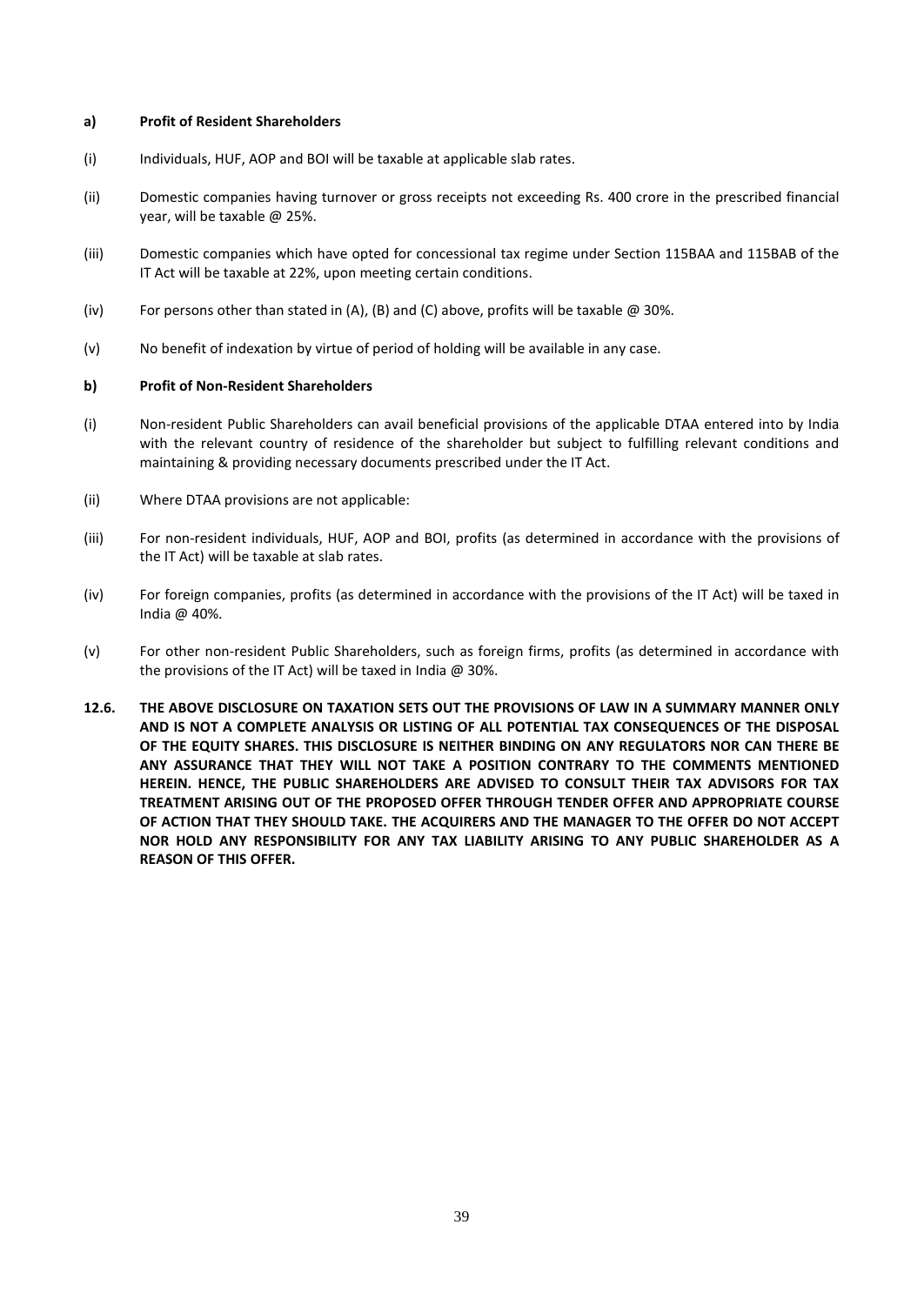# <span id="page-40-0"></span>**13. DOCUMENTS FOR INSPECTION**

Copies of the following documents will be available for inspection to the Shareholders at the registered office of the Manager to the Offer, Chartered Finance Management Private Limited (Formerly known as Chartered Finance Management Limited), located at 2<sup>nd</sup> Floor, Wakefield House, Sprott Road, Ballard Estate, Mumbai - 400038, Maharashtra, India on any working day (i.e., Monday through Friday and not being a Bank holiday in Mumbai) between 10:30 a.m. (Indian Standard Time) and 5:00 p.m. (Indian Standard Time) during the Tendering Period commencing from Thursday, June 30, 2022 to Wednesday, July 13, 2022:

- 13.1. Copy of Certificate of Incorporation of the Target Company.
- 13.2. Copy of Memorandum of Association and Articles of Association of the Target Company.
- 13.3. Copy of Share Purchase Agreement dated Wednesday, April 27, 2022, entered between the Promoter Sellers and the Acquirers, which triggered this Offer.
- 13.4. Copy of Memorandum of Understanding between the Manager to the Offer and the Acquirers.
- 13.5. Copy of Agreement between the Registrar to the Offer and the Acquirers.
- 13.6. Copy of Escrow Agreement dated April 27, 2022 between the Acquirers, Escrow Bank, and Manager to the Offer.
- 13.7 Certificate dated March 31, 2022 from Kapil Sandeep & Associates, Chartered Accountants, bearing firm registration number 'FRN016244N' (Surinder Pal Singh, Partner; Membership No. 511569) having their office at S.C.O. 10, 2<sup>nd</sup> Floor, Sector 58, Industrial Area, Mohali, Punjab, India, certifying the networth and firm and adequate financial resources of Acquirer 1 to fulfil his Open Offer obligations.
- 13.8 Certificate dated April 2, 2022 from Kapil Sandeep & Associates, Chartered Accountants, bearing firm registration number 'FRN016244N' (Surinder Pal Singh, Partner; Membership No. 511569) having their office at S.C.O. 10, 2<sup>nd</sup> Floor, Sector 58, Industrial Area, Mohali, Punjab, India, certifying the networth and firm and adequate financial resources of Acquirer 2 to fulfil his Open Offer obligations.
- 13.9 Certificate dated April 26, 2022 from Kapil Sandeep & Associates, Chartered Accountants, bearing firm registration number 'FRN016244N' (Surinder Pal Singh, Partner; Membership No. 511569) having their office at S.C.O. 10, 2<sup>nd</sup> Floor, Sector 58, Industrial Area, Mohali, Punjab, India, certifying the networth and firm and adequate financial resources of Acquirer 3 to fulfil its Open Offer obligations.
- 13.10. Copy of Certificate of Incorporation and Memorandum and Articles of Association of Acquirer 3.
- 13.11. Audited Annual Reports for the last 3 (three) Financial Years ending March 31, 2021, March 31, 2020, and March 31, 2019, and Unaudited Financial Results with Limited Review Report for the six-months period ended September 30, 2021, of the Target Company.
- 13.12 Bank Statement received from ICICI Bank Limited (Escrow Bank) confirming receipt of requisite escrow amount in the escrow account.
- 13.13. Copy of the Public Announcement dated Wednesday, April 27, 2022.
- 13.14. Copy of the Detailed Public Statement dated Thursday, May 05, 2022, published on behalf of the Acquirers on Thursday, May 05, 2022, in the newspapers (Financial Express, Jansatta and Mumbai Lakshdeep).
- 13.15 Copy of the recommendation(s) to be published on Tuesday, June 28, 2022 made by the Committee of Independent Directors (IDC) of the Target Company.
- 13.16 Observation letter bearing reference number SEBI/HO/CFD/DCR-III/OW/24522/1 dated June 14, 2022 received from SEBI.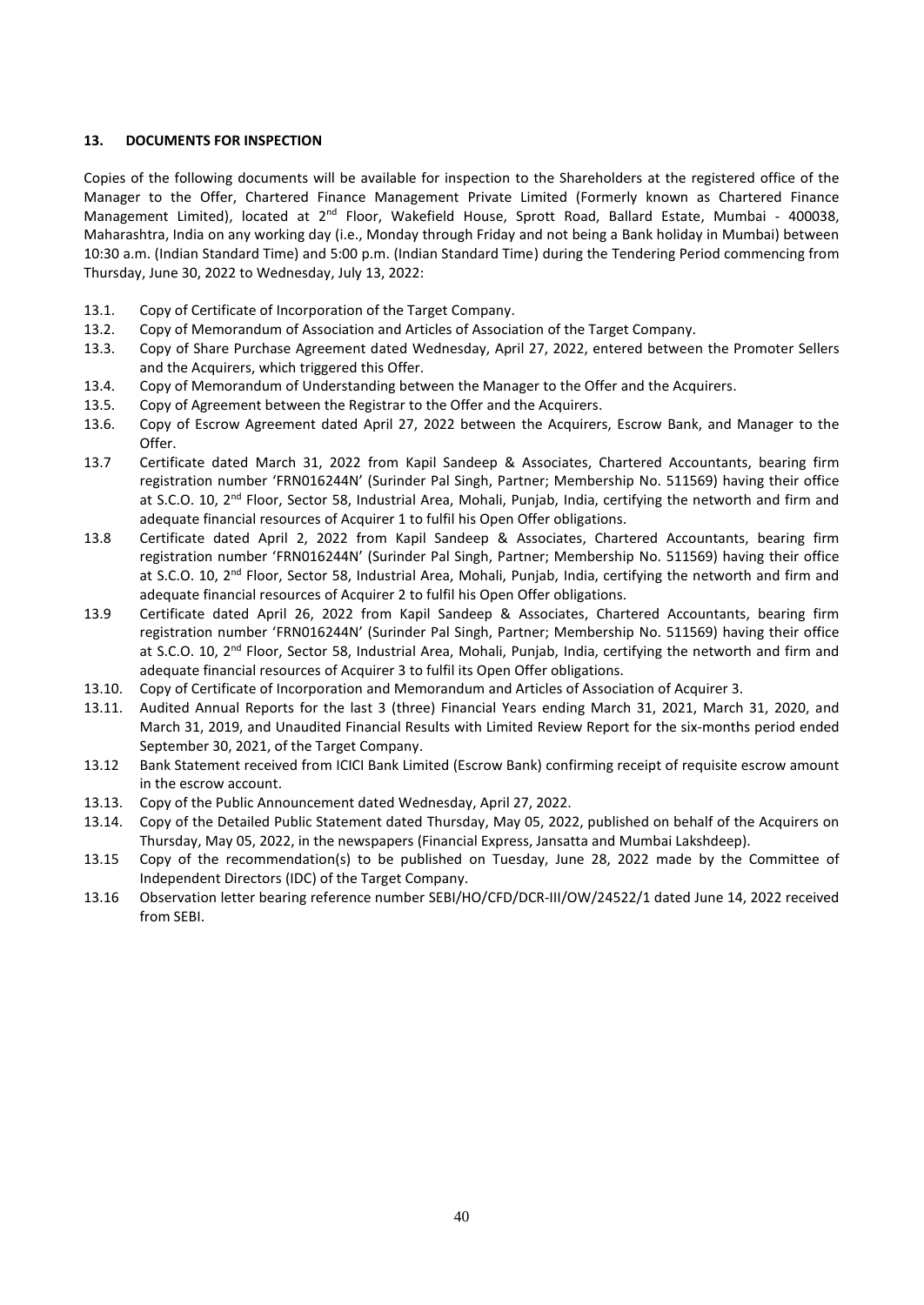# <span id="page-41-0"></span>**14 DECLARATION BY THE ACQUIRERS**

For the purpose of disclosures in this Letter of Offer relating to the Target Company, the Acquirers have relied on the information provided by the Target Company and have not independently verified the accuracy of details of the Target Company. Subject to the aforesaid, the Acquirers (including the Directors of Acquirer 3), accept full responsibility for the information contained in this Letter of Offer and also accept responsibility for the obligations of the Acquirers as laid down in the SEBI (SAST) Regulations. The Acquirers will be severally and jointly responsible for ensuring compliance with the SEBI (SAST) Regulations.

# **ISSUED BY MANAGER TO THE OFFER ON BEHALF OF THE ACQUIRERS**

| <b>RAJIV VASHISHT</b> | <b>GAURAV KUMAR</b> | <b>ANNAYA MANAGEMENT CONSULTANCY</b><br><b>PRIVATE LIMITED</b> |
|-----------------------|---------------------|----------------------------------------------------------------|
| Sd/-                  | Sd/-                | Sd/-                                                           |

**Date:** Saturday, June 18, 2022 **Place:** Mumbai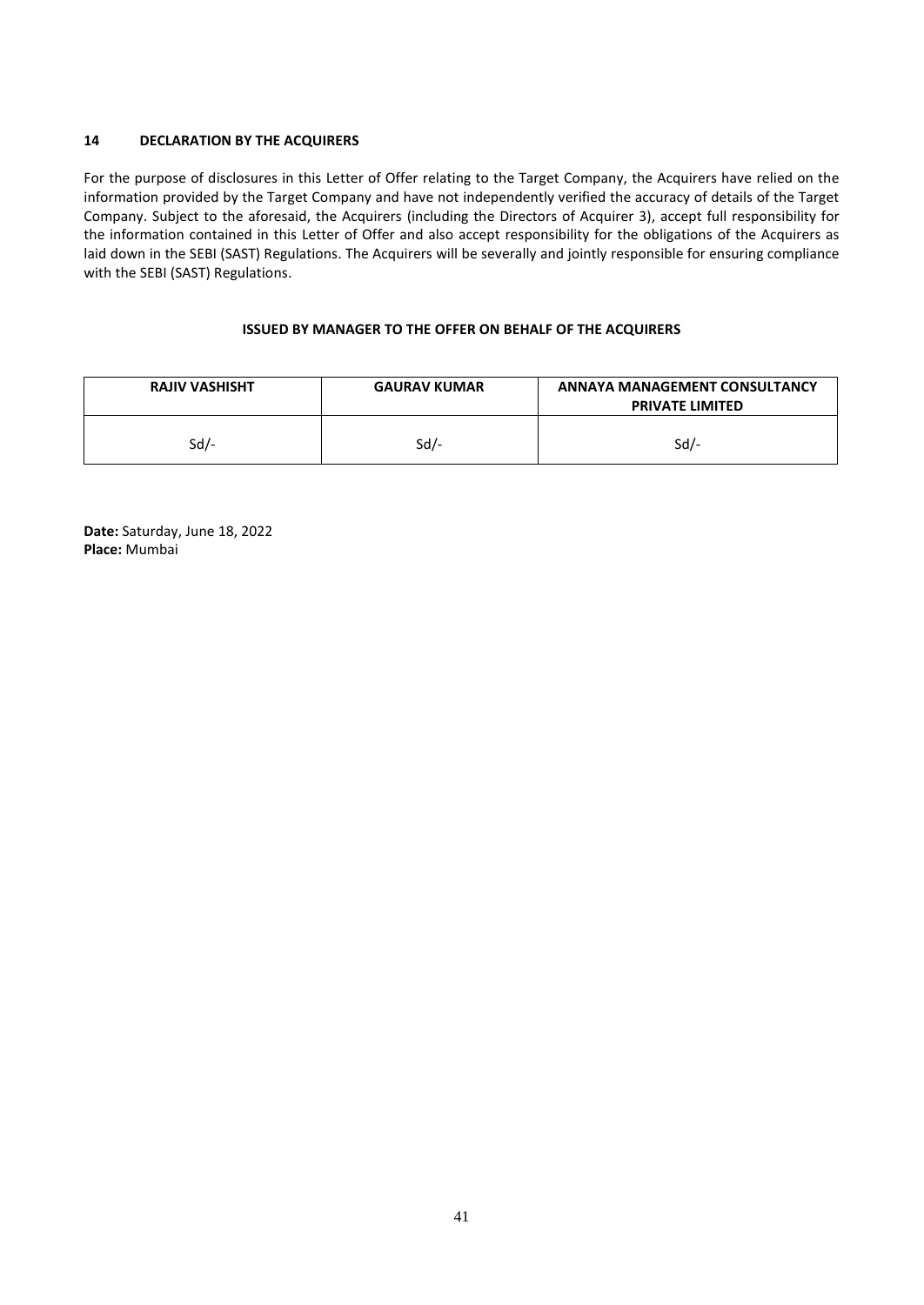#### **FORM OF ACCEPTANCE-CUM-ACKNOWLEDGEMENT**

#### **THIS DOCUMENT IS IMPORTANT AND REQUIRES YOUR IMMEDIATE ATTENTION**

[Public Shareholders holding shares in dematerialised form are not required to fill the Form of Acceptance unless *required by their respective selling broker.]*

#### **Ganesh Films India Limited**

(Capitalized terms and expressions used herein but not defined shall have the same meaning as ascribed to them in the letter of offer dated 18th June, 2022 ("**LOF**"))

| From            |  |
|-----------------|--|
| <b>Name:</b>    |  |
| <b>Address:</b> |  |
| Tel. No:        |  |
| Fax:            |  |
| <b>Email:</b>   |  |

| TENDERING PERIOD FOR THIS OPEN<br><b>OFFER</b> |                         |  |  |
|------------------------------------------------|-------------------------|--|--|
| <b>OPEN OFFER</b><br><b>OPENS ON</b>           | 30 June 2022, Thursday  |  |  |
| <b>OPEN OFFER</b><br><b>CLOSES ON</b>          | 13 July 2022, Wednesday |  |  |

To,

#### **The Acquirers**

C/o Skyline Financial Services Private Limited D-153 A, 1st Floor, Okhla Industrial Area, Phase – 1, New Delhi – 110020, India Tel. No.: +91-11 40450193-97 Email Address: compliances@skylinerta.com Website: www.skylinerta.com Contact Person: Mr. Alok Gautam SEBI Registration Number: INR000003241

Dear Sirs,

**SUB: OPEN OFFER FOR ACQUISITION OF UP TO 7,81,998 FULLY PAID-UP EQUITY SHARES OF FACE VALUE OF ₹ 10 EACH ("EQUITY SHARES"), REPRESENTING 26.00% OF THE VOTING SHARE CAPITAL OF GANESH FILMS INDIA LIMITED ("TARGET COMPANY") FROM THE PUBLIC SHAREHOLDERS (***AS DEFINED BELOW***) OF THE TARGET COMPANY BY RAJIV VASHISHT ("ACQUIRER 1"), GAURAV KUMAR ("ACQUIRER 2") AND ANNAYA MANAGEMENT CONSULTANCY PRIVATE LIMITED ("ACQUIRER 3") ("ACQUIRERS").**

I/We refer to the LOF dated 18<sup>th</sup> June, 2022 for acquiring the Equity Shares held by me / us in the Target Company.

I/We, the undersigned, have read the PA, the DPS, the LOF, and the Offer opening public announcement, and understood their contents, including the terms and conditions mentioned therein, and unconditionally accept the same.

I/We acknowledge and confirm that all the particulars/statements given herein are true and correct.

#### **Details of Public Shareholder:**

| <b>Name (in BLOCK LETTERS)</b>                                                                                                            | <b>Holder</b>                | Name of the<br><b>Public Shareholder(s)</b> | <b>Permanent account</b><br><b>Number</b> |
|-------------------------------------------------------------------------------------------------------------------------------------------|------------------------------|---------------------------------------------|-------------------------------------------|
| (Please write names of the joint holders)<br>in the same order as appearing in the<br>certificate(s)/demat<br>Share<br>Equity<br>account) | Sole/First                   |                                             |                                           |
|                                                                                                                                           | Second                       |                                             |                                           |
|                                                                                                                                           | <b>Third</b>                 |                                             |                                           |
| Contact number(s) of the first holder                                                                                                     | Tel No. (with ISD/STD Code): |                                             | Mobile Number:                            |
|                                                                                                                                           |                              |                                             |                                           |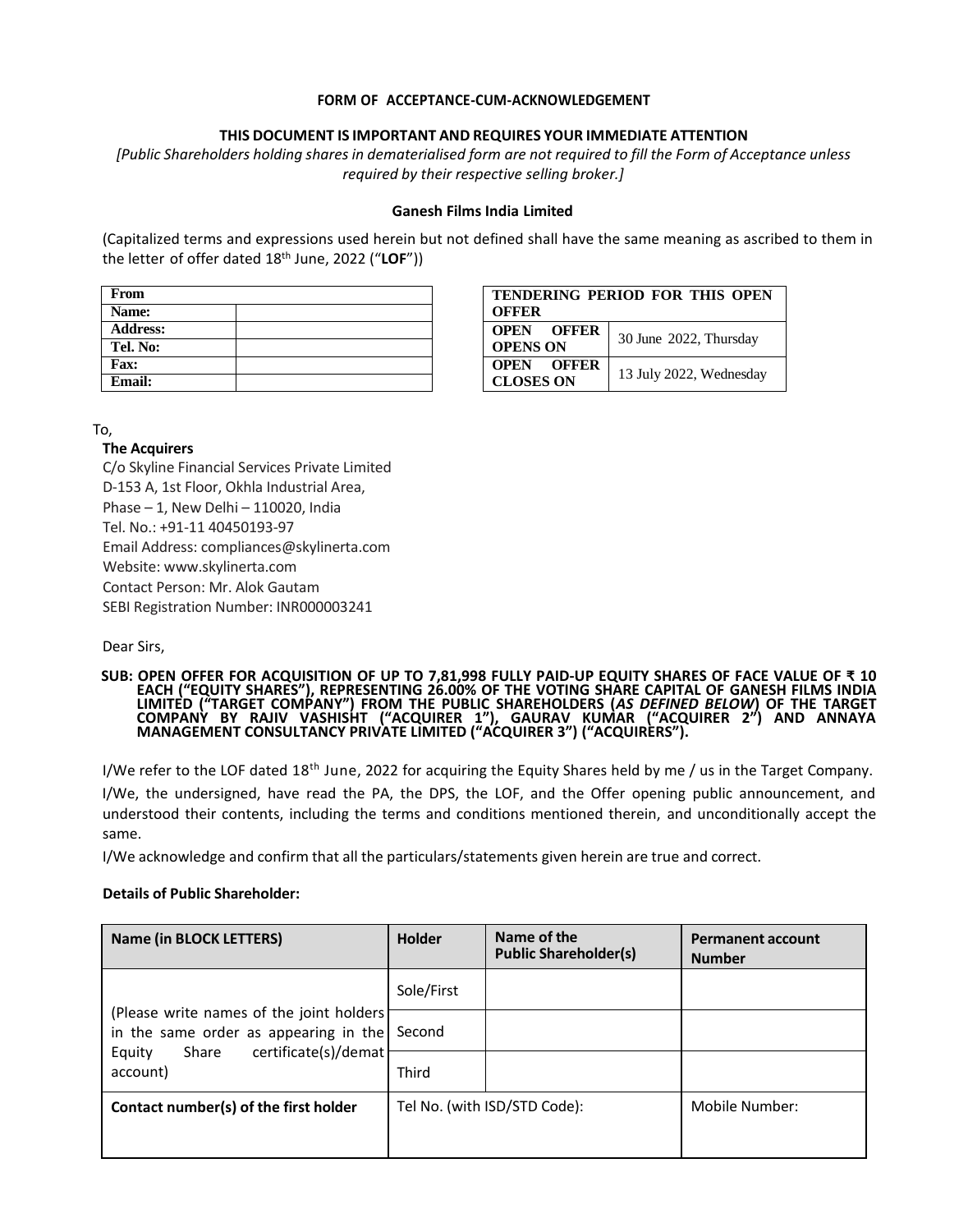| Full address of the first holder (with<br>pin code) |  |
|-----------------------------------------------------|--|
| <b>Email address of first holder</b>                |  |
| Date and place of incorporation (if<br>applicable)  |  |

#### **FOR ALL PUBLIC SHAREHOLDERS (DEMAT SHARES AND PHYSICAL SHARES)**

- 1. I / We confirm that the Offer Shares which are being tendered herewith by me / us under this Open Offer, are not locked in and are free from any pledges, liens, charges, equitable interests, non-disposal undertakings or any other form of encumbrances and are being tendered together with all rights attached thereto, including all rights to dividends, bonuses and rights offers, if any, declared hereafter.
- 2. I / We confirm that the sale and transfer of the Equity shares held by me / us will not contravene any applicable law and will not breach the terms of any agreement (written or otherwise) that I / we are a party to.
- 3. My / Our execution of this Form of Acceptance shall constitute my / our warranty that the Equity Shares comprised in this application are owned by me / us and are sold and transferred by me / us free from all liens, charges, claims of third parties and encumbrances. If any claim is made by any third party in respect of the said Equity Shares, I / we will hold the Acquirers, harmless and indemnified against any loss they or either of them may suffer in the event of the Acquirers acquiring these Equity Shares.
- 4. I / We have obtained any and all necessary consents to tender the Offer Shares on the foregoing basis.
- 5. I / We declare that there are no restraints/injunctions or other order(s) of any nature which limits/restricts in any manner my / our right to tender Offer Shares in this Open Offer and that I / we am / are legally entitled to tender the Offer Shares in this Open Offer.
- 6. I / We agree that the Acquirers will pay the consideration as per secondary market mechanism only after verification of the certificates, documents and signatures, as applicable submitted along with this Form of Acceptance. I / We undertake to return to the Acquirers any Open Offer consideration that may be wrongfully received by me / us.
- 7. I / We declare that regulatory approvals, if applicable, for holding the Offer Shares and/or for tendering the Offer Shares in this Open Offer are enclosed herewith.
- 8. I / We confirm that I / we are not persons acting in concert or persons deemed to be acting in concert with the Acquirers.
- 9. I / We give my / our consent to the Acquirers to file any statutory documents on my / our behalf in relation to accepting the Offer Shares in this Open Offer.
- 10. I / We confirm that I / we are in compliance with the terms of the Open Offer set out in the PA, the DPS, and the LOF.
- 11. I / We am / are not debarred from dealing in shares or securities, including the Equity Shares.
- 12. I / We confirm that I / we have neither received any notice, nor have been subject to any investigation or inspection from any tax authority and there are no pending audits, examinations or assessments for or relating to any liability in respect of Tax. I / We are not involved in a dispute, litigation or claim in relation to Tax paid or payable in India. There are no pending tax proceedings and / or outstanding tax demands (disputed or otherwise) against me / us under the IT Act that can adversely affect the transfer of the Company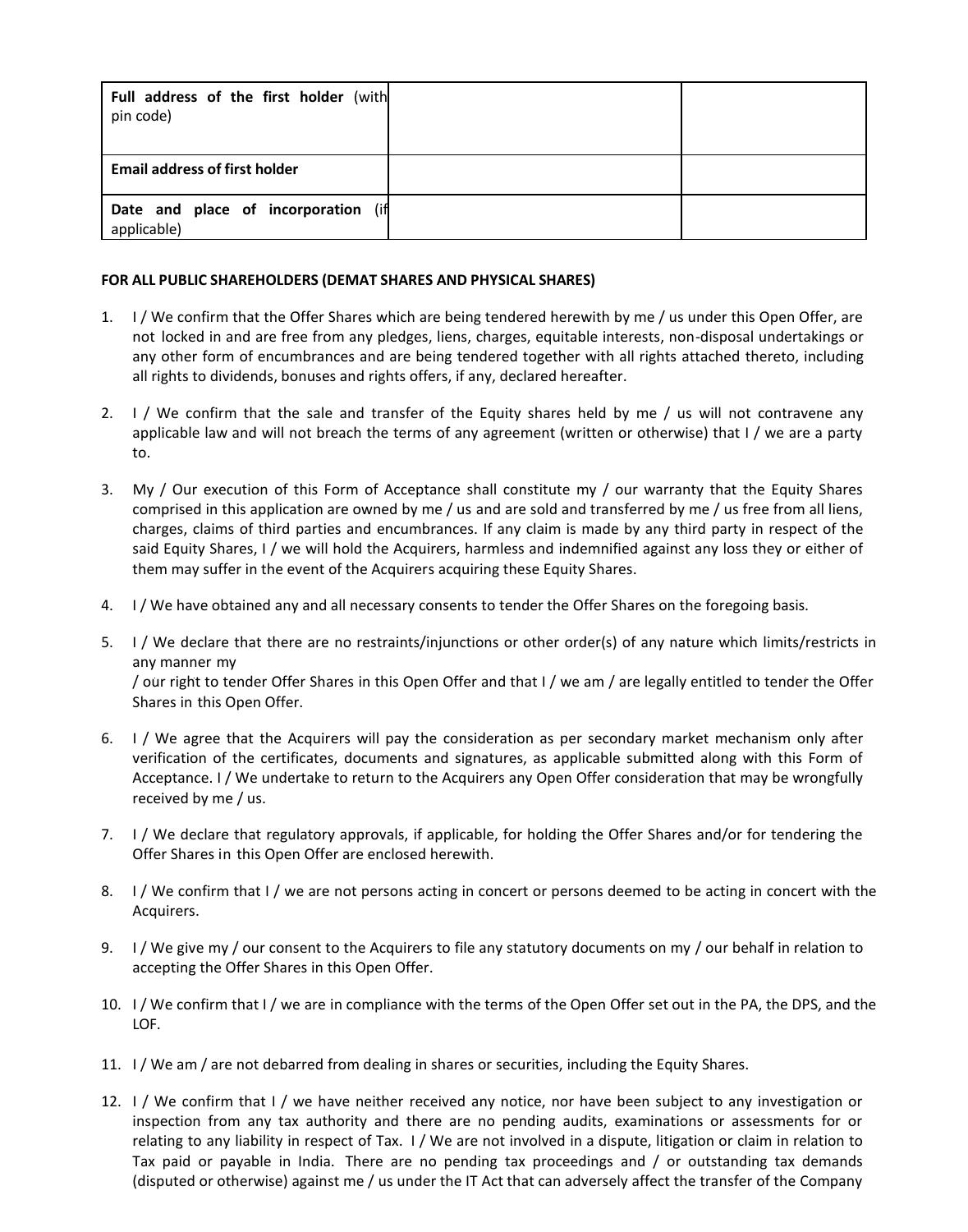Shares under the IT Act including but not limited to Section 281 of the IT Act.

- 13. I / We note and understand that the Offer Shares/ original share certificate(s) and the transfer deed(s) will be held by the Registrar to the Offer/ Clearing Corporation in trust for me / us till the date the Acquirers makes payment of consideration as mentioned in the LOF, or the date by which original share certificate(s), transfer deed(s) and other documents are dispatched to the Public Shareholders, as the case may be. I / We also note and understand that the consideration will be paid only to those Shareholders who have validly tendered their Equity Shares in this Offer, in accordance with the terms of the LOF.
- 14. I / We confirm that in the event of any income tax demand (including surcharge, cess interest, penalty, etc.) arising from any misrepresentation, inaccuracy or omission of information provided / to be provided by me / us, or as a result of income tax (including any surcharge, cess and consequent interest and penalty) on the capital gains arising from tendering of the Offer Shares or any other payments, I / we will indemnify the Acquirers for such income tax demand (including surcharge, cess, interest, penalty, etc.) and provide the Acquirers with all information / documents that may be necessary and co-operate in any proceedings before any income tax / appellate authority/ courts.
- 15. I / We note and understand that the lien shall be marked by the Selling Broker in the demat account of the Public Shareholder for the Equity Shares tendered in the Open Offer.

| $\Box$ Individual               | Foreign<br>Company               | ⊺ FII/FPI -<br>Corporate              | $\Box$ FII/FPI - Others  | $\Box$ FVCI                            |
|---------------------------------|----------------------------------|---------------------------------------|--------------------------|----------------------------------------|
| $\Box$ Foreign Trust            | Private Equity<br>Fund / $AIF$   | Pension/<br>Provident Fund            | Sovereign Wealth<br>Fund | Partnership/<br>Proprietorship<br>Firm |
| $\Box$ Financial<br>Institution | $\Box$ NRIs/PIOs-<br>repatriable | $\Box$ NRIs/PIOs - non<br>Repatriable | $\Box$ OCB               | $\Box$ QFI                             |
| □ Domestic Company              | Domestic Trust                   | <b>Insurance Company</b>              | <b>Banks</b>             | Others – please Specify                |

I / We, confirm that my / ourstatus as a shareholder is ("√" whichever is applicable)

# **FOR NRIs/ OCBs/ FIIs AND SUB-ACCOUNTS/ OTHER NON-RESIDENT SHAREHOLDERS:**

*I / We, confirm that my / our investment status is (please provide supporting documents and " " whichever is applicable)*

- *FDI Route*
- *PIS Route*
- *Any other - please specify*

I / We, confirm that the Offer Shares tendered by me / us are held on ("a" whichever is applicable)

- *Repatriable basis*
- *Non - repatriable basis*

# *I/ We, confirm that (" " whichever is applicable)*

- *No RBI, FIPB or other regulatory approval was required by me for holding Offer Shares that have been tendered in this Open Offer and the Offer Shares are held under general permission of the RBI.*
- $\Box$  Copies of all approvals required by me for holding Offer Shares that have been tendered in this Open Offer *are enclosed herewith.*
- $\Box$  Copy of RBI Registration letter taking on record the allotment of shares to me / us is enclosed herewith.

*I/ We, confirm that (" " whichever is applicable)*

- *No RBI or other regulatory approval isrequired by me for tendering the Offer Sharesin this Open Offer.*
- *Copies of all approvalsrequired by me for tendering Offer Sharesin this Open Offer are enclosed herewith.*

Additional confirmations and enclosures for all Public Shareholders, as applicable

- *I / We, have enclosed the following documents (" " whichever is applicable):*
- *Self-attested copy of PAN card.*
- $\Box$  Self-declaration form in Form 15 G / Form 15 H, if applicable to be obtained in duplicate copy (applicable only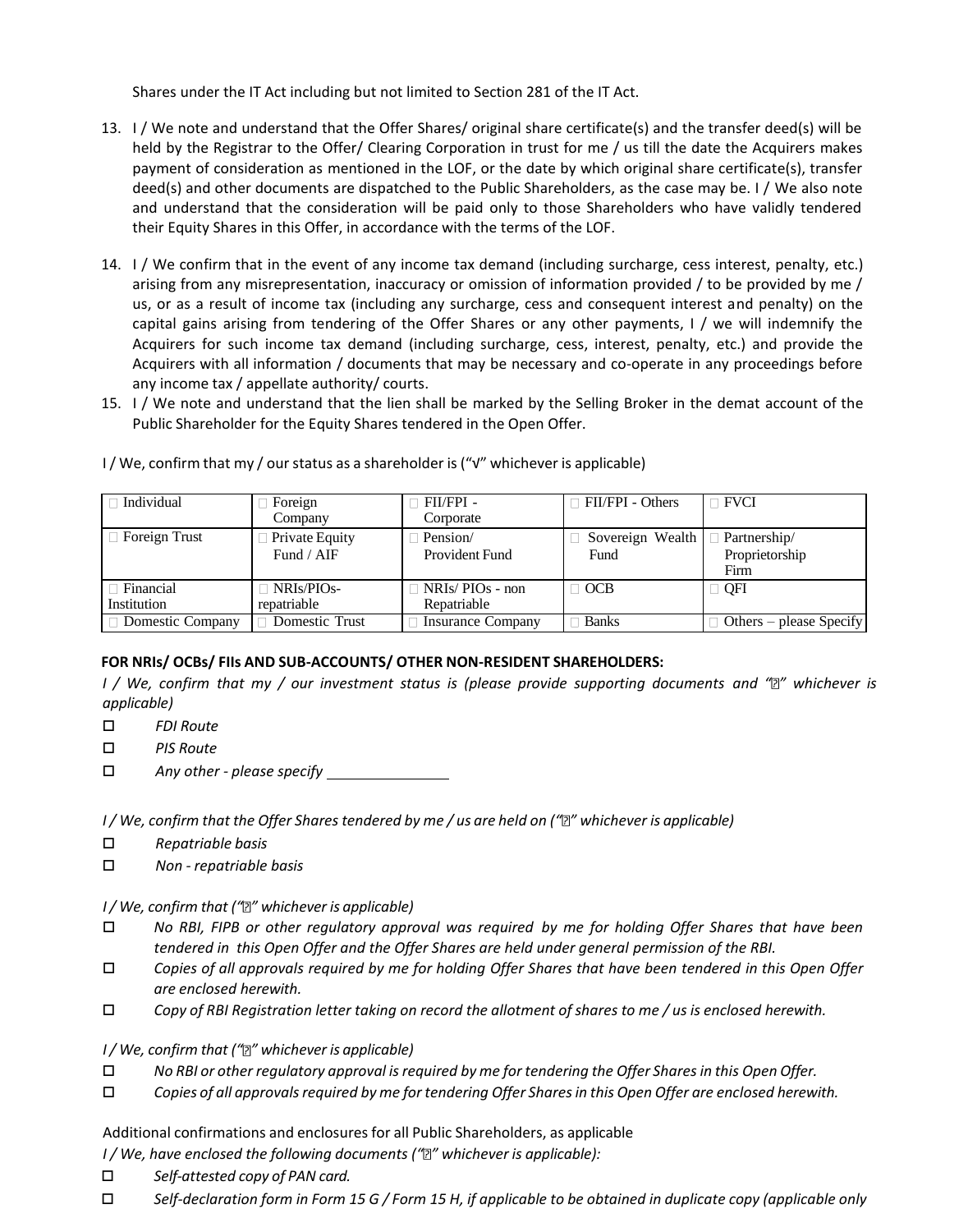*forinterest payment, if any).*

- *No objection certificate / Tax clearance certificate from income tax authorities, for deduction of tax at a lower rate / NIL rate on income from sale of shares and interest income, if any, wherever applicable.*
- *For Mutual Funds/ Banks/ notified institutions/ other shareholders, self-attested copy of relevant registration or notification in support of the claim that they are eligible to exemption from withholding tax (applicable in case of interest payment, if any).*
- $\Box$  Valid Tax Residency Certificate' issued by the income tax authority of a foreign country of which he / it claims *to be a tax resident, in case the Public Shareholder intends to claim benefit under the DTAA between India and that jurisdiction in which the Public Shareholder claims to be resident and a duly filled in 'Form 10F' as prescribed under the IT Act. Such other information and documentation as may be required depending upon specific terms of the relevant DTAA read with the provisions of MLI, including but not limited to a declaration of not having a permanent establishment in India and declaration of characterisation of income arising from the Open Offer.*
- *SEBI Registration Certificate for FIIs/ FPIs(mandatory to be submitted by FIIs/FPIs).*
- *SEBI registration certificate issued to Category I or Category II Alternative Investment Funds if such fund intends to claim exemption from TDS under Section 197A(1F) of the IT Act.*
- *Declaration that the investment in the Equity Shares is in accordance with the applicable SEBI regulations (mandatory to be submitted by FIIs/FPIs).*
- *Duly attested power of attorney if any person apart from the Public Shareholder has signed the Form-of-Acceptance- cum-Acknowledgement*
- *Corporate authorization, in case of Companies along with certified copy of the Board Resolution and Specimen Signatures of Authorised Signatories*
- *Other relevant documents (Please specify)*

### **BANK DETAILS**

Public Shareholders holding Equity Shares in dematerialised form, the bank account details for the purpose of interest payment, if any, will be taken from the record of the depositories.

So as to avoid fraudulent encashment in transit, the Public Shareholder(s) holding physical shares should provide details of bank account of the first/sole shareholder.

| Name of the Bank                                              |  |
|---------------------------------------------------------------|--|
| Branch Address and Pin Code                                   |  |
| <b>Account Number</b>                                         |  |
| <b>IFSC Code</b>                                              |  |
| <b>MICR Code</b>                                              |  |
| Type of Account- Savings/ Current/ Others (please<br>specify) |  |

In case of interest payments, if any, by the Acquirers for delay in payment of Offer consideration or a part thereof, the final decision to deduct tax or not on the interest payments for delay in payment of consideration, or the quantum of taxes to be deducted rests solely with the Acquirers depending on the settlement mechanism for such interest payments.

#### Yours faithfully, signed and delivered,

|                     | <b>Full name</b> | <b>PAN</b> | Signature |
|---------------------|------------------|------------|-----------|
| Sole/ First Holder  |                  |            |           |
| Second Holder       |                  |            |           |
| Third Public Holder |                  |            |           |

Note: In case of joint holdings, all must sign. In case of body corporate, the common seal should be affixed and certified copies of necessary board resolutions / corporate authorisation should be attached.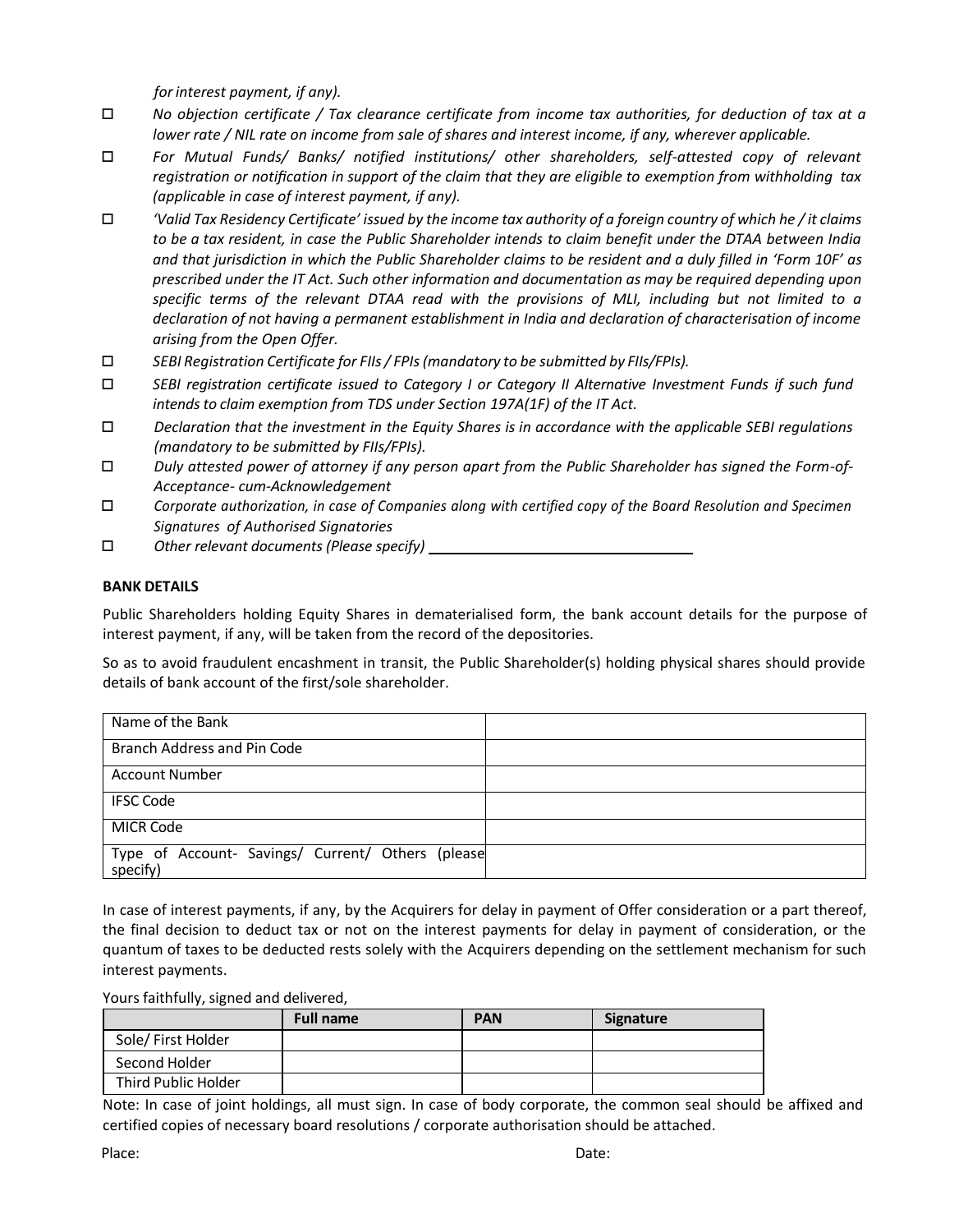--------------------------------------------------------------------- Tear Here --------------------------------------------------------------------------

# **Acknowledgement Receipt – Ganesh Films India Limited - Open Offer**

Received from Mr./Ms./M/s Address: Form of Acceptance-cum-Acknowledgement for Ganesh Films India Limited - Open Offer as per details below: Copy of delivery instruction to depository participant of DP ID / Client ID \_\_\_\_\_\_ for \_\_\_\_\_\_\_\_\_\_ Equity Shares Date of Receipt: Place of Receipt: Stamp of Selling Broker: Stamp of Selling Broker: Signature of Official: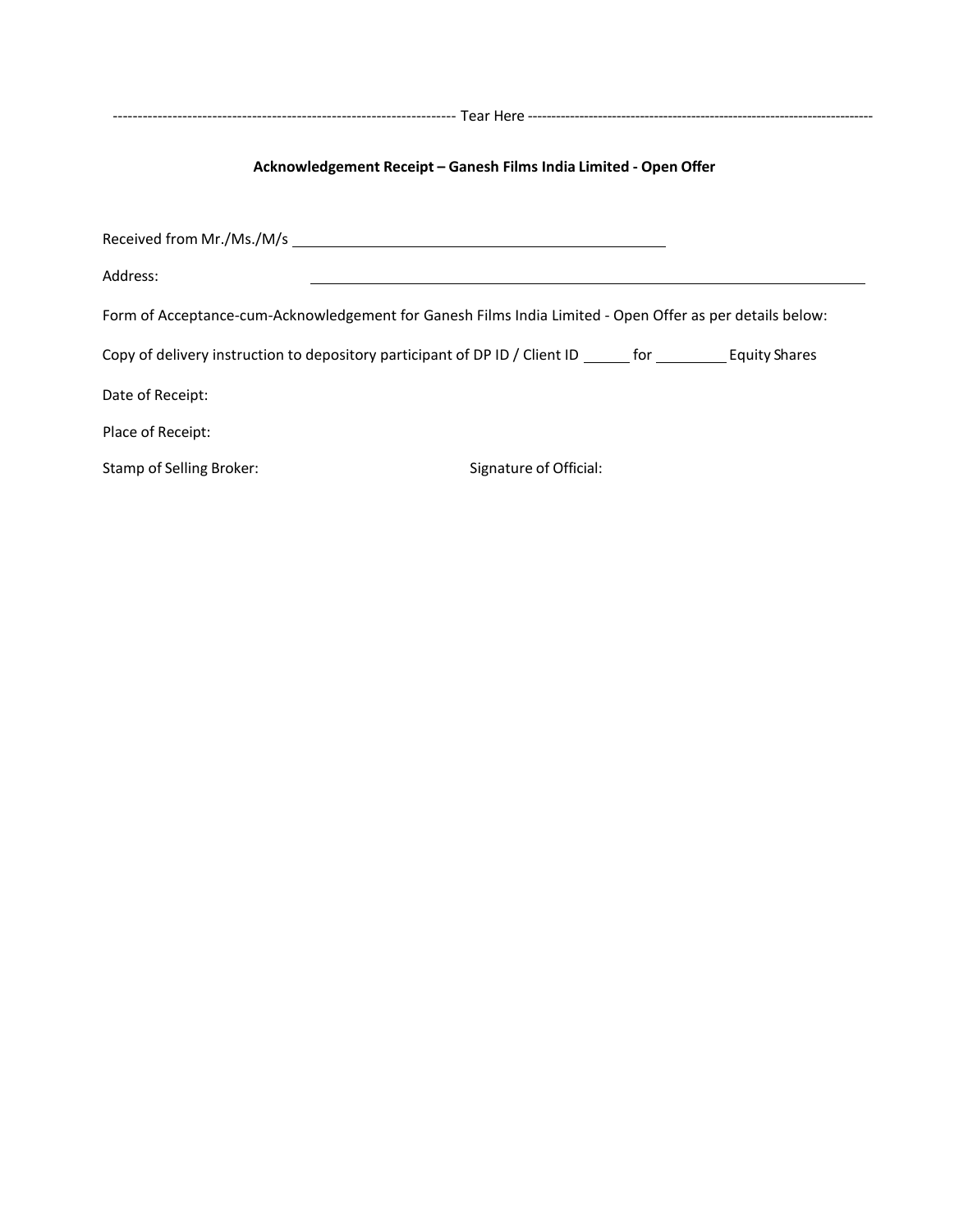#### **INSTRUCTIONS**

#### **PLEASE NOTE THAT NO OFFER SHARES / FORMS OF ACCEPTANCE SHOULD BE SENT DIRECTLY TO THE ACQUIRERS, THE TARGET COMPANY, OR THE MANAGER TO THE OFFER**

- 1. This Form must be legible and should be filled in English only.
- 2. All queries pertaining to this Open Offer may be directed to the Registrar to the Offer.
- 3. Eligible Public Shareholders who desire to tender their Equity Shares in the dematerialized form under the Open Offer would have to do so through their respective Selling Member by indicating the details of Equity Shares they intend to tender under the Open Offer.
- 4. Public Shareholders who are holding Equity Shares in physical form and intend to participate in the Open Offer will be required to approach their respective Selling Broker along with the complete set of documents for verification procedures to be carried out, including the (i) original share certificate(s), (ii) valid share transfer form(s), i.e Form SH-4, duly filled and signed by the transferors (i.e., by all registered shareholders in same order and as per the specimen signatures registered with the Target Company) and duly witnessed at the appropriate place, (iii) self-attested copy of the shareholder's PAN Card (in case of joint holders, the PAN card copy of all transferors), (iv) Form of Acceptance duly completed and signed in accordance with the instructions contained herein, by sole/ joint Public Shareholders whose name(s) appears on the share certificate(s) in the same order in which they hold Equity Shares, and (v) any other relevant documents such as power of attorney, corporate authorization (including board resolution/ specimen signature), notarized copy of death certificate and succession certificate or probated will, if the original shareholder has deceased, etc., as applicable. **Public Shareholders holding physical shares should note that such Equity Shares will not be accepted unless the complete set of documents is submitted**. In addition, if the address of the Public Shareholder has undergone a change from the address registered in the 'Register of Members' of the Target Company, the Public Shareholder would be required to submit a self-attested copy of address proof consisting of any one of the following documents: (i) valid Aadhar card, (ii) voter identity card; or (iii) passport.
- 5. In case of unregistered owners of Equity Shares in physical mode, the Public Shareholder should provide an additional valid share transfer deed(s) duly signed by the unregistered owner as transferor(s) by the sole/joint Public Shareholder(s) in the same order and duly witnessed at the appropriate place. The transfer deed should be left blank, except for the signatures and witness details. **PLEASE DO NOT FILL IN ANY OTHER DETAILS IN THE TRANSFER DEED**
- 6. Attestation, where required (as indicated in the share transfer deed) (thumb impressions, signature difference, etc.) should be done by a Magistrate, Notary Public or Special Executive Magistrate or a similar authority holding a public office and authorized to issue the seal of his office or a member of a recognized stock exchange under their seal of office and membership number or manager of the transferor's bank.
- 7. In case the share certificate(s) and the transfer deed(s) are lodged with the Target Company/ its transfer agents for transfer, then the acceptance shall be accompanied by the acknowledgement of lodgement with, or receipt by, the Target Company / its transfer agents, of the share certificate(s) and the transfer deed(s).
- 8. The Public Shareholder should ensure that the certificate(s) and above documents should be sent only to the Registrar to the Offer either by registered post or courier or hand delivery so as to reach the Registrar to the Offer i.e. Skyline Financial Services Private Limited (at the following address: D-153 A, 1st Floor, Okhla Industrial Area, Phase – 1, New Delhi – 110020, India) so that the same reaches the Registrar to the Offer in no event later than 13<sup>th</sup> July, 2022 (by 5.00

p.m. (IST)). The Selling Broker should place bids on the stock exchange platform with relevant details as mentioned on physical share certificate(s). The Selling Broker(s) shall print the Transaction Registration Slip ("**TRS**") generated by the stock exchange bidding system. The TRS will contain the details of order submitted including Folio No., Certificate No. Dist. Nos., number of Equity Shares, etc. The envelope should be superscribed "Ganesh Films India Limited - Open Offer".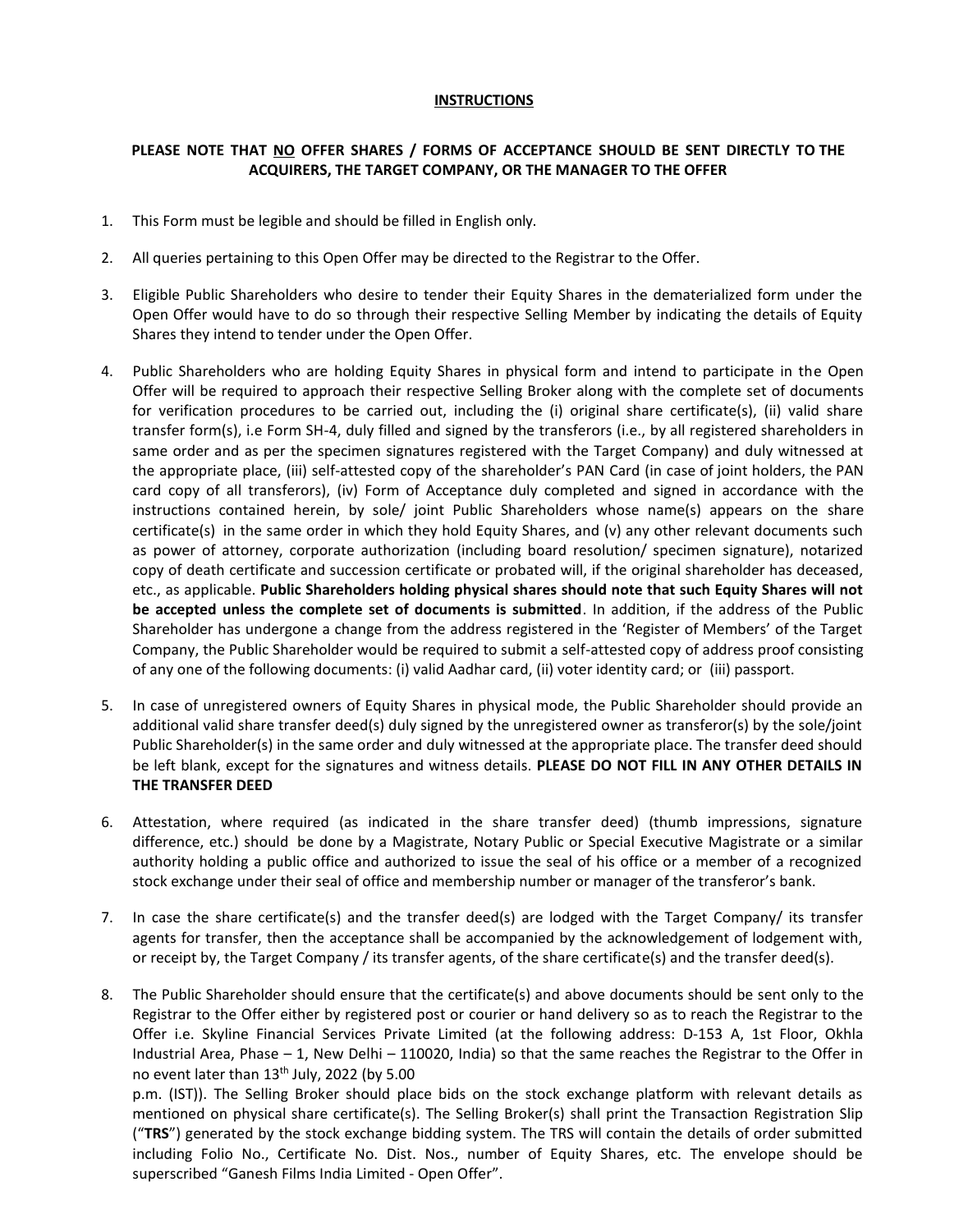- 9. In case of Offer Shares held in joint names, names should be filled in the same order in this Form and in the share transfer deed(s), as the order in which they hold the Offer Shares and should be duly witnessed. This order cannot be changed or altered nor can any new name be added for the purpose of accepting this Open Offer.
- 10. If the Offer Shares are rejected for any reason, the Offer Shares will be returned to the sole/first named Public Shareholder(s) along with all the documents received at the time of submission.
- 11. The Procedure for Acceptance and Settlement of this Offer has been mentioned in the LOF in Paragraph 8 (*Procedure for Acceptance and Settlement of the Offer*).
- 12. All Public Shareholders should provide all relevant documents, which are necessary to ensure transferability of the Offer Shares in respect of which the acceptance is being sent.
- 13. All the Public Shareholders are advised to refer to Para 12 (*Note on Taxation*) of the LOF. However, it may be noted that Shareholders should consult with their own tax advisors for the tax provisions applicable to their particular circumstances, as the details provided in Paragraph 12 (*Note on Taxation*) of the LOF, as referred to above, are indicative and for guidance purposes only.
- 14. All documents/remittances sent by or to the Public Shareholders will be at their own risk. Public Shareholders are advised to adequately safeguard their interests in this regard.
- 15. The Selling Broker(s) shall print the TRS generated by the exchange bidding system.
- 16. In case any person has submitted Equity Shares in physical mode for dematerialisation, such Public Shareholders should ensure that the process of getting the Equity Shares dematerialised is completed well in time so that they can participate in the Open Offer before close of Tendering Period.
- 17. The Procedure for Acceptance and Settlement of this Offer has been mentioned in the LOF at Paragraph 8 (*Procedure for Acceptance and Settlement of the Open Offer*).
- 18. The Form of Acceptance or TRS is not required to be submitted to the Acquirers, the Manager to the Offer or the Registrar to the Offer. Public Shareholders holding shares in demat mode are not required to fill any Form of Acceptance unless required by their respective Selling Broker. Equity Shares under lock-in will be required to fill the respective Forms of Acceptance-cum-Acknowledgment.
- 19. After the receipt of the demat Equity Shares by the Clearing Corporation and a valid bid in the exchange bidding system, the Offer shall be deemed to have been accepted for the eligible Public Shareholders holding Equity Shares in demat form.
- 20. No indemnity regarding title is required from persons not registered as Public Shareholders.
- 21. Procedure for tendering the Offer Shares in case of non-receipt of LOF:
- a. Public Shareholders may participate in the Open Offer by confirming their consent to participate in this Open Offer on the terms and conditions of this Open Offer as set out in the PA, the DPS, the LOF, and the issue opening public announcement cum corrigendum. They can participate by submitting an application on plain paper giving details regarding their shareholding and relevant documents mentioned in Paragraph 5 above. Public Shareholders must ensure that the Form of Acceptance, along with the TRS and requisite documents (as mentioned in Paragraph 5 above) should reach the Registrar to the Offer no later than 13<sup>th</sup> July 2022 (by 5.00 p.m. (IST). If the signature(s) of the Public Shareholders provided in the plain paper application differs from the specimen signature(s) recorded with the Registrar of the Target Company or are not in the same order (although attested), such applications are liable to be rejected under this Open Offer.
- b. Alternatively, such holders of Offer Shares may also apply on the form of acceptance in relation to this Open Offer, which may be obtained from the SEBI website (www.sebi.gov.in) or from Registrar to the Offer.
- 22. The procedure for acceptance and settlement of the Offer and the note on taxation have been provided in the LOF under Paragraph 8 (*Procedure for Acceptance and Settlement of the Open Offer*) and Paragraph 12 (*Note*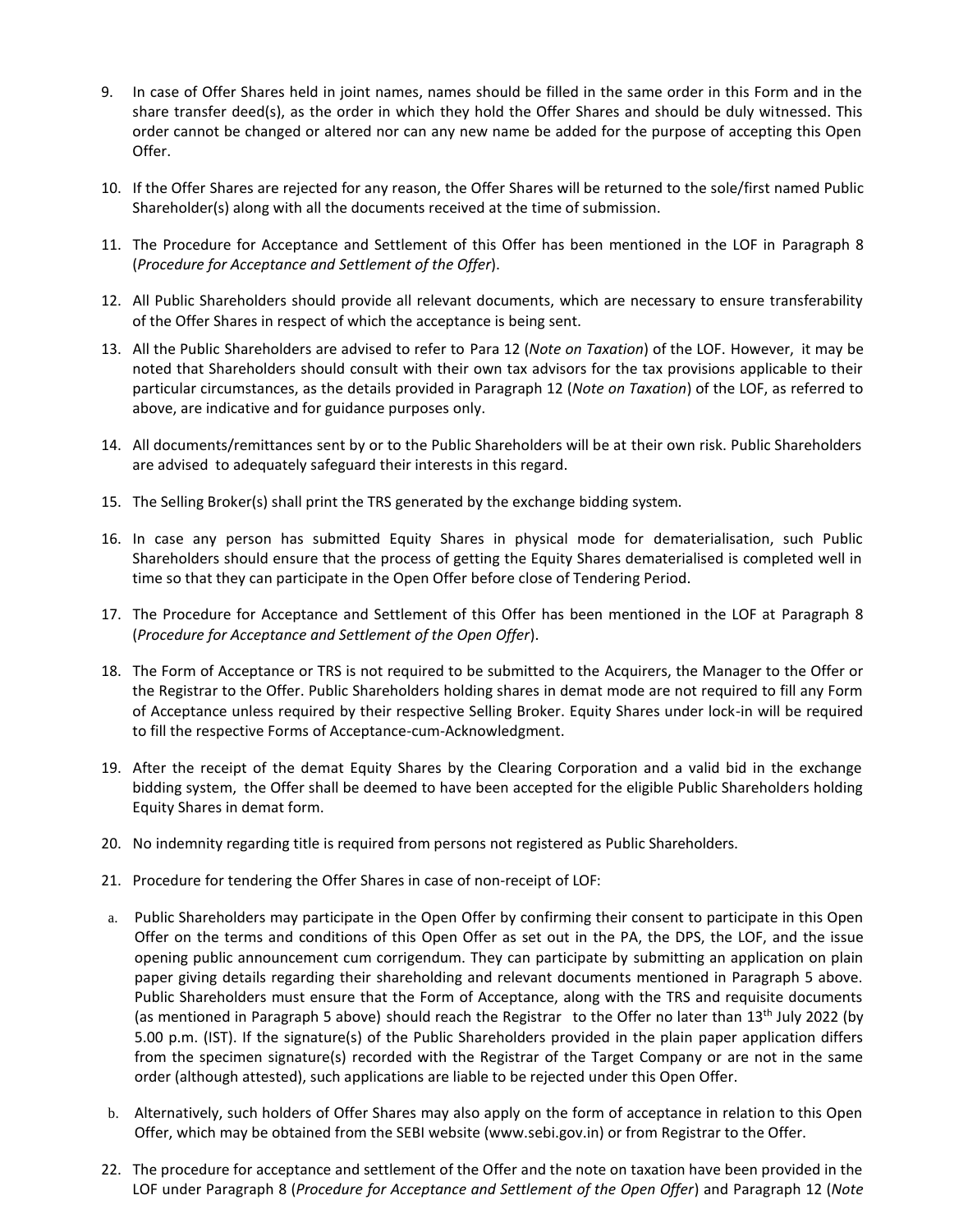*to Taxation*), respectively.

- 23. The LOF along with Form of Acceptance is being dispatched to all the Public Shareholders as on the Identified Date. In case of non-receipt of the LOF, such shareholders may download the same from the SEBI website (www.sebi.gov.in) or obtain a copy of the same from the Registrar to the Offer on providing suitable documentary evidence of holding of the Offer Shares.
- 24. If non-resident Public Shareholders had required any approval from the RBI or any other regulatory body in respect of the Offer Shares held by them, they will be required to submit such previous approvals that they would have obtained for holding the Offer Shares, to tender the Offer Shares held by them pursuant to this Open Offer. Further, non-resident Public Shareholders must obtain all approvals required, if any, to tender the Offer Shares in this Open Offer (including without limitation, the approval from the RBI) and submit such approvals, along with the other documents required in terms of the LOF, and provide such other consents, documents and confirmations as may be required to enable the Acquirers to purchase the Offer Shares so tendered. In the event any such approvals are not submitted, the Acquirers reserves the right to reject such Offer Shares tendered in this Open Offer. If the Offer Shares are held under general permission of the RBI, the no-resident Public Shareholder should state that the Offer Shares are held under general permission and whether they are held on repatriable basis or non-repatriable basis.
- 25. In case of interest payments, if any, the final decision to deduct tax or not on the interest payments for delay in payment of consideration, or the quantum of taxes to be deducted rests solely with the Acquirers depending on the settlement mechanism for such interest payments.
- 26. Public Shareholders claiming that no tax is to be deducted or tax to be deducted at a lower rate should submit to the Registrar to the Offer, the following documents, as applicable:

#### For resident Public Shareholders:

- Self–attested copy of PAN card.
- Certificate from the income tax authorities under Section 197 of the IT Act, wherever applicable, in relation to

payment of interest, if any, for delay in payment of Offer Price (certificate for deduction of tax at lower rate).

- Self-declaration in Form 15G/ Form 15H (in duplicate), if applicable.
- Self-attested copy of relevant registration or notification in support of the claim that they are otherwise eligible to exemption from withholding tax (applicable in case of interest payment, if any).

#### For non-resident shareholders:

- Self-attested copy of PAN Card; or
	- o name, e-mail id, contact number;
	- $\circ$  address in the country or specified territory outside India of which the shareholder is a resident;<br> $\circ$  Tax Residency Certificate;
	- Tax Residency Certificate;
	- o Form 10F; and
	- $\circ$  Tax Identification Number/ Unique Identification Number of the shareholder.
- Tax Residency Certificate;
- Form 10F;
- Such other information and documentation as may be required depending upon the specific terms of the relevant DTAA read with the provisions of MLI, including but not limited to a declaration of not having a permanent establishment in India and declaration of characterisation of income arising from the Open Offer;
- Certificate of lower or NIL withholding tax issued by income-tax authorities indicating the TDS rate/amount of tax to be deducted by the Acquirers;
- Self-attested declaration in respect of status of shareholder (e.g. individual, firm, company, trust, or any other – please specify) and residential status as per IT Act; and
- SEBI registration certificate for FII and FPI.

In an event of non-submission of aforesaid documents as may be applicable, tax will be deducted at the maximum rate applicable to the relevant category to which the Public Shareholder belongs, by the Acquirers.